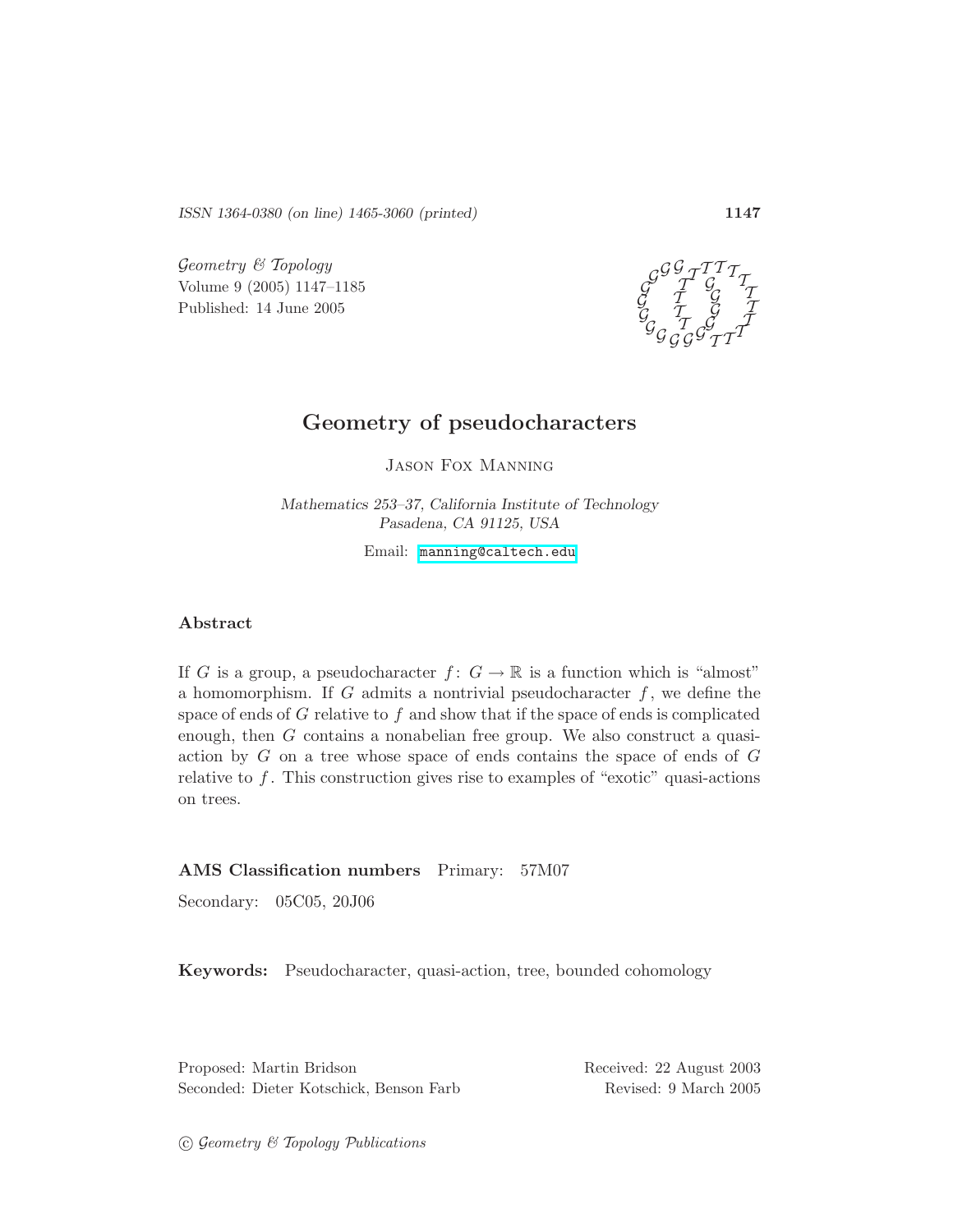## 1 Introduction

Let G be a finitely presented group. Following the terminology in  $[12]$  a quasi*character*<sup>[1](#page-1-0)</sup> f on a group G is a real valued function on G which is a "coarse" homomorphism" in the sense that the quantity  $f(xy)-f(x)-f(y)$  is bounded. The quasicharacter  $f$  is a *pseudocharacter* if in addition  $f$  is a homomorphism on each cyclic subgroup of  $G$ . Any quasicharacter differs from some pseudocharacter by a bounded function on  $G$ . Brooks  $[6]$  gave the first examples where this pseudocharacter could not be chosen to be a homomorphism. Brooks' examples were on a free group, but his methods have since been generalized to give many examples of such "nontrivial" quasicharacters on groups [\[7,](#page-38-1) [9,](#page-38-2) [11,](#page-38-3) [3\]](#page-37-1). Interesting applications of such existence results can be found in [\[2\]](#page-37-2) and [\[14\]](#page-38-4). For additional information on pseudocharacters we refer the reader to [\[15,](#page-38-5) [2,](#page-37-2) [12\]](#page-38-0) and the references therein.

Our study of the geometry of pseudocharacters is partly inspired by the work of Calegari in [\[8\]](#page-38-6), where it is shown that if a pseudocharacter on the fundamental group of a 3–manifold satisfies some simple geometric hypotheses, then the 3–manifold must satisfy a weak form of the Geometrization Conjecture. The current paper is partially an attempt to understand what happens when we are given a pseudocharacter which does not satisfy Calegari's hypotheses. Despite this motivation, we make no assumptions on the groups considered in this paper, except requiring that they be finitely presented.

Here is a brief outline of the paper. In Section [2](#page-2-0) we define the set of ends of a group relative to a pseudocharacter and establish some basic properties. In Section [3](#page-11-0) we make the distinction between uniform, unipotent and bushy pseudocharacters. As a kind of warm-up for the next section we show that a group admitting a bushy pseudocharacter contains a nonabelian free subgroup. In Section [4,](#page-15-0) we prove the main theorem:

**Theorem [4.20](#page-29-0)** If  $f: G \to \mathbb{R}$  is a pseudocharacter which is not uniform, then G admits a cobounded quasi-action on a bushy tree.

We obtain this quasi-action via an isometric action on a space quasi-isometric

<span id="page-1-0"></span><sup>&</sup>lt;sup>1</sup>Several competing terminologies exist in the literature. What we call *quasi*characters are often called quasi-morphisms [\[15,](#page-38-5) [2\]](#page-37-2) or quasi-homomorphisms [\[3,](#page-37-1) [14\]](#page-38-4); what we call pseudocharacters are then called *homogeneous* quasi-morphisms or quasihomomorphisms. The term "pseudocharacter" seems to originate in the papers of Faĭziev and Shtern  $(eg [10, 20])$  $(eg [10, 20])$  $(eg [10, 20])$  $(eg [10, 20])$ . The interest in functions (into normed groups) which are "almost homomorphisms" goes back at least to Ulam [\[22\]](#page-38-9).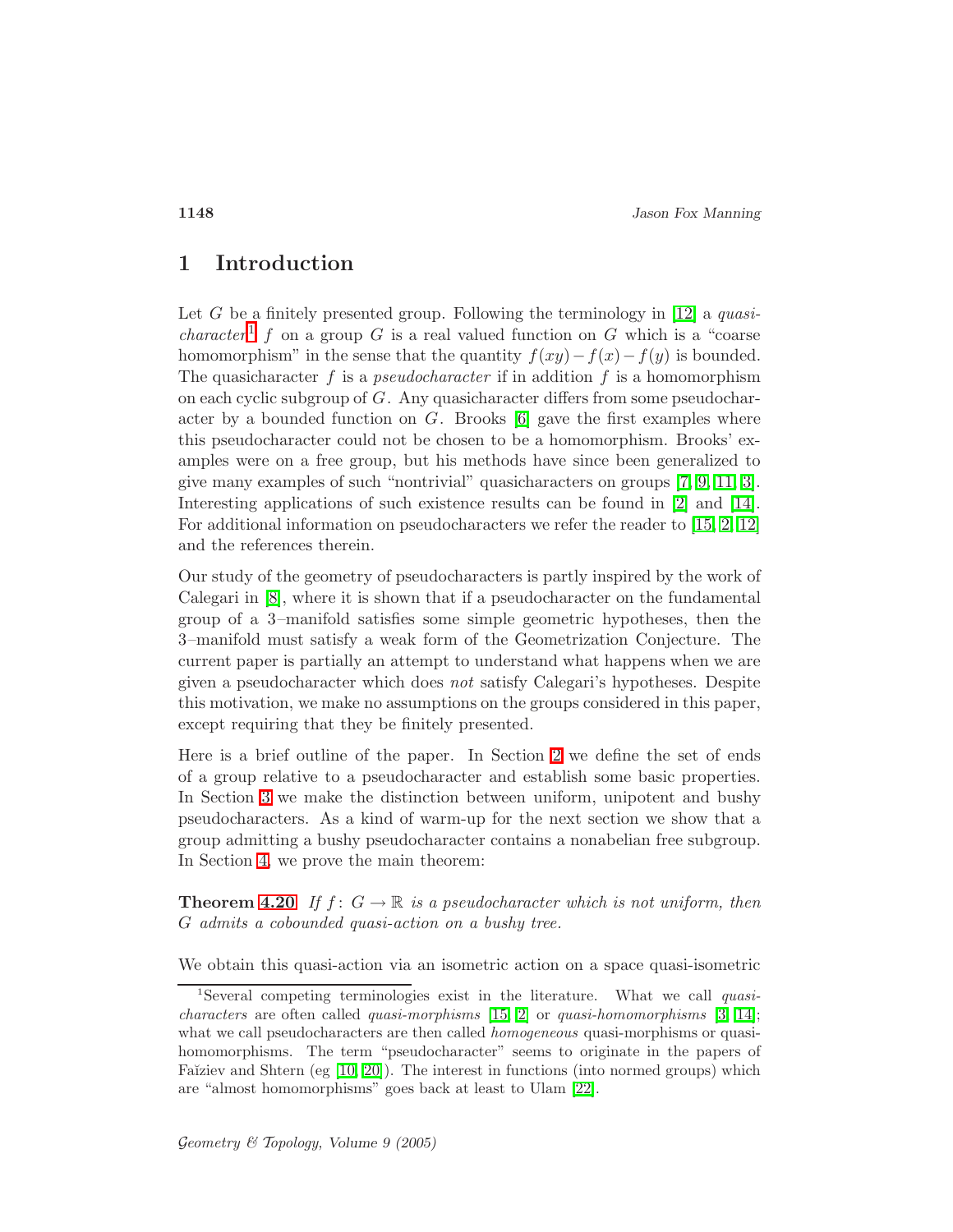to a tree. A (possibly new) characterization of such spaces is given in Theorem [4.6.](#page-17-0) Finally we use a result of Bestvina and Fujiwara to obtain:

**Theorem [4.29](#page-32-0)** If G admits a single bushy pseudocharacter, then  $H_b^2(G; \mathbb{R})$ and the space of pseudocharacters on G both have dimension equal to  $\mathbb{R}$ .

Section [5](#page-32-1) contains some examples involving negatively curved 3–manifolds. Specifically we show that all but finitely many Dehn surgeries on the figure eight knot have fundamental groups admitting bushy pseudocharacters. This gives the following:

Corollary [5.7](#page-37-3) There are infinitely many closed 3–manifold groups which quasi-act coboundedly on bushy trees but which admit no nontrivial isometric action on any R–tree.

This corollary can be thought of as an "irrigidity" result about quasi-actions on bushy trees, to be contrasted with the rigidity result of [\[18\]](#page-38-10) about quasi-actions on bounded valence bushy trees.

### Acknowledgements

I would like to thank my PhD advisor Daryl Cooper for his guidance, support and inspiration. This work was partially supported by the NSF, and by a UCSB Graduate Division Dissertation Fellowship. Thanks also to the Oxford Mathematical Institute for hospitality while part of this work was being done, and to the referee for several useful comments.

# <span id="page-2-0"></span>2 Definition of  $E(f)$

## 2.1  $E(f, S)$  as a set

**Definition 2.1** If G is a finitely presented group, then  $f: G \to \mathbb{R}$  is a pseudocharacter if it has the following properties:

- $f(\alpha^n) = nf(\alpha)$  for all  $\alpha \in G, n \in \mathbb{Z}$ .
- $\delta f(\alpha, \beta) = f(\alpha) + f(\beta) f(\alpha\beta)$  is bounded independent of  $\alpha$  and  $\beta$ . We use  $\|\delta f\|$  to denote the smallest nonnegative C so that  $|\delta f(\alpha,\beta)| \leq C$ for all  $\alpha$ ,  $\beta$  in  $G$ .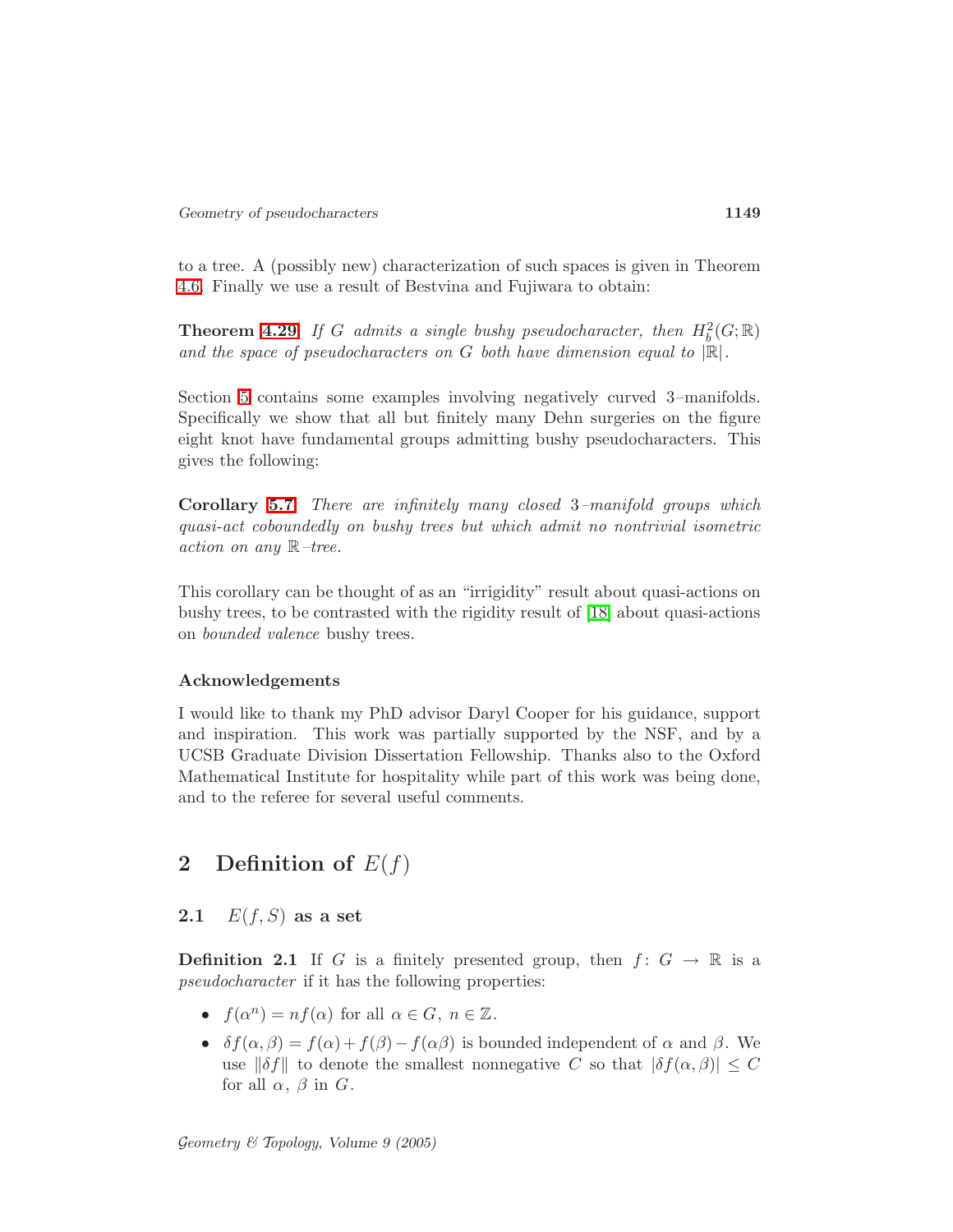We fix a group G and a pseudocharacter  $f: G \to \mathbb{R}$ . In order to better understand f, we will define a  $G$ -set  $E(f)$ , which may be thought of as the set of ends of  $G$  relative to  $f$ .

Let  $S$  be a finite generating set for  $G$ . For simplicity, we assume that there is a presentation  $G = \langle S, R \rangle$  which is triangular, that is, every word in R has length three. It is not hard to show that any finitely presented group admits a finite triangular presentation. We will first define a set  $E(f, S)$  and then show it is independent of S.

**Definition 2.2** If S is a generating set for G, let  $\epsilon_{f,S} = \sup_{s \in S} \{ |f(s)| \} + ||\delta f||$ .

If  $\Gamma(G, S)$  is the Cayley graph associated to the generating set S, we can extend f affinely over the edges of  $\Gamma(G, S)$ . Notice that  $\epsilon_{f,S}$  gives an upper bound on the absolute value of the difference between  $f(x)$  and  $f(y)$  in terms of the distance in  $\Gamma(G, S)$  between x and y. Namely,  $|f(x) - f(y)| \leq \epsilon_{f,S} d_{\Gamma}(x, y)$ , if  $d_{\Gamma}$  is the distance in the Cayley graph.

<span id="page-3-1"></span>**Definition 2.3** If  $\phi: \mathbb{R}_+ \to \Gamma(G, S)$  is an infinite ray, we define the *sign* of  $\phi$ to be

$$
\sigma_f(\phi) = \left\{ \begin{array}{rl} +1 & \text{if} \ \lim_{t\to\infty} f\circ\phi(t) = \infty \\ -1 & \text{if} \ \lim_{t\to\infty} f\circ\phi(t) = -\infty \\ 0 & \text{otherwise.} \end{array} \right.
$$

If f is understood, we simply write  $\sigma(\phi)$ . If w is some infinite word in the generators S, there is a path  $\phi_w : \mathbb{R}_+ \to \Gamma(G, S)$  beginning at 1 and realizing the word. We define  $\sigma(w) = \sigma(\phi_w)$ . If g is a group element, we let  $\sigma(g)$ be the sign of  $f(g)$ . Notice that if we pick a word w representing g then  $\sigma(www \dots) = \sigma(w^{\infty}) = \sigma(q).$ 

<span id="page-3-0"></span>We give two equivalent definitions of  $E(f, S)$ .

Definition 2.4 (Version 1)

 $E(f, S) = \{\phi \colon \mathbb{R}_+ \to \Gamma(G, S) \text{ continuous } | \sigma(\phi) \in \{+1, -1\} \}/\sim$ 

We will say  $\phi_1 \sim_C \phi_2$  if  $\sigma(\phi_1) = \sigma(\phi_2)$  and for all D with  $\sigma(\phi_1)D > C$  there is a path  $\delta$ :  $[0,1] \to \Gamma(G, S)$  such that:

- $\delta(0) \in \phi_1(\mathbb{R}_+).$
- $\delta(1) \in \phi_2(\mathbb{R}_+).$
- $|f \circ \delta(t) D| \leq C$  for all  $t \in [0, 1]$ .

Geometry & Topology, Volume 9 (2005)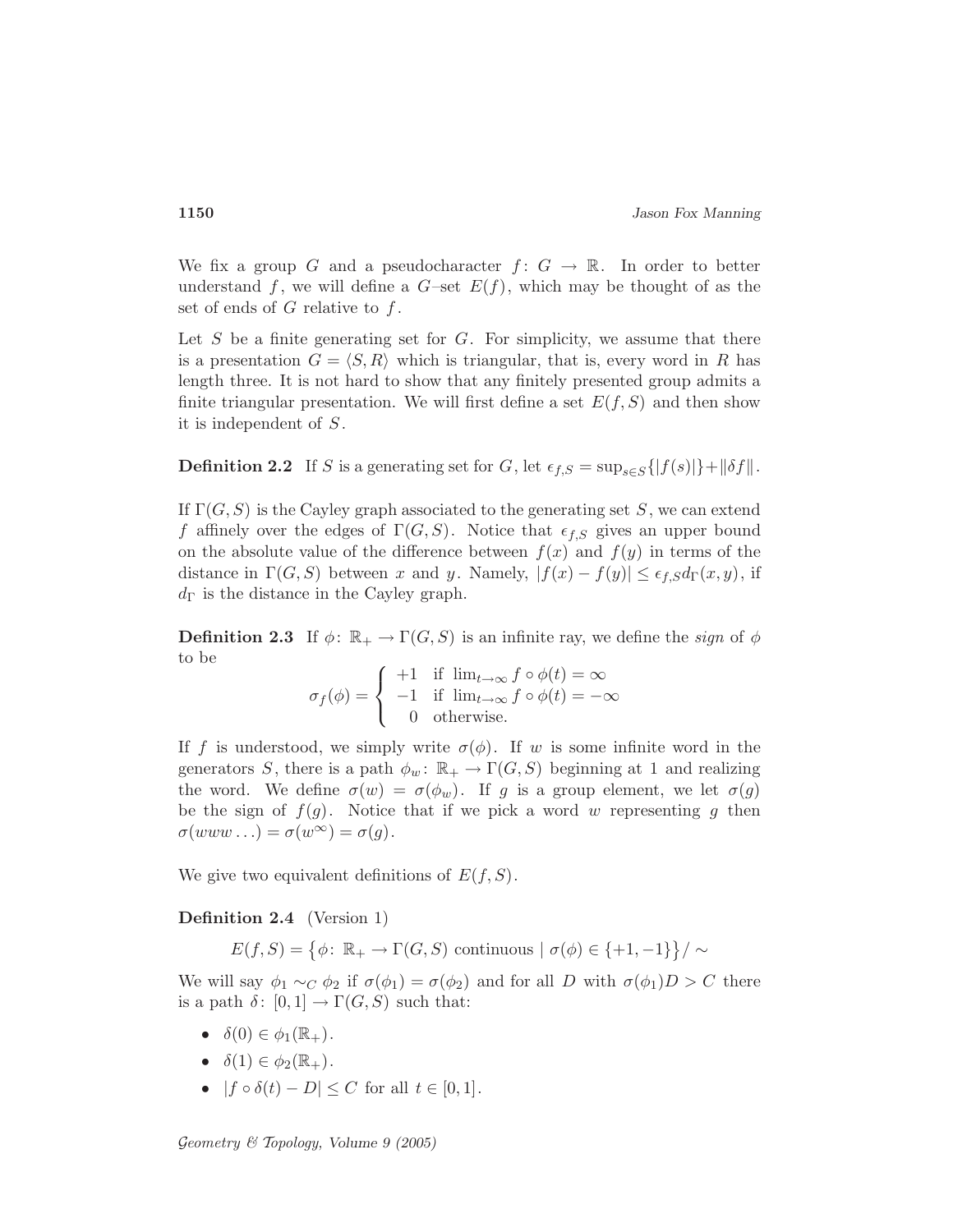<span id="page-4-0"></span>The path  $\delta$  will be referred to as a *connecting path*. We say  $\phi_1 \sim \phi_2$  if  $\phi_1 \sim_C \phi_2$ for some C. This is an equivalence relation.

Definition 2.5 (Version 2)

 $E(f, S) = \{w = w_1w_2w_3... | w_i \in S \cup S^{-1} \ \forall i \in \mathbb{Z} \text{ and } \sigma(w) \in \{+1, -1\}\}\)$ We say  $w = w_1w_2... \sim_C v = v_1v_2...$  if  $\sigma(w) = \sigma(v)$  and for all D with

 $\sigma(w)D > C$  there is a word  $d = d_1 \dots d_n$  in the letters  $S \cup S^{-1}$  such that:

- $w_p d = v_p$  in G for some prefix  $w_p$  of w and some prefix  $v_p$  of v.
- $|f(w_p d_p) D| \leq C$  for all prefixes  $d_p$  of d.

The word d will be referred to as a *connecting word*. We say  $w \sim v$  if  $w \sim_C v$ for some C. Again, this is an equivalence relation.

**Lemma 2.6** There is a canonical bijection between  $E(f, S)$  (version 1) and  $E(f, S)$  (version 2).

**Proof** Let  $E_1$  be the set described in Definition [2.4,](#page-3-0) and let  $E_2$  be the set described in Definition [2.5.](#page-4-0) If  $[\phi] \in E_1$ , note that altering  $\phi$  on any compact subset of  $\mathbb{R}_+$  does not change its equivalence class. Thus we may assume  $\phi(0)$  is the identity element of G. The equivalence class of  $\phi$  is also left undisturbed by proper homotopies and arbitrary reparameterizations, and so we may assume that  $\phi$  is a unit speed path with no backtracking. Such a representative  $\phi$ determines an infinite word in the generators  $w = w_1 w_2 w_3 \dots$  with each  $w_i =$  $\phi(i-1)^{-1}\phi(i) \in S \cup S^{-1}$ . The reader may check that this recipe for building a word from a path gives a well-defined map from  $E_1$  to  $E_2$ , and that this map is a bijection.  $\Box$ 

Roughly speaking, if one thinks of the Cayley graph as divided up into thick slabs of group elements all sent to roughly the same real values, and two paths pass to infinity through the same slabs, we identify the paths.

**Definition 2.7** If  $[\phi] \in E(f, S)$  and  $\sigma(\phi) = 1$  we say that  $[\phi]$  is *positive*. If  $\sigma(\phi) = -1$  we say that  $[\phi]$  is negative. We denote by  $E(f, S)^+$  the set of positive elements and by  $E(f, S)$ <sup>-</sup> the set of negative elements.

<span id="page-4-1"></span>Remark 2.8 Notice that neither Definition [2.4](#page-3-0) nor Definition [2.5](#page-4-0) depend on anything but  $S$  and  $f$  up to multiplication by a nonzero real number. Consequently,  $E(f, S)^+$  and  $E(f, S)^-$  only depend on S and f up to multiplication by a positive real number. Thus in what follows we do not hesitate to scale  $f$ by a positive real number whenever convenient.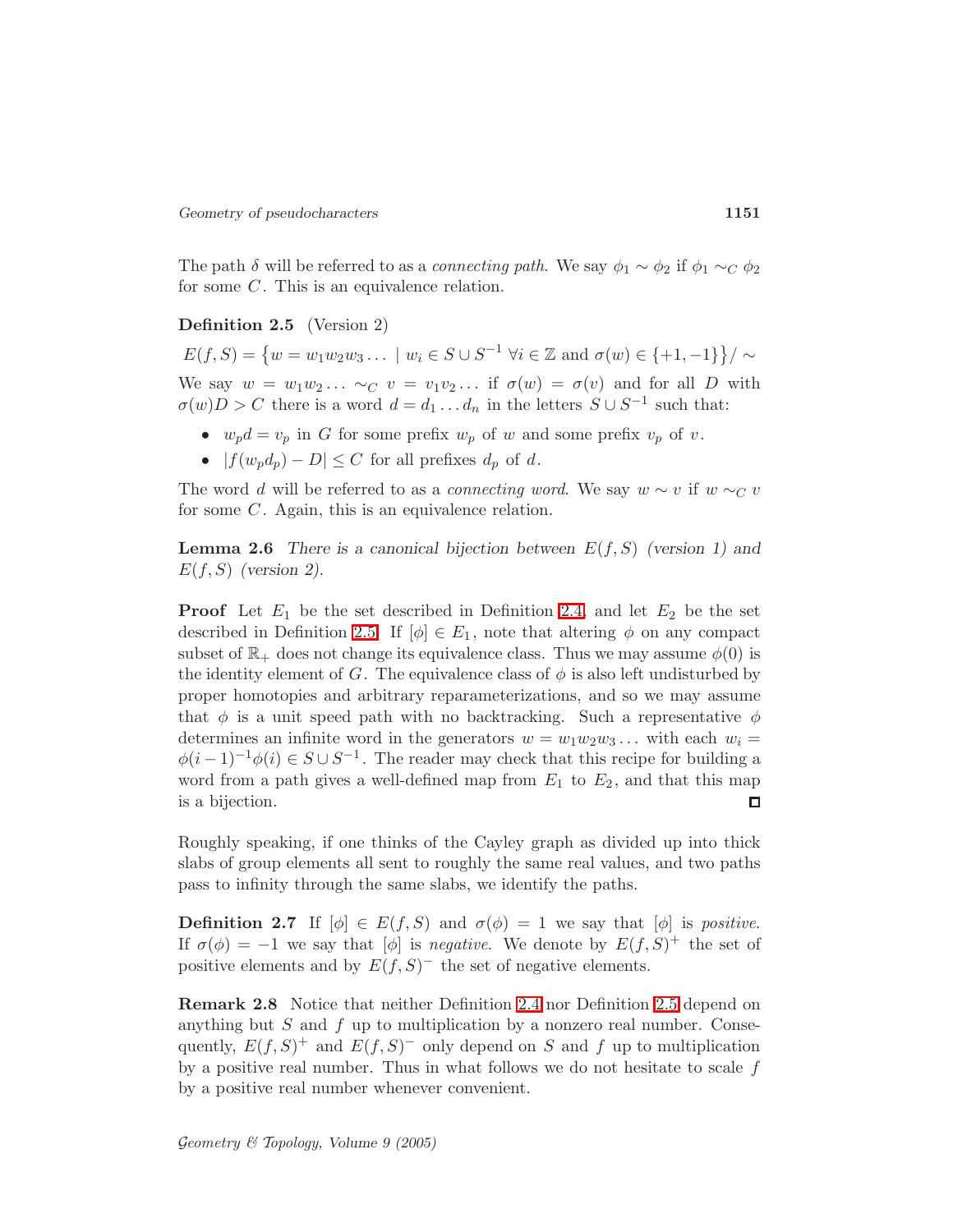**Example 2.9** If G is a free abelian group generated by S and f is any nontrivial homomorphism, then  $E(f, S)$  contains precisely two elements, one positive and one negative. Thus  $|E(f, S)^{+}| = |E(f, S)^{-}| = 1$ .

<span id="page-5-2"></span>**Lemma 2.10** The action of  $G$  on the Cayley graph induces an action on  $E(f, S)$ .

Proof This is clearest looking at Definition [2.4.](#page-3-0) One must only check that  $g\phi \sim g\phi'$  if  $\phi \sim \phi'$ , where  $\phi$  and  $\phi'$  are infinite rays in the Cayley graph with  $\sigma(\phi)$  and  $\sigma(\phi')$  nonzero. Suppose that  $\phi \sim \phi'$ . Then  $\phi \sim_C \phi'$  for some  $C > 0$ . Let  $C' = C + |f(g)| + ||\delta f||$ , and suppose that  $\sigma(\phi)D > C'$ . Then in particular  $\sigma(\phi)D > C$ , and so there is a connecting path  $\delta$  with  $\delta(0) \in \phi(\mathbb{R}_+),$  $\delta(1) \in \phi'(\mathbb{R}_+)$ , and satisfying  $|f \circ \delta(t) - D| \leq C$  for all  $t \in [0,1]$ . Let  $\delta'$  be the same path, translated by g. Then  $\delta'(0) \in g\phi(\mathbb{R}_+)$  and  $\delta'(1) \in g\phi'(\mathbb{R}_+)$ . Since  $|f \circ \delta'(t) - (f \circ \delta(t) + f(g))| \leq ||\delta f||$ , we have  $|f \circ \delta'(t) - D| \leq |f \circ \delta(t) + f(g) - D|$  $D$ | +  $\|\delta f\| \le |f \circ \delta(t) - D| + |f(g)| + \|\delta f\| \le C + |f(g)| + \|\delta f\| = C'$ . Thus if  $\phi \sim_C \phi'$ , then  $g\phi \sim_{C'} g\phi'$ , and so  $g\phi \sim g\phi'$ .  $\Box$ 

## <span id="page-5-3"></span>**2.2** Topology of  $E(f, S)$

<span id="page-5-1"></span>We next describe the topology on  $E(f, S)$ , by describing a basis of open sets in terms of Definition [2.4](#page-3-0) above.

**Definition 2.11** Let I be some interval in R of diameter bigger than  $\epsilon_{f,S}$ . Let B be some component of  $f^{-1}(I) \subset \Gamma(G, S)$ . Let C be some connected component of  $\Gamma(G, S) \setminus B$ . We define

$$
U_{B,C} = \{ [\phi] \in E(f, S) \mid \text{image}(\phi) \subset C \}
$$

We make  $E(f, S)$  a topological space with the collection of all such  $U_{B,C}$  as a basis.

Note that if  $C$  and  $C'$  are distinct components of the complement of  $B$ , then  $U_{B,C} \cap U_{B,C'}$  is empty.

<span id="page-5-0"></span>It turns out that  $E(f, S)$  is Hausdorff and totally disconnected. In fact, we will show the following:

**Proposition 2.12** There is a simplicial tree T and a map i:  $E(f, S) \rightarrow \partial T$ which is a homeomorphism onto its image. (By  $\partial T$  we mean the Gromov boundary of  $T$ .)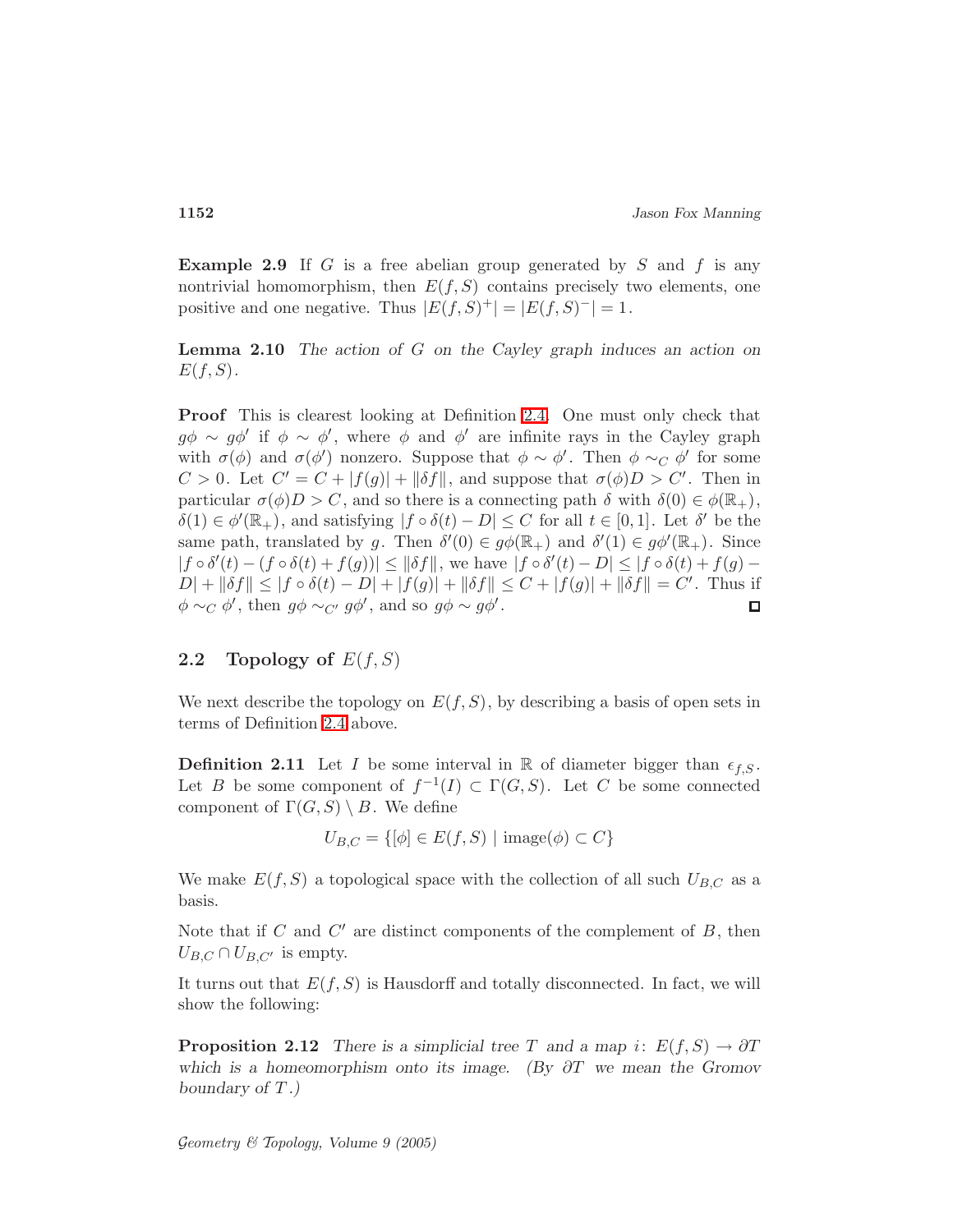As noted in Remark [2.8,](#page-4-1)  $E(f, S)$  is unchanged if we scale f by a nonzero real number. By scaling appropriately, we can ensure that  $\epsilon_{f,S} < \frac{1}{4}$ , and that  $f^{-1}(\mathbb{Z}+\frac{1}{2})$  contains no element of G. These assumptions will be made for the rest of the section.

Since we chose a triangular presentation of  $G$ , we may equivariantly add 2simplices to  $\Gamma(G, S)$  to obtain a simply connected 2–complex K corresponding to the presentation we started with.  $G$  acts on  $K$  with quotient  $K$ , where  $K$  is a one-vertex 2–complex with one edge for each element of  $S$ , and one triangular cell attached for each relation in our presentation. The function  $f$  may be extended affinely over the 2–simplices of K to give a function  $f: K \to \mathbb{R}$ . Since  $\tau = f^{-1}(\mathbb{Z} + \frac{1}{2})$  $\frac{1}{2}$ ) misses the 0-skeleton of  $\widetilde{K}$ , and since we have scaled f so that  $|f(v) - f(w)| \leq \epsilon_{f,S} < \frac{1}{4}$  whenever v and w are endpoints of the same edge,  $f^{-1}(\mathbb{Z}+\frac{1}{2})$  $\frac{1}{2}$ ) intersects each 2-cell either not at all or in a single normal arc. Thus  $\tau$  is a union of possibly infinite tracks in K. Each such track  $\tau$  separates  $\tilde{K}$  into two components, and has a product neighborhood  $\eta(\tau) = \tau \times \left(-\frac{1}{2}\right)$  $\frac{1}{2}, \frac{1}{2}$  $\frac{1}{2}$ ) in the complement of the 0-skeleton of  $\widetilde{K}$  (see Figure [1\)](#page-6-0). As there may be vertices arbitrarily close to  $\tau$ , the topological product



<span id="page-6-0"></span>Figure 1: Each track  $\tau$  has a product neighborhood.

neighborhood  $\eta(\tau)$  must be allowed to vary in width from 2–cell to 2–cell and is not necessarily a component of  $f^{-1}(I)$  for any interval I.

We obtain a quotient space T of  $\widetilde{K}$  by smashing each component of  $\eta(\tau)$  to an interval and each component of the complement of  $\eta(\tau)$  to a point. Let  $\pi: K \to T$  be the quotient map. Clearly T is a simplicial graph. Since the preimage of each point under  $\pi$  is connected and K is simply connected, T must be simply connected. In particular,  $T$  is a tree. We refer to the preimage of an open edge of T as an *edge space* of  $\tilde{K}$  and to the preimage of a vertex as a vertex space of  $\widetilde{K}$ . We define a map  $\overline{f}$ :  $T \to \mathbb{R}$  as follows. If v is a vertex of T, then the associated vertex space lies in  $f^{-1}(n-\frac{1}{2})$  $\frac{1}{2}, n+\frac{1}{2}$  $\frac{1}{2}$  for some n; we let  $\overline{f}(v) = n$  and define  $\overline{f}$  on edges by extending affinely. Note that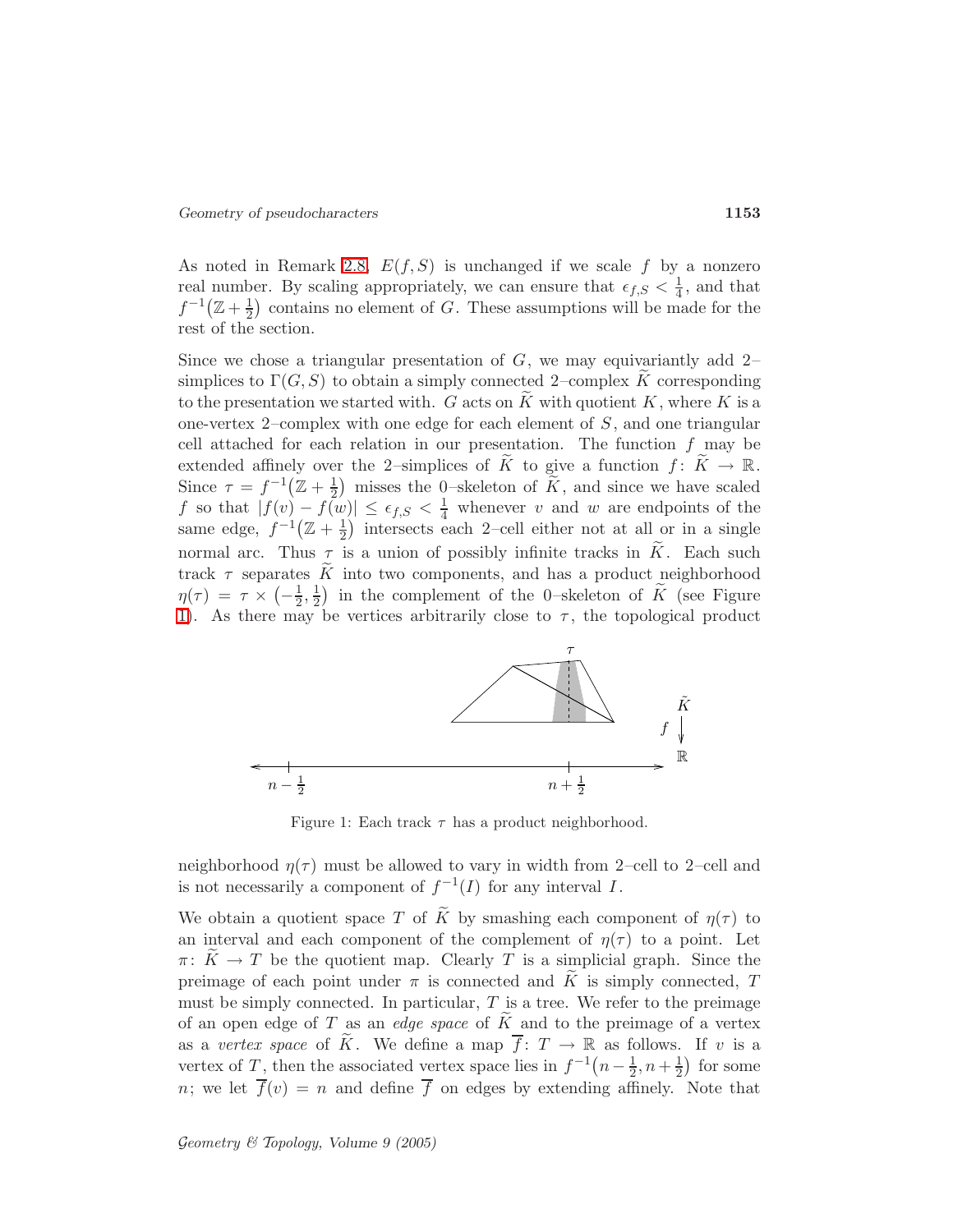<span id="page-7-0"></span> $|f(x) - \overline{f} \circ \pi(x)|$  is bounded independently of  $x \in \widetilde{K}$ .

**Remark 2.13** Because  $f^{-1}(\mathbb{Z}+\frac{1}{2})$  $\frac{1}{2}$ ) intersects any edge of  $\widetilde{K}^1 = \Gamma(G, S)$  in at most a single point and any 2–cell in at most a single normal arc, each vertex space must contain vertices of  $\tilde{K}$ , and any two vertices contained in the same vertex space are actually connected by a path in the intersection of  $K^1$  and the vertex space. Since therefore the components of  $\Gamma(G, S) \setminus f^{-1}(\mathbb{Z} + \frac{1}{2})$  are in one to one correspondence with the vertex spaces, the particular pattern of 2-simplices added to form  $K$  is unimportant to the structure of  $T$ .

We now define a map from  $E(f, S)$  to  $\partial T$ . Let  $v_0 \in T$  be the vertex whose associated vertex space contains the identity element of  $G$ . Since  $T$  is a tree,  $\partial T$  can be identified with the set of geodesic rays in T starting at  $v_0$ . Given some element  $[\phi] \in E(f, S)$ , we will associate such a geodesic ray. First notice that we may assume that the image of  $\phi$  contains  $1 \in G$ . Now consider the image of  $\pi \circ \phi$  in T. By our choice of  $\phi$ , this image contains  $v_0$ .

**Lemma 2.14** Suppose that  $[\phi] \in E(f, S)$  and that the image of  $\phi$  contains 1. Then the image of  $\pi \circ \phi$  contains a unique geodesic ray starting at  $v_0$ .

**Proof** Since  $\lim_{t\to\infty} \overline{f} \circ \pi \circ \phi(t) = \lim_{t\to\infty} f \circ \phi(t) = \pm \infty$ , and  $|\overline{f}(v) - \overline{f}(w)| \le$  $d(v, w)$  for v, w in T,  $\pi \circ \phi$  must eventually leave any finite diameter part of T. Let  $B_R = \{x \in T \mid d(x, \pi \circ \phi(0)) < R\}$  for  $R > 0$ . For any  $R \geq 0$  there is some t so that  $\pi \circ \phi([t,\infty))$  lies in a single component C of  $T \setminus B_R$ . Let  $x_R$  be the point in C closest to  $\pi \circ \phi(0)$ . Then  $\gamma: \mathbb{R}_+ \to T$  given by  $\gamma(t) = x_t$  is the unique geodesic ray starting at  $\pi \circ \phi(0) = v_0$  which is contained in the image of  $\pi \circ \phi$ .  $\Box$ 

We define a map *i*:  $E(f, S) \rightarrow \partial T$  by sending  $[\phi]$  to this ray.

**Lemma 2.15** The map  $i$  is well-defined.

**Proof** Suppose that  $[\phi] = [\phi'],$  but images of the paths  $\pi \circ \phi$  and  $\pi \circ \phi'$  contain distinct infinite rays r and r'. For clarity, we assume that  $[\phi]$  is positive. The proof for  $[\phi]$  negative is much the same.

We may modify  $\phi$  and  $\phi'$  so that the image of  $\pi \circ \phi$  is r and the image of  $\pi \circ \phi'$ is r'. Furthermore, we may adjust  $\phi$  and  $\phi'$  so that r intersects r' in a single point, v. Let  $N_1 = \overline{f}(v)$ . Since  $\phi \sim \phi'$  there is some  $C > 0$  so that  $\phi \sim_C \phi'$ . Let  $N_2 > C$ .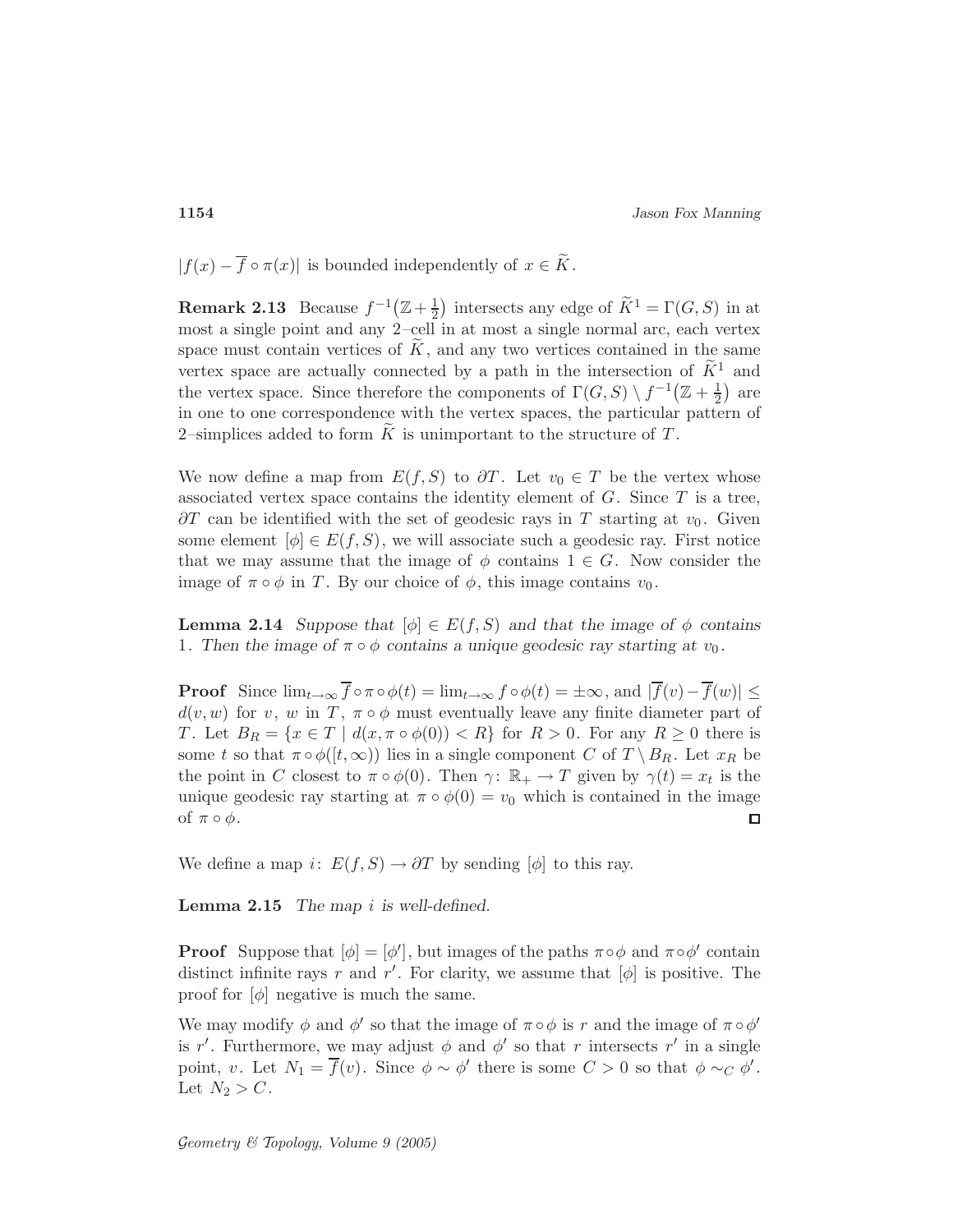Let  $N = |N_1| + N_2 + 1$ . Since  $N > C$ , there is some  $t \geq 0$ , some  $t' \geq 0$ , and some path  $\delta$ :  $[0,1] \to \Gamma(G, S)$  so that  $\delta(0) = \phi(t)$ ,  $\delta(1) = \phi'(t')$ , and  $|f \circ \delta(x) - N| \leq C$  for all  $x \in [0, 1]$ . But this path  $\delta$  must necessarily pass through  $\pi^{-1}(v)$ , and so there is some  $x \in [0,1]$  so that  $f \circ \delta(x) < N_1 + \frac{1}{2}$  $\frac{1}{2}$ . But this implies that  $|f \circ \delta(x) - N| > N_2 > C$ , a contradiction.  $\Box$ 

**Lemma 2.16** The map  $i$  is injective.

**Proof** Suppose  $i([\phi]) = i([\phi'])$ . Let  $\gamma$  be a unit speed geodesic ray in T contained in  $\pi \circ \phi(\mathbb{R}_+) \cap \pi \circ \phi'(\mathbb{R}_+)$ . We have  $\lim_{t \to \infty} \overline{f}\gamma(t) = \lim_{t \to \infty} f \circ \phi(t) =$  $\lim_{t\to\infty} f\circ\phi'(t)$ , so  $\sigma(\phi) = \sigma(\phi')$ . As in the last lemma, we assume for clarity that  $\phi$  and  $\phi'$  are positive.

We may assume that  $\gamma(0)$  is a vertex of T, and so  $\gamma(k)$  is a vertex of T for k any nonnegative integer. Let  $N = \overline{f}(\gamma(0))$ . By truncating  $\gamma$  if necessary, we may assume that N is positive and is the smallest value taken by  $\overline{f} \circ \gamma$ . For every integer n between N and  $\infty$ , there is a vertex  $v_n$  in the image of  $\gamma$ with  $\overline{f}(v_n) = n$ . Both  $\phi$  and  $\phi'$  must pass through the vertex space  $V_n \subset K$ associated to  $v_n$ .

For each  $n \in \mathbb{Z}$ ,  $n \geq N$ , pick points  $x_n$  and  $x'_n$  on the intersections of the paths  $\phi$  and  $\phi'$  with  $V_n$ . Note that by Remark [2.13,](#page-7-0)  $x_n$  and  $x'_n$  are connected by a path  $\delta_n$  in the intersection of  $\widetilde{K}^1$  with  $V_n$ .

We claim that  $\phi \sim_C \phi'$  for  $C = N + 2$ . Suppose  $D > C$ , and let  $[D]$  be the integer part of D. Since  $[D] > N$ , there are points  $x_{[D]}$  and  $x'_{[D]}$  on the images of  $\phi$  and  $\phi'$  respectively. These points are connected by a path  $\delta_{[D]}$  which lies entirely in the intersection of  $\tilde{K}^1$  with  $V_{[D]}$ . Since the image of  $\delta_{[D]}$  lies entirely inside  $V_{[D]}, |f \circ \delta(t) - D| < \frac{3}{2} < C$  for all t. Thus  $\phi \sim_C \phi'$ . In particular,  $\phi \sim \phi'$ .  $\Box$ 

The following two lemmas complete the proof of Proposition [2.12.](#page-5-0)

**Lemma 2.17** The map  $i$  is continuous.

**Proof** Recall that the topology on  $\partial T$  can be described by a basis of open sets, as follows: Let  $e$  be any open edge of  $T$ , and let  $T'$  be one of the two components of  $T \setminus e$ . There is a natural inclusion of  $\partial T'$  into  $\partial T$ ; the image of  $\partial T'$  is a basic open set. The topology on  $\partial T$  is generated by such sets.

Let  $U = \partial T'$  be an element of the basis described above. Let v be the unique vertex in  $(T \setminus T') \cap \overline{e}$ , where  $\overline{e}$  is the closed edge whose interior is e. If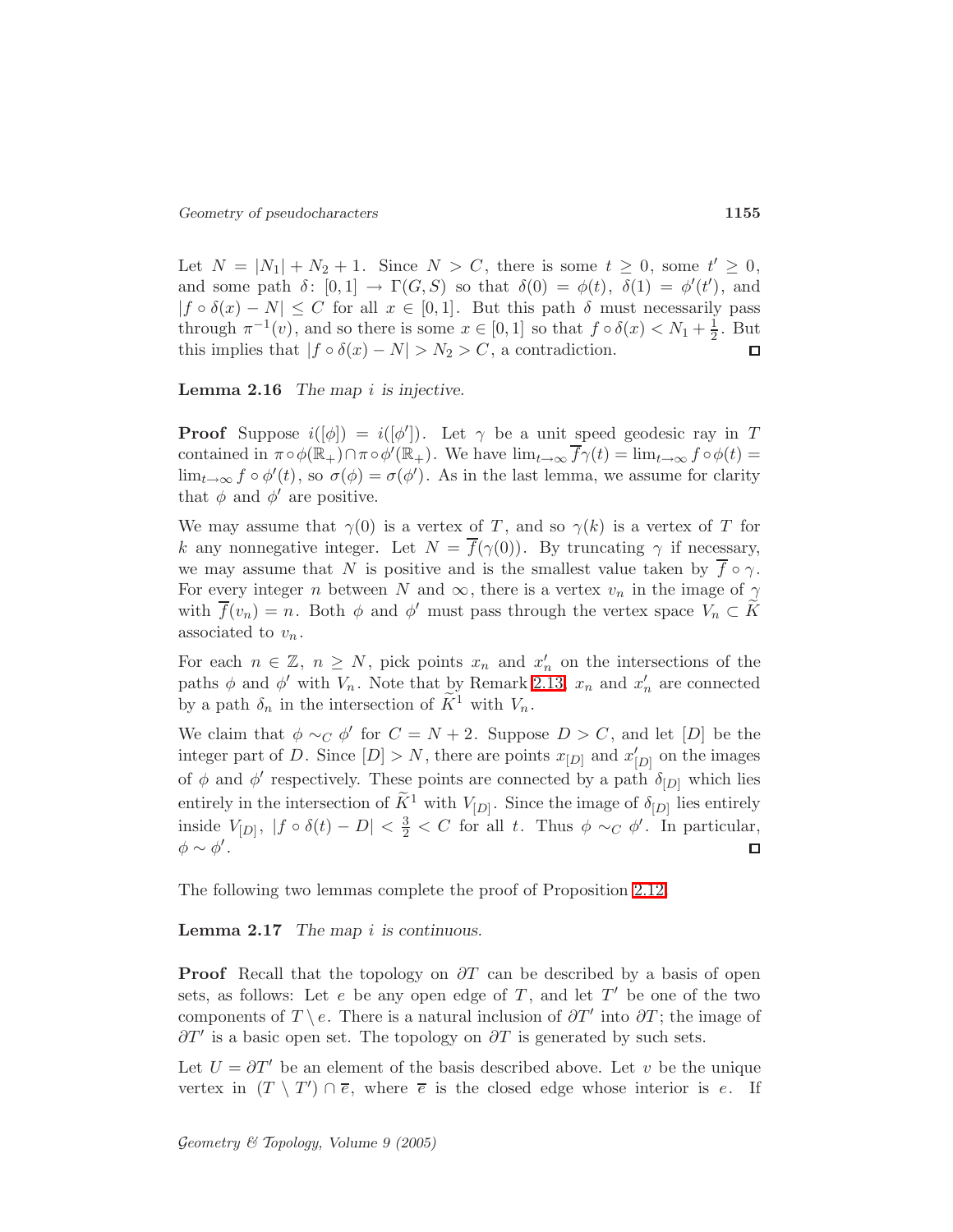$N(v) = \{x \in T \mid d(x, v) < \frac{1}{2}\}$  $\frac{1}{2}$ , then  $B = \pi^{-1}(N(v))$  is a path component of the preimage  $f^{-1}(\overline{f}(v) - \frac{1}{2})$  $\frac{1}{2}$ ,  $\overline{f}(v) + \frac{1}{2}$ , as it contains the entire vertex space corresponding to  $v$  and half of each edge space adjacent to  $v$ . Furthermore,  $\pi^{-1}(T')$  lies entirely in the complement of B. Let C be the component of the complement of B containing  $\pi^{-1}(T')$ , and let  $U_{B,C}$  be the basic open set in  $E(f, S)$  defined by C (as in Definition [2.11\)](#page-5-1). Then clearly  $i^{-1}(U) = U_{B,C}$ . Thus *i* is continuous.  $\Box$ 

**Lemma 2.18** The map  $i$  is an open map onto its image, topologized as a subset of  $\partial T$ .

**Proof** If  $U_{B,C}$  be given as in Definition [2.11,](#page-5-1) then  $\pi(B)$  is some connected subset of T. Thus  $\pi(B)$  is contained in some minimal (possibly infinite) subtree Z. Because f and  $f \circ \pi$  are boundedly different from one another, and every point in Z is distance at most 1 from  $\pi(B)$ , any geodesic in T representing an element of  $i(E(f))$  must eventually leave Z forever. If e is any edge with precisely one endpoint in Z, then let  $T_e$  be the component of  $T \setminus \text{Int}(e)$  which does not contain Z.

Claim 2.19  $\partial T_e \cap i(E(f, S)) \subset i(U_{B,C})$  or  $\partial T_e \cap i(U_{B,C}) = \emptyset$ .

**Proof** To prove the claim, suppose there is some point x in  $\partial T_e \cap i(U_{B,C})$  and suppose that  $y \in \partial T_e \cap i(E(f, S))$ . Both  $i^{-1}(x)$  and  $i^{-1}(y)$  are represented by paths  $\phi_x$  and  $\phi_y$  whose images lie entirely in  $\pi^{-1}(T_e)$ . But since  $B \subset \pi^{-1}(Z)$ , the space  $\pi^{-1}(T_e)$  is contained entirely in a single complementary component of B. Since  $x \in i(U_{B,C})$ , this complementary component is C, and so  $[\phi_y] \in U_{B,C}$ . Therefore  $y \in i(U_{B,C})$ .  $\Box$ 

By the claim,  $i(U_{B,C})$  can be expressed as a union of basic open sets in  $i(E(f, S))$ . The lemma follows.  $\Box$ 

**Corollary 2.20**  $E(f, S)$  is metrizable. In particular,  $E(f, S)$  is Hausdorff.

## 2.3 Invariance under change of generators

We have been using  $f$  to refer both to the pseudocharacter and to its extension to  $\Gamma(G, S)$ . For this subsection we need to deal with distinct generating sets, so we will temporarily refer to the extension of  $f$  to a particular Cayley graph  $\Gamma(G, S)$  as  $f_S$ .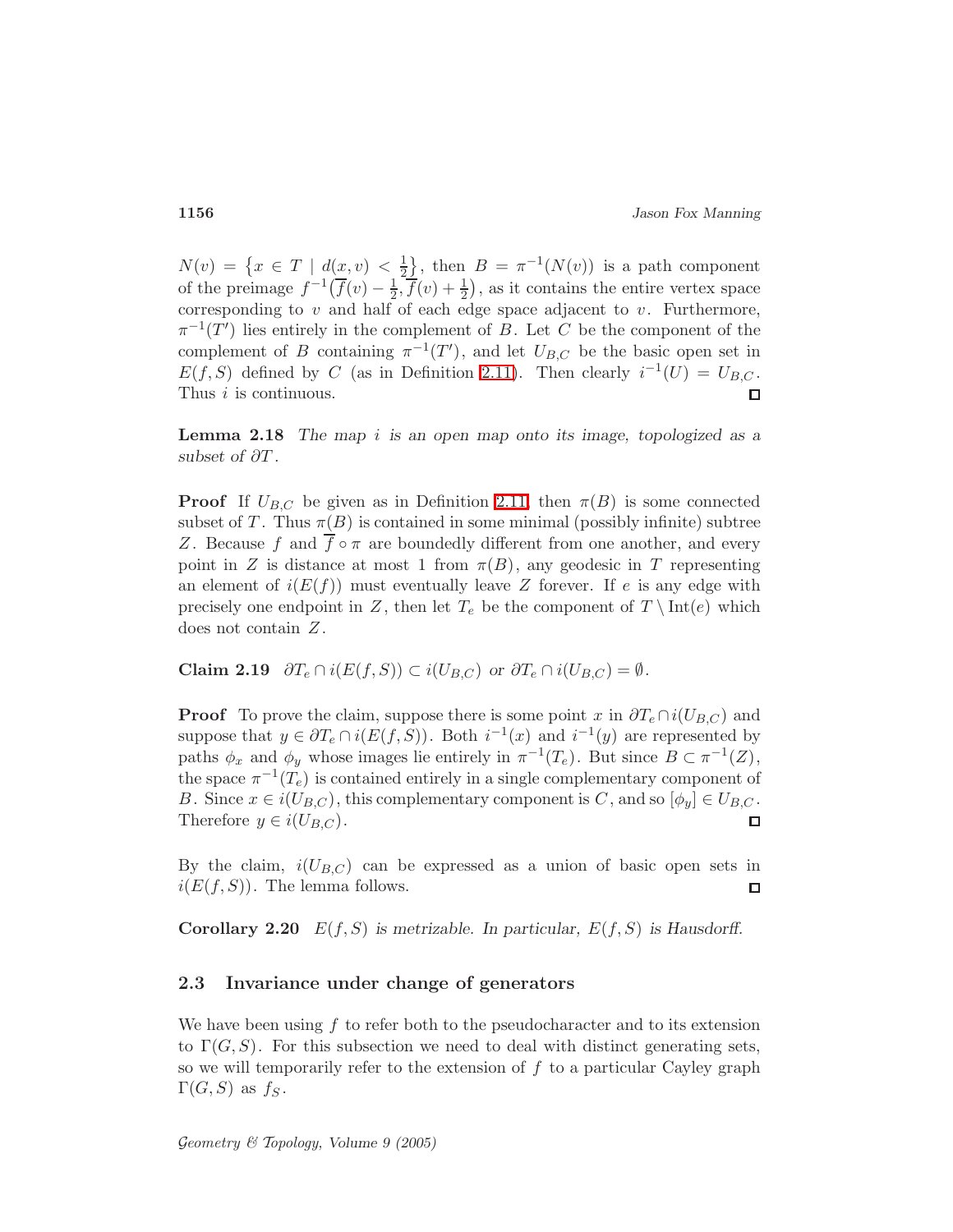Let  $T$  be another finite triangular generating set for  $G$ . We choose equivariant maps  $\tau: \Gamma(G, S) \to \Gamma(G, T)$  and  $\upsilon: \Gamma(G, T) \to \Gamma(G, S)$  which are the identity on  $G$  and send each edge to a constant speed path. Let  $N$  be the maximum length of the image of a single edge under  $\tau$  or  $v$ . It is not hard to establish that both  $\tau$  and  $\upsilon$  are continuous  $(N, 2N + 2)$  quasi-isometries which are quasiinverses of one another. In fact, we have

$$
d(x,y)/N - (N+1/N) \leq d(\tau x, \tau y) \leq N d(x,y)
$$

and similar inequalities for  $v$ .

We define a map  $\overline{\tau}$ :  $E(f, S) \rightarrow E(f, T)$  by  $\overline{\tau}([\phi]) = [\tau \circ \phi]$ , and define  $\overline{\upsilon}$ similarly.

**Lemma 2.21** The maps  $\overline{\tau}$  and  $\overline{\upsilon}$  are well-defined.

**Proof** Suppose  $[\phi] = [\phi'] \in E(f, S)$ . Then  $\phi \sim_C \phi'$  for some  $C > 0$ . If  $\delta$  is a connecting path between  $\phi$  and  $\phi'$ , then  $\tau \circ \delta$  gives a connecting path between  $\tau \circ \phi$  and  $\tau \circ \phi'$ . The only trouble is that  $f_T$  may vary on  $\tau \circ \delta$  more than  $f_S$ varies on  $\delta$ . On the other hand,  $\tau \circ \delta$  never gets further than  $\frac{N}{2}$  (in  $\Gamma(G, T)$ ) from the group elements contained in the image of  $\delta$ , and so if  $\phi \sim_C \phi'$ , then  $\tau \circ \phi \sim_{C'} \tau \circ \phi'$  for  $C' = C + \frac{N}{2}$  $\frac{N}{2} \epsilon_{f,T}$ . Thus  $[\tau \circ \phi] = [\tau \circ \phi']$ . The proof for  $\overline{\upsilon}$  is identical.  $\Box$ 

**Lemma 2.22** The maps  $\overline{\tau}$  and  $\overline{\upsilon}$  are bijections.

**Proof**  $\bar{\tau}$  and  $\bar{v}$  are inverses of one another.

$$
\Box
$$

**Lemma 2.23** The maps  $\overline{\tau}$  and  $\overline{v}$  are open.

**Proof** Let  $U_{B,C} \subset E(f, S)$  be a basic open set. There is some interval  $[a, b] \subset$ R so that B is a connected component of  $f_S^{-1}[a,b] \subset \Gamma(G,S)$  and C is a component of  $\Gamma(G, S) \setminus B$ . We wish to show that  $\overline{\tau}(U_{B,C})$  is open in  $E(f,T)$ .

Since  $\tau$  is continuous,  $\tau(B)$  is connected. As no edge of B has image of length more than  $N$ ,  $f_T \circ \tau(B) \subset (a - N\epsilon_{f,T}, b + N\epsilon_{f,T})$ . Thus  $\tau(B) \subset B'$  a connected component of  $f_T^{-1}[a - (N + N^2 + 2)\epsilon_{f,T}, b + (N + N^2 + 2)\epsilon_{f,T}]$ . We have chosen the constants here so that the distance between any point in the complement of B' and any point in  $\tau(B)$  is at least  $N^2 + 2$ .

We claim that  $\overline{\tau}(U_{B,C})$  is a union of open sets of the form  $U_{B',C'}$  where C' is a component of the complement of B'. The claim follows if each such  $U_{B',C'}$  is either contained in or disjoint from  $\overline{\tau}(U_{B,C})$ .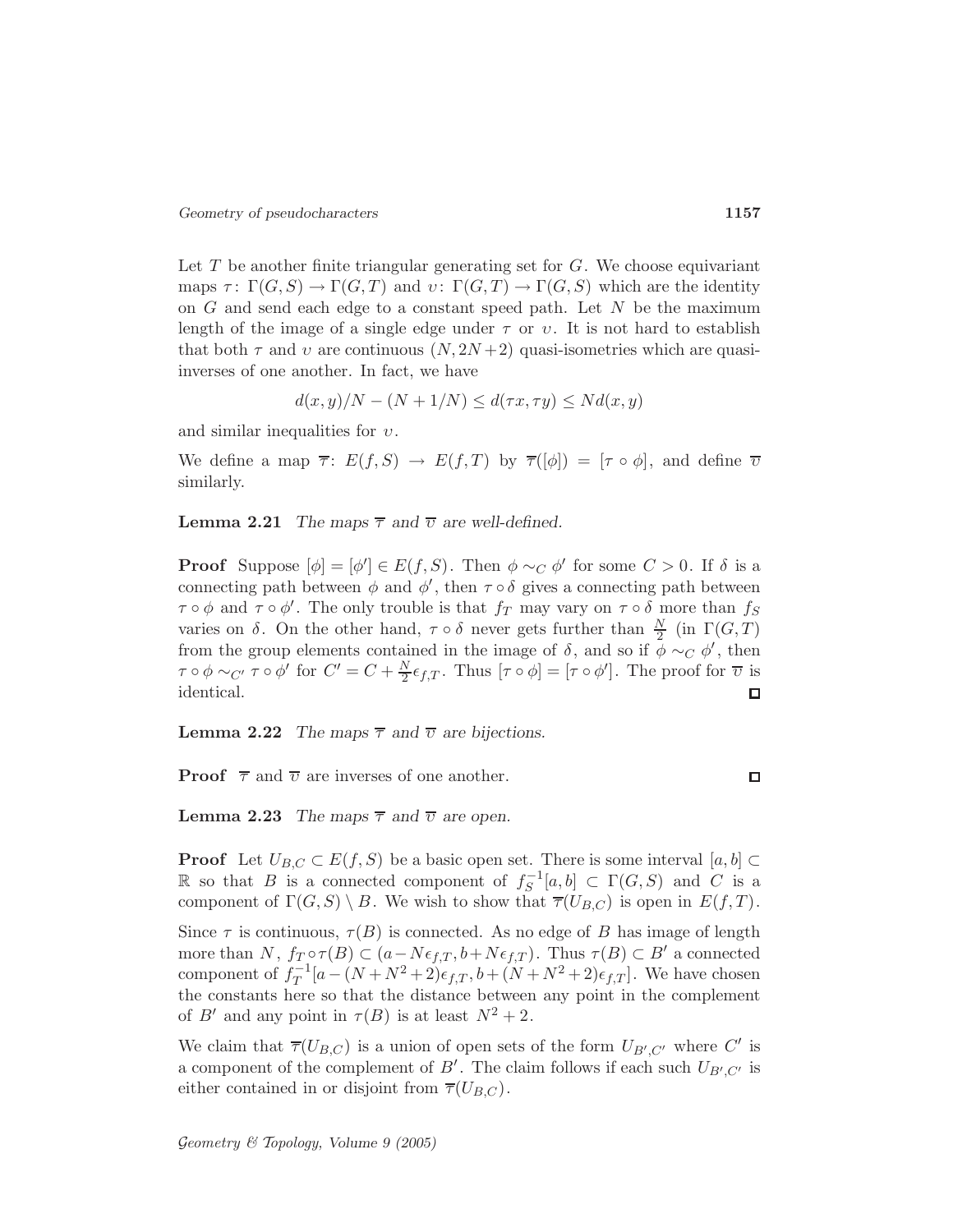Suppose  $[\phi_1]$  and  $[\phi_2]$  are in  $U_{B',C'}$ . Since  $\overline{\tau}$  is onto and removing an initial segment does not change the equivalence class of a path, we may suppose  $\phi_i =$  $\tau \circ \psi_i$ , where each  $\psi_i$  has image entirely in the complement of B and each  $\phi_i$ has image entirely in C'. Thus there is a path  $\delta$  in C' connecting  $\phi_1(0)$  to  $\phi_2(0)$ . The path  $\sigma \circ \delta$  therefore runs from  $\psi_1(0)$  to  $\psi_2(0)$ .

If  $\psi_1(0)$  and  $\psi_2(0)$  were in different components of  $\Gamma(G, S) \setminus B$ , then  $\sigma \circ \delta$ would pass through B. But then  $\sigma \circ \delta$  must pass through a vertex v of B (since B is not contained in an edge). Because

$$
d(x,y)/N - (N+1/N) \leq d(\sigma x, \sigma y)
$$

the distance between the path  $\delta$  and  $\tau(v)$  is less than  $N^2 + 1$ . But this contradicts the assertion that  $\delta$  lies entirely outside of  $B'$ .

Since  $\psi_1$  and  $\psi_2$  are infinite paths in the same component of the complement of B, either both  $[\psi_1]$  and  $[\psi_2]$  are in  $U_{B,C}$ , or neither is. Likewise, either both  $[\phi_1]$  and  $[\phi_2]$  are in  $\overline{\tau}(U_{B,C})$  or neither is, establishing the claim.

<span id="page-11-1"></span>Again, the proof for  $\overline{v}$  is identical.

<span id="page-11-0"></span>Corollary 2.24  $\overline{\tau}$  is a homeomorphism.

## 3 The action of G on  $E(f)$

## 3.1 Dynamics

Let S be a generating set for G. The group G acts on  $E(f) = E(f, S)$  via the action on the Cayley graph (Lemma [2.10\)](#page-5-2).

**Lemma 3.1** G acts on  $E(f)$  by homeomorphisms.

**Proof** Let  $U_{B,C}$  be a basic open set, so that B is a connected component of  $f^{-1}[a,b] \subset \Gamma(G, S)$  and C is a connected component of the complement of B. Let  $g \in G$ . Note that  $g(B) \subset f^{-1}[a+f(g)-\|\delta f\|, b+f(g)+\|\delta f\|]$ . Let B' be the connected component of  $f^{-1}[a + f(g) - ||\delta f||, b + f(g) + ||\delta f||]$  containing  $g(B)$ . If C' is a complementary component of B' we wish to claim that either  $U_{B',C'} \subset g(U_{B,C})$  or  $U_{B',C'}$  is disjoint from  $g(U_{B,C})$ . It will follow that g acts on  $E(f)$  by an open map. Since  $g^{-1}$  must do likewise, it follows that G acts by homeomorphisms.

 $\Box$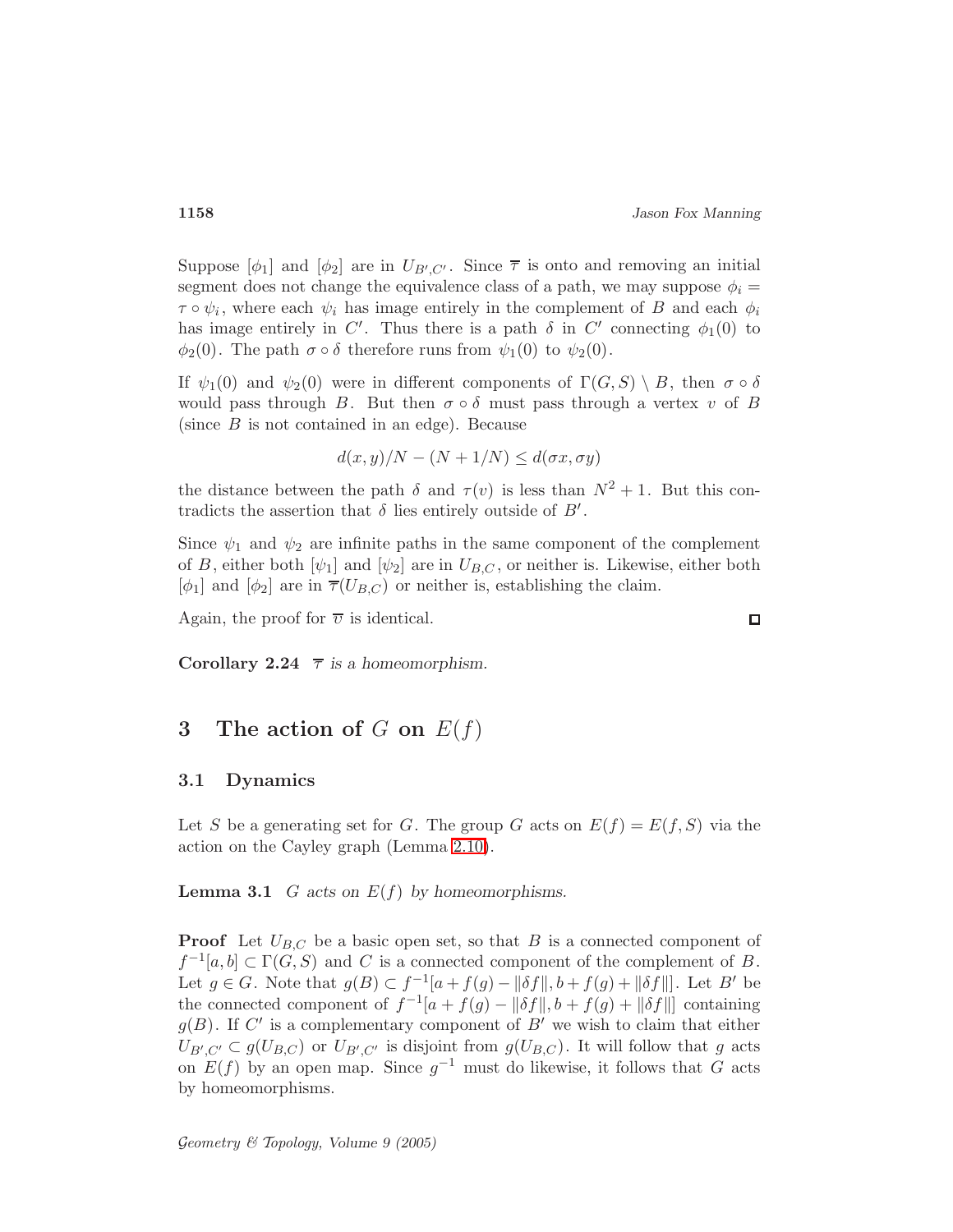To establish the claim, suppose that  $[\phi_1]$  and  $[\phi_2]$  are in  $U_{B',C'}$ . We may assume that the images of  $\phi_1$  and  $\phi_2$  lie entirely in C'. It follows that  $g^{-1}\phi_1$ and  $g^{-1}\phi_2$  have image entirely in the same complementary component of B, and the claim is established.  $\Box$ 

Now that we have established that G acts by homeomorphisms of  $E(f)$  we look more closely at the dynamics of this action.

**Definition 3.2** If a and r are fixed points of a group element  $q$ , we say that a is attracting and r is repelling if for any neighborhood  $U$  of a and any neighborhood V of r, we have  $g^{n}(E(f) \setminus V) \subset U$  for all n sufficiently large.

<span id="page-12-0"></span>**Lemma 3.3** If  $g \in G$  and  $f(g) \neq 0$ , then g has exactly two fixed points in  $E(f)$ , one attracting and one repelling.

**Proof** It is convenient to use Definition [2.5](#page-4-0) here. Let  $w$  be a word in the letters  $S \cup S^{-1}$  representing g. Since  $f(g) \neq 0$ , the words  $[w^{\infty}] = [www \dots]$ and  $[\overline{w}^{\infty}] = [\overline{www} \dots]$  are elements of  $E(f)$ . Both are clearly fixed by g.

Let U be an open set containing  $[w^{\infty}]$ , and let V be an open set containing  $[\overline{w}^{\infty}]$ . Without loss of generality, both U and V are basic open sets  $U = U_{B,C}$ and  $V = V_{D,E}$ .

Let  $\gamma$  be the bi-infinite line made by taking the path from 1 to g described by w and translating it by powers of g. The group  $\langle q \rangle \subset G$  acts on  $\gamma$  as Z acts on  $\mathbb R$ . Figure [2](#page-13-0) shows approximately how all this might look in  $G$ .

Since f restricted to  $\gamma$  is a continuous quasi-isometry,  $D \cap \gamma$  is a compact set. Thus there is some  $N_1$  so that  $g^n(D \cap \gamma)$  is in C for all  $n > N_1$ . The barrier spaces  $B$  and  $C$  are components of the preimages of closed intervals under  $f$ . So in particular there are intervals  $[a,b]$  and  $[c,d]$  so that  $f(B) = [a,b]$  and  $f(D) = [c, d]$ . It is easy to check that  $f(g^n D) \subset [c + nf(g) - ||\delta f||, d + nf(g) +$  $\|\delta f\|$ . Thus there is some  $N_2$  so that  $g^n D \cap B$  is empty for any  $n > N_2$ . Let  $N = \max\{N_1, N_2\}$ . It is clear that  $g^n(D) \subset C$  for any  $n > N$ .

Let  $e \in E(f) \setminus V$ , and suppose that  $n > N$ . We claim that  $g^n e \in U_{B,C}$ . For let  $\phi: G \to \Gamma(G, S)$  be a path so that  $[\phi] = e$ . We may assume that  $\phi$ maps entirely into the complement of D, and thus that  $g^n \phi$  maps entirely into the complement of  $g^n D$ . But if  $g^n[\phi] \notin U_{B,C}$ , then eventually the image of  $g^n[\phi]$  leaves the half-space C. Since  $g^nD$  is contained entirely in C this means that  $g^n \phi$  maps entirely into the component of the complement of  $g^n D$  which also contains B. In other words,  $g^n \phi$  maps into the same component of the complement of  $g^n D$  as  $\overline{w}^{\infty}$  does, namely  $g^n E$ . But this implies that  $e \in U_{D,E}$ , a contradiction to our original choice of  $D$  and  $E$ .  $\Box$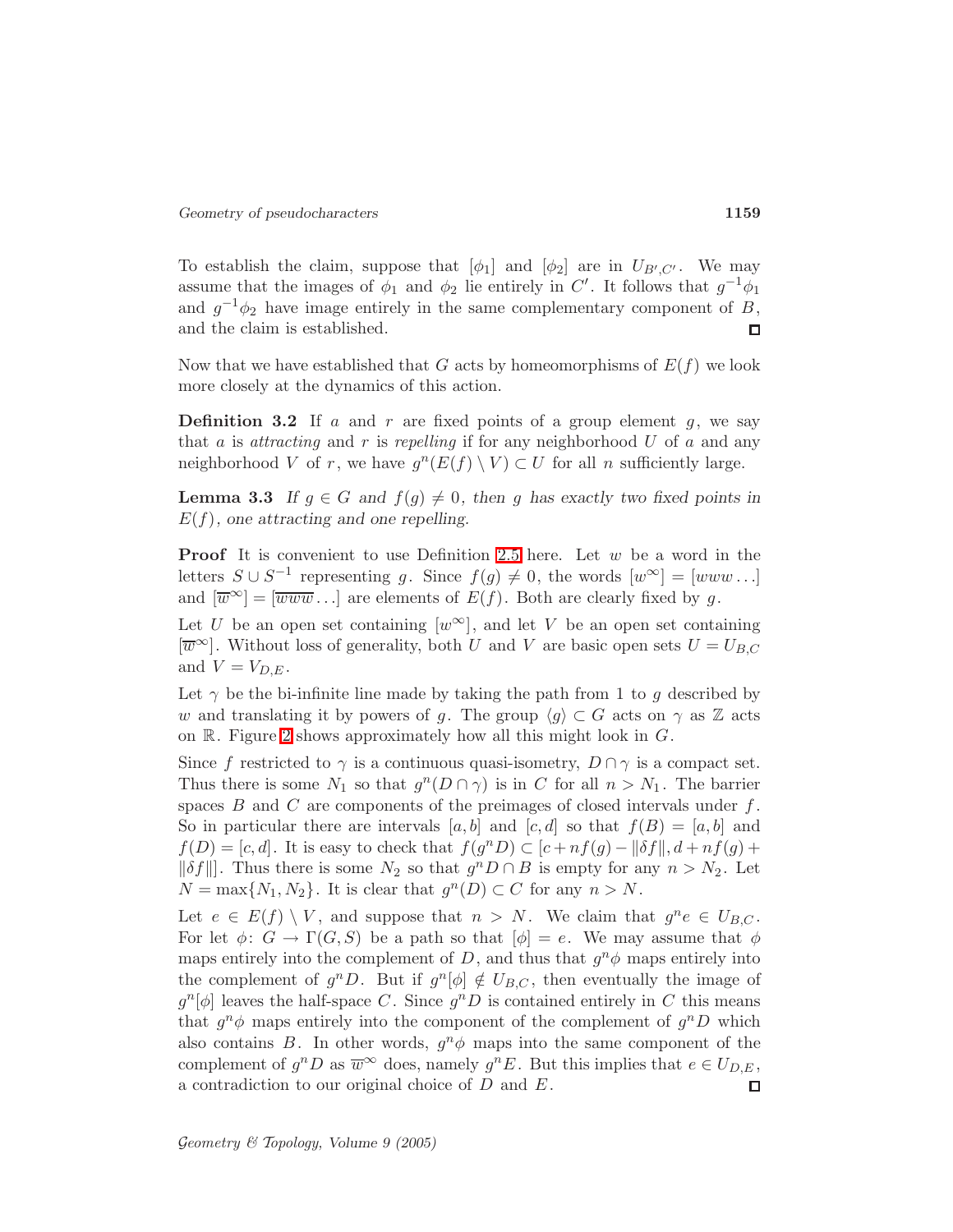

<span id="page-13-0"></span>Figure 2: Possible arrangement of the barrier spaces

### 3.2 The bushy case

**Definition 3.4** Let  $E(f)^+ \subset E(f)$  be the set of positive elements of  $E(f)$ , and let  $E(f)^-$  be the set of negative elements.

<span id="page-13-1"></span>**Remark 3.5** So long as there exists some g with  $f(g) \neq 0$ , then  $E(f)^+$ and  $E(f)$ <sup>-</sup> are nonempty. Indeed, if w is any word representing g, then the infinite word  $w^{\infty} = www...$  determines an element of  $E(f)^{\pm}$ , depending on whether  $f(g)$  is positive or negative. Similarly the infinite word  $\overline{w}^{\infty} = \overline{www} \dots$ determines an element of  $E(f)^{\pm}$ . Neither of these elements actually depends on w; we abuse notation slightly by writing them as  $[g^{\infty}]$  and  $[g^{-\infty}]$  respectively.

**Definition 3.6** Let f be a pseudocharacter. If  $|E(f)| = 2$  we say f is uniform. If  $|E(f)^{+}| = 1$  or  $|E(f)^{-}| = 1$  but f is not uniform, we say f is unipotent. Otherwise we say that f is bushy.

In  $[8]$ , Calegari shows that if f is uniform and G is the fundamental group of a closed irreducible 3–manifold, then G satisfies the Weak Geometrization Conjecture. Thus one of our goals is to give information about what happens if  $f$  is not uniform.

Remark 3.7 The terminology here is slightly different from [\[8\]](#page-38-6). What is here called *uniform* is called *weakly uniform* in  $[8]$ . For f to be uniform in the sense of [\[8\]](#page-38-6), its coarse level sets must be coarsely simply connected.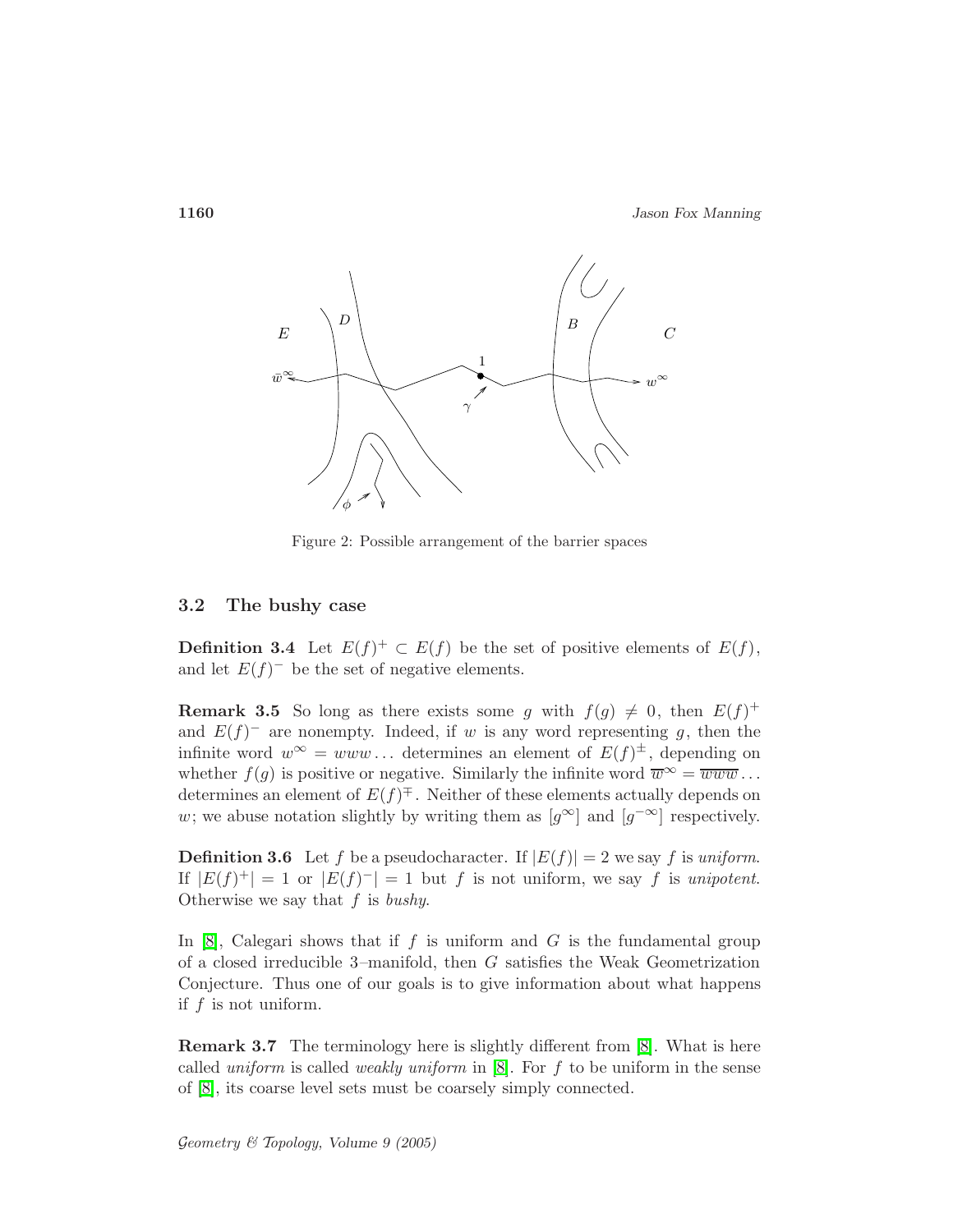Following  $[8]$ , we define an *unambiguously positive* element of  $G$  to be an element g with  $f(g) > \|\delta f\|$ . Note that if g is unambiguously positive and h is any element of G, then  $f(hg) > f(h)$ . If S is any triangular set of generators, we may alter S so that it contains an unambiguously positive element and is still triangular. By Corollary [2.24](#page-11-1) this has no effect on the  $G$ -set  $E(f)$ . It is convenient in what follows to assume that  $S$  contains an unambiguously positive element. In this case we say that the generating set S is unambiguous.

<span id="page-14-0"></span>**Lemma 3.8** If  $E(f)$  is bushy, then there are group elements  $g_1$ ,  $g_2$ , and  $g_3$ so that  $[g_1^{\infty}] \neq [g_2^{\infty}]$  and  $[g_1^{-\infty}] \neq [g_3^{-\infty}]$  and  $f(g_i) > 0$  for  $i \in \{1, 2, 3\}$ .

**Proof** Let  $g_1$  be an unambiguously positive element of S, where S is some fixed unambiguous triangular generating set. Then  $[g_1^{\infty}] \in E(f)^+$  (see Remark [3.5](#page-13-1) above). By assumption there is some  $\phi: \mathbb{R}_+ \to \Gamma(G, S)$  with  $[\phi] \in E(f)^+$ but  $[\phi] \neq [g_1^{\infty}]$ . We may assume that  $\phi(0) = 1$ . There is some  $M > 0$  so that  $f \circ \phi(t) > -M$  for all t.

Let  $B_R$  be the component of  $f^{-1}[-R, +R]$  containing 1. If R is sufficiently large, then  $B_R$  always separates  $[g_1^{\infty}]$  from  $[\phi]$  in the sense that the two paths  $g_1^{\infty}$  and  $\phi$  are eventually in different components of the complement of  $B_R$ .

We choose R large enough so that  $B_R$  separates  $[g_1^{\infty}]$  from  $[\phi]$  and so that R is much larger than M or  $\|\delta f\|$ . We may also choose R so that  $\phi$  crosses the frontier of  $B_R$  in an edge of  $\Gamma(G, S)$ . Then the first group element h which  $\phi$  passes through after leaving  $B_R$  has  $f(h) > R$ . Let  $g_2 = hg_1^N$  where  $N > \frac{99R}{f(g)-\|\delta f\|}$ , so that  $f(g_2) > 100R$ . See Figure [3.](#page-15-1) We claim that  $[g_2^{\infty}]$  is separated from  $[g_1^{\infty}]$  by  $B_R$ . We can represent  $g_2$  by a word  $w = w_p g_1^N$  where  $w_p$  is just the word traversed by the initial part of  $\phi$ . Note that  $f \circ \phi$  never decreases by more than 2R on this initial segment. Let  $\psi: \mathbb{R}_+ \to \Gamma(G, S)$  be the path representing  $[g_2^{\infty}]$  which traverses the infinite word  $w^{\infty}$  at unit speed starting at 1. If  $\psi$  were to cross back over  $B_R$  after getting to  $g_2$ , we would have to have  $f \circ \psi(t) < R$  for some  $t > \text{length}(w)$ . But since  $f \circ \psi$  can decrease by no more than  $2R$ , this is impossible.

Thus  $[g_2^{\infty}] \neq [g_1^{\infty}]$  and both  $f(g_1)$  and  $f(g_2)$  are positive. The proof of the existence of  $g_3$  is almost identical.  $\Box$ 

<span id="page-14-1"></span>**Theorem 3.9** Let G be a finitely presented group. If there is a bushy pseudocharacter on G, then G contains a non-abelian free subgroup.

**Proof** Let  $f: G \to \mathbb{R}$  be a bushy pseudocharacter. To prove the theorem, it suffices to find g and g' in  $G \backslash f^{-1}(0)$  with disjoint fixed point sets in  $E(f)$ . If we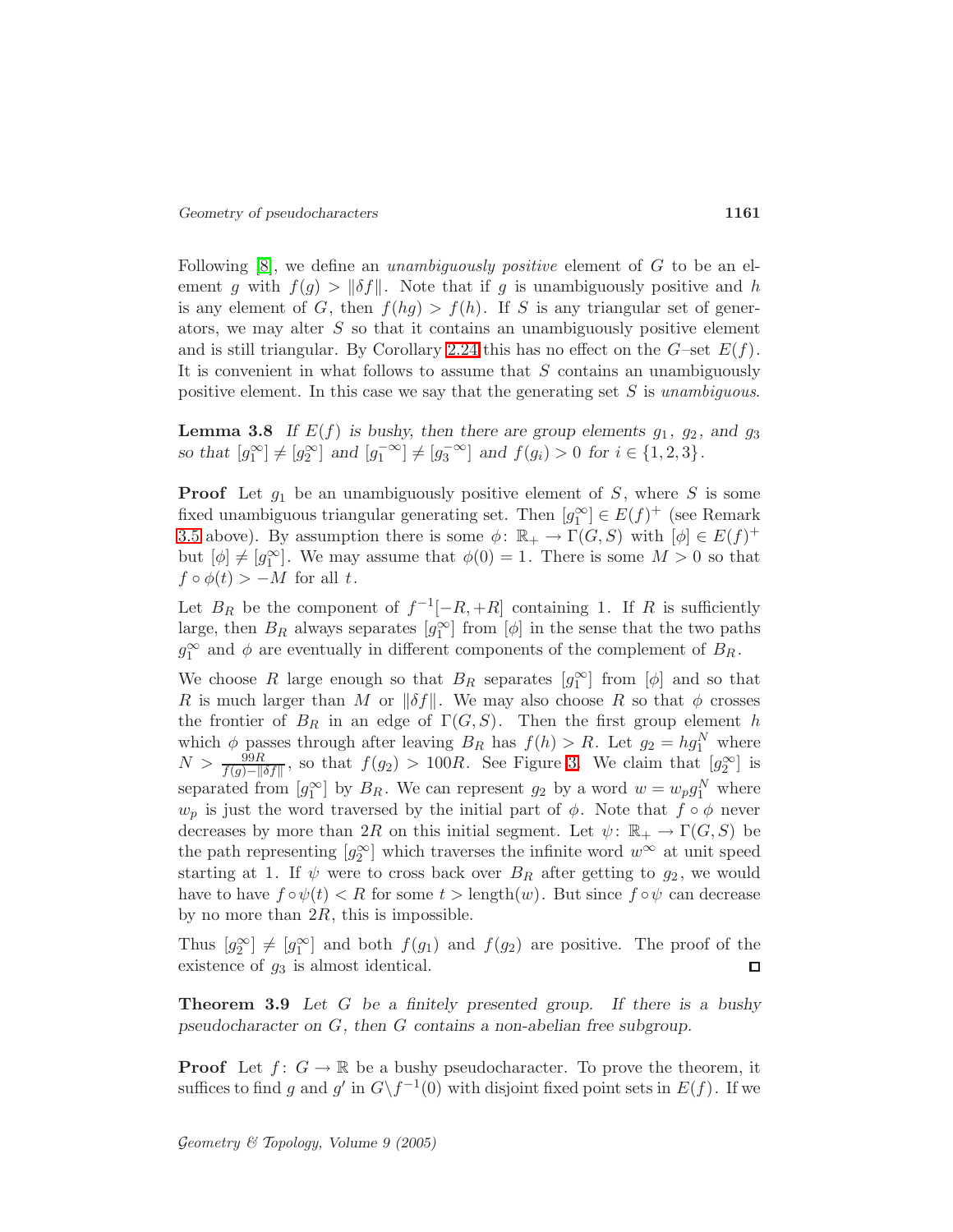

<span id="page-15-1"></span>Figure 3:  $\phi$  may wiggle around a bit inside  $B_R$  but the word representing  $g_2 = hg^N$ is still "coarsely monotone" with respect to  $f$ .

can find such elements, then the Ping-Pong Lemma (see for instance [\[5,](#page-37-4) p467]) and the dynamics described in Lemma [3.3](#page-12-0) ensure that high enough powers of these elements generate a free group.

Let  $g_1, g_2$ , and  $g_3$  be as in the proof of Lemma [3.8.](#page-14-0) By taking powers we may assume that  $f(g_i) > \|\delta f\|$  for  $i \in \{1, 2, 3\}$ . If no two of these have disjoint fixed point sets, then we must have  $[g_3^{\infty}] = [g_1^{\infty}] = A$  and  $[g_2^{-\infty}] = [g_1^{-\infty}] = B$ . But then  $g_2g_3(A) \neq A$  and  $g_2g_3(B) \neq B$ , and so we may set  $g = g_1$  and  $g' = g_2g_3$ . These clearly have disjoint fixed point sets. Furthermore  $f(g) = f(g_1) > 0$  and  $f(g') \ge f(g_2) + f(g_3) - ||\delta f|| > 0.$  $\Box$ 

## <span id="page-15-0"></span>4 Quasi-actions on trees

In this section, we show that  $G$  acts on a Gromov hyperbolic graph quasiisometric to a simplicial tree Γ, and that  $E(f)$  embeds in the ends of Γ. If f is not uniform, this implies that G quasi-acts on the bushy tree  $\Gamma$  in the sense given in [\[18\]](#page-38-10):

**Definition 4.1** A  $(K, C)$ –quasi-isometry is a (not necessarily continuous) function  $q: X \to Y$  between metric spaces so that the following are true: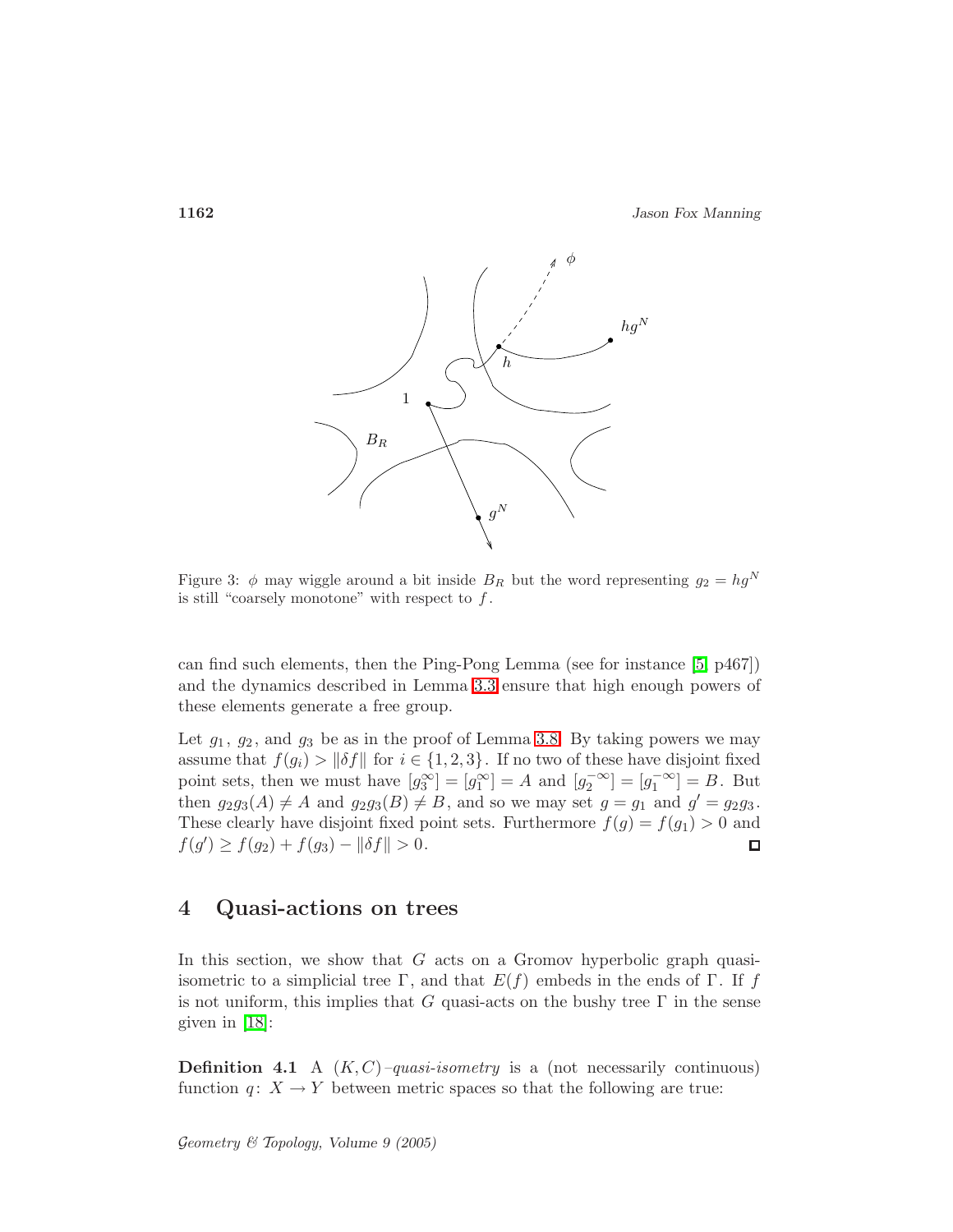Geometry of pseudocharacters 1163

(1) For all  $x_1, x_2 \in X$ 

$$
d(x_1, x_2)/K - C \le d(q(x_1), q(x_2)) \le Kd(x_1, x_2) + C.
$$

(2) The map q is coarsely onto, that is, every  $y \in Y$  is distance at most C from some point in  $q(X)$ .

**Definition 4.2** A  $(K, C)$ –quasi-action of a group G on a metric space X is a map  $A: G \times X \to X$ , denoted  $A(g, x) \mapsto gx$ , so that the following hold:

- (1) For each g,  $A(g, -): G \to G$  is a  $(K, C)$  quasi-isometry.
- (2) For each  $x \in X$  and  $g, h \in G$ , we have  $d(A(g, A(h,x)), A(gh,x)) \leq C$ . (In other words,  $d(g(hx),(gh)x) \leq C.$ )

We call a quasi-action *cobounded* if for every  $x \in X$ , the map  $A(-,x) \colon G \to X$ is coarsely onto.

**Definition 4.3** Two quasi-actions  $A_1: G \times X \to X$  and  $A_2: G \times Y \to Y$  are called *quasi-conjugate* if there is a quasi-isometry  $f: X \to Y$  so that for some  $C \geq 0$  we have  $d(f(A_1(g,x)), A_2(g, f(x))) \leq C$  for all  $x \in X$ . The map f is called a quasi-conjugacy.

In contrast to the quasi-actions discussed in [\[18\]](#page-38-10), the quasi-actions on trees arising from pseudocharacters are not in general quasi-conjugate to actions on trees. We discuss "exotic" quasi-actions on trees further in Section [5.](#page-32-1)

## 4.1 Spaces Quasi-isometric to Trees

It is helpful to develop a characterization of geodesic metric spaces quasiisometric to simplicial trees. We will call a geodesic space a quasi-tree if it is quasi-isometric to some simplicial tree. One reason to be interested in quasitrees is the following observation, which was previously known to Kevin Whyte and probably to Gromov and others:

<span id="page-16-0"></span>**Proposition 4.4** Any quasi-action on a geodesic metric space  $X$  is quasiconjugate to an action on some connected graph quasi-isometric to  $X$ . Conversely, any isometric action on a geodesic metric space quasi-isometric to X is quasi-conjugate to some quasi-action on X .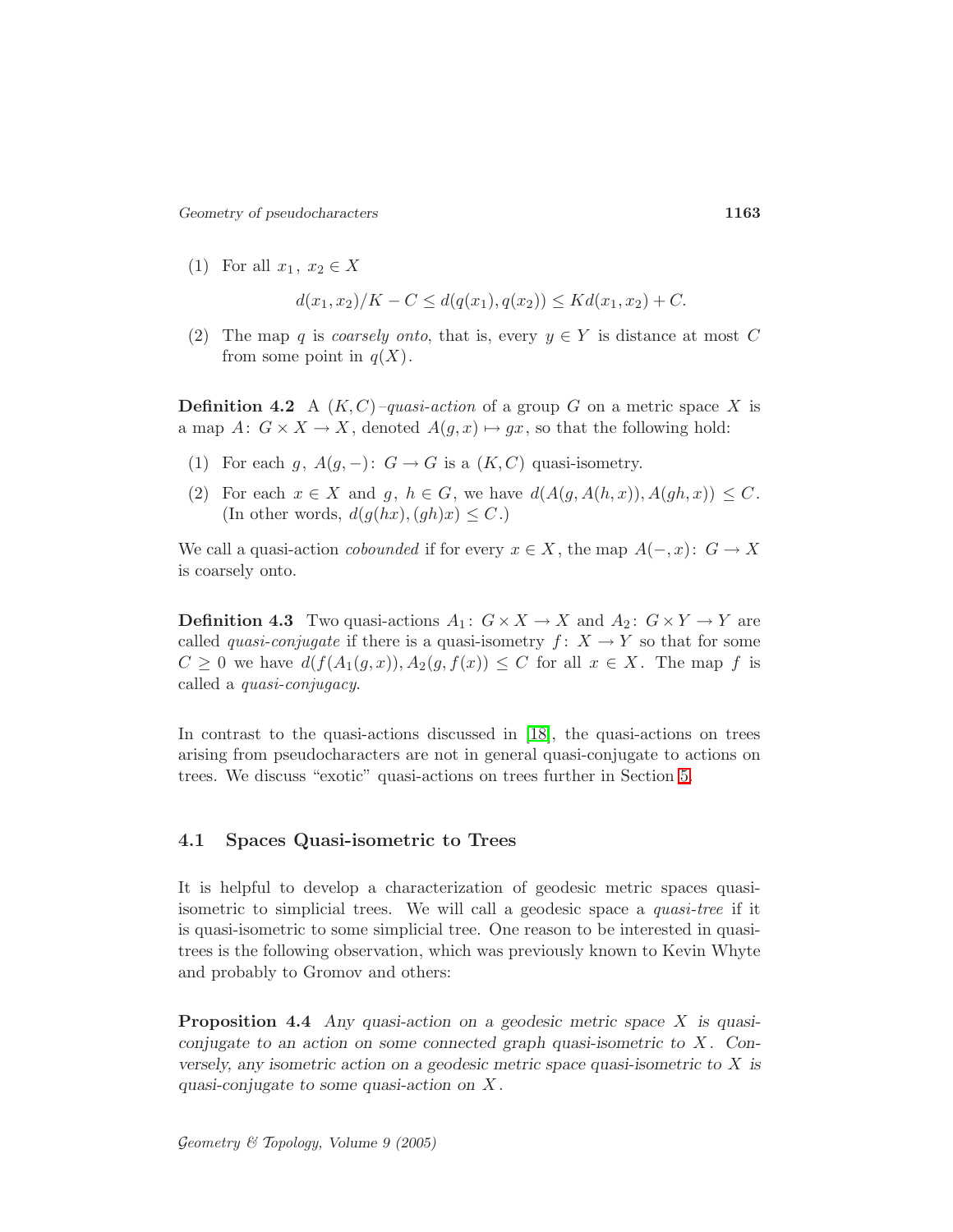**Sketch proof** Suppose we have a  $(K, C)$ –quasi-action of a group G on the space X. Let Y be a graph with vertex set equal to  $G \times X$ , and connect  $(g, x)$  to  $(g', x')$  with an edge (of length one) whenever there is some  $h \in G$ so that  $d((hg)x, (hg')x') < 2C$ . Define an action of G on the vertices of Y by  $g(h,x) = (gh,x)$ . Note that two vertices connected by an edge will always be mapped to two vertices connected by an edge, so this action extends to an isometric action on Y. Let  $f: X \to Y$  be the function  $f(x) = (1, x)$ . It is not too hard to show that f quasi-conjugates the original quasi-action on  $X$  to the action on Y .

Conversely, suppose that  $X$  and  $Y$  are quasi-isometric spaces, and suppose q:  $Y \to X$  and  $p: X \to Y$  are  $(K, C)$ –quasi-isometries which are C–quasiinverses of one another (that is,  $d(y, p(q(y)))$  and  $d(x, q(p(x)))$  are bounded above by C for all  $y \in Y$  and  $x \in X$ ). Given an isometric action of G on Y, it is straightforward to check that  $A: G \times X \to X$  given by  $A(q, x) = q(q(p(x)))$ is a  $(K^2, KC + C)$ -quasi-action.  $\Box$ 

In particular, any quasi-action on a simplicial tree is quasi-conjugate to an isometric action on a quasi-tree and any isometric action on a quasi-tree is quasi-conjugate to a quasi-action on a simplicial tree.

<span id="page-17-1"></span>The following lemma is well known (see, for example [\[5,](#page-37-4) p401]):

**Lemma 4.5** For all  $K \geq 1$ ,  $C \geq 0$ , and  $\delta \geq 0$  there is an  $R(\delta, K, C)$  so that:

If X is a δ-hyperbolic metric space (e.g. a quasi-tree),  $\gamma$  is a  $(K, C)$ -quasigeodesic segment in X, and  $\gamma'$  is a geodesic segment with the same endpoints, then the images of  $\gamma'$  and  $\gamma$  are Hausdorff distance less than R from one another.

<span id="page-17-0"></span>**Theorem 4.6** Let Y be a geodesic metric space. The following are equivalent:

- (1) Y is quasi-isometric to some simplicial tree  $\Gamma$ .
- (2) (Bottleneck Property) There is some  $\Delta > 0$  so that for all x, y in Y there is a midpoint  $m = m(x, y)$  with  $d(x, m) = d(y, m) = \frac{1}{2}d(x, y)$  and the property that any path from x to y must pass within less than  $\Delta$  of the point m.

#### Proof

 $(1) \Rightarrow (2)$  Let q:  $Y \rightarrow \Gamma$  be a  $(K, C)$ –quasi-isometry, where  $\Gamma$  is a simplicial tree. Note that since  $\Gamma$  is 0–hyperbolic, and Y is quasi-isometric to  $\Gamma$ , Y is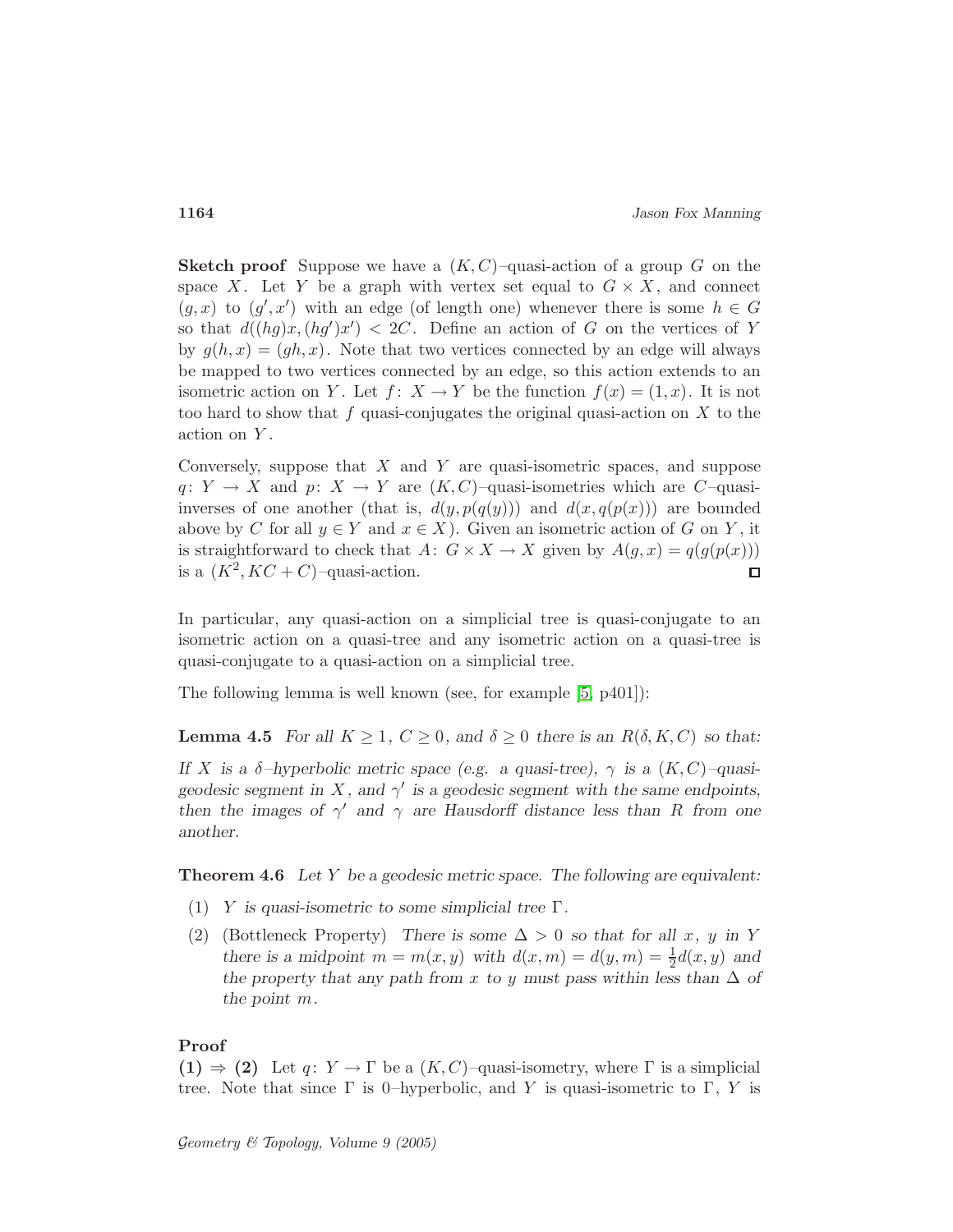δ–hyperbolic for some δ. Let x and y be two points of Y , joined by some geodesic segment  $\gamma$ . Let m be the midpoint of  $\gamma$ , and suppose that  $\alpha$  is some other path from  $x$  to  $y$ .

The image of a path under a  $(K, C)$ –quasi-isometry is a  $C$ –quasi-path. In other words, though the path need not be continuous, it can make "jumps" of length at most C. Therefore any point on the unique geodesic  $\sigma$  from  $q(x)$  to  $q(y)$  in  $\Gamma$  is no more than  $\frac{C}{2}$  from the image of  $q \circ \alpha$ . Furthermore  $q \circ \gamma$  is a  $(K, C)$ –quasi-geodesic. Thus by Lemma [4.5,](#page-17-1) the distance from  $q(m)$  to  $\sigma$  is less than  $R = R(\delta, K, C)$ .

Let p be the point on  $\sigma$  closest to  $q(m)$ . There is some point  $z \in Y$  on  $\alpha$  so that  $d(q(z), p) \leq \frac{C}{2}$ . Since  $d(p, q(m)) < R$  we have

$$
d(q(z), q(m)) < C/2 + R
$$

which implies

$$
d(z, m) < K(C/2 + R) + C.
$$

In other words, the path  $\alpha$  must pass within  $K(\frac{C}{2}+R)+C$  of the point m, so we may set  $\Delta = K(\frac{C}{2} + R) + C$ .

 $(2) \Rightarrow (1)$  Given a geodesic metric space with the Bottleneck Property, we inductively construct a simplicial tree and a quasi-isometry from it to  $Y$ . At each stage of the construction we have a map  $\beta_k: \Gamma_k \to Y$  where  $\Gamma_k$  is a tree of diameter 2k. We let  $V_k$  be the image of the vertices of  $\Gamma_k$  under  $\beta_k$ , and let  $N_k$  be a large neighborhood of  $V_k$ . We refer to the set of path components of the complement of  $N_k$  as  $\mathcal{C}_{k+1}$ . Each element of  $\mathcal{C}_{k+1}$  gives rise to a vertex in  $\Gamma_{k+1} \setminus \Gamma_k$ .

**Step 0** Let  $R = 20\Delta$ . Pick some base point  $* \in Y$ . We set  $V_0 = \{*\}$ , and  $\Gamma_0$ equal to a single point  $p_{\ast}$ . For each i there will be a natural identification of V<sub>i</sub> with the vertices of  $\Gamma_i$ . We define  $\beta_0: \Gamma_0 \to Y$  so that the image of  $\beta_0$  is ∗. We define  $C_0 = \{Y\}.$ 

**Step k** Let  $k \geq 1$ , and define  $d_i: Y \to \mathbb{R}$  by  $d_k(x) = d(x, V_{k-1})$ . Let  $N_{k-1} = \{x \in Y \mid d_i(x) < R\}$  and let  $\mathcal{C}_k$  be the set of path components of  $d_i^{-1}([R,\infty))$ . If  $C \in \mathcal{C}_k$ , let Front $(C) = \{x \in C \mid d_i(x) = R\}$ . Because  $d_i$ is continuous and Y is path-connected,  $Front(C)$  is nonempty. We pick some  $v_C \in \text{Front}(C)$  for each C in  $\mathcal{C}_k$ , and let  $U_k = \{v_C \mid C \in \mathcal{C}_k\}.$ 

The new set  $V_k$  is equal to  $V_{k-1} \cup U_k$ . To construct  $\Gamma_k$ , we add one vertex  $p_v$ to  $\Gamma_{k-1}$  for each  $v \in U_k$ . The point v is contained in exactly one element of  $\mathcal{C}_{k-1}$ , and this element contains exactly one element w of  $V_{k-1}$ . We connect the new vertex  $p_v$  to the old vertex  $p_w$  by a single edge. The map  $\beta_k$  is defined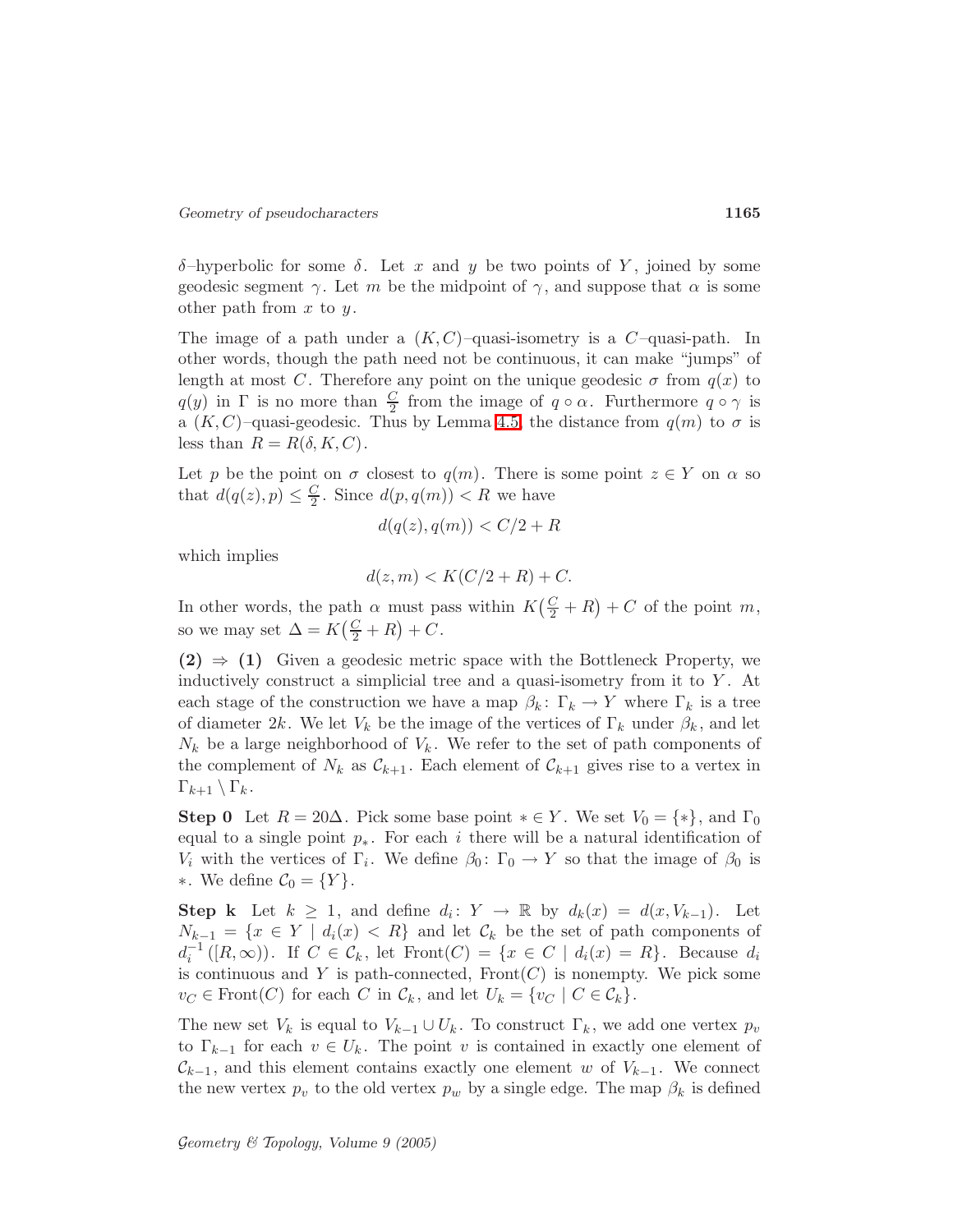to be equal to  $\beta_{k-1}$  on  $\Gamma_{k-1}$ , and is extended to map a new edge between  $p_w$ and  $p_v$  to a geodesic segment in Y joining w to v. This completes Step k. See Figure [4](#page-19-0) for an example of what this might look like.



<span id="page-19-0"></span>Figure 4: A stage in the construction of Γ. The image of  $\Gamma_{k-1}$  is a thick tripod. The elements of  $U_k$  are open circles, and the new edges of  $\Gamma_k$  are mapped to the dotted segments.

After the induction is completed, we have a map  $\beta$ :  $\bigcup_k \Gamma_k = \Gamma \to Y$  which is defined to be equal to  $\beta_k$  on each  $\Gamma_k$ . The image of the 0–skeleton of  $\Gamma$  in Y is  $V = \bigcup_k V_k$ . We will show that  $\beta: \Gamma \to Y$  is a quasi-isometry by showing that  $\beta$  restricted to the 0–skeleton of  $\Gamma$  is a quasi-isometry. We will use the following lemma:

<span id="page-19-1"></span>**Lemma 4.7** Let  $v \in U_i = V_i \setminus V_{i-1}$ , and suppose that  $p_v$  is connected to  $p_w \in \Gamma_{i-1}$  by an edge. Then the following assertions hold:

- (1)  $R \leq d(v, w) \leq R + 6\Delta$
- (2) If  $v \in C \in \mathcal{C}_i$  and  $p \in \text{Front}(C)$ , then  $d(v, p) \leq 6\Delta$ .

**Proof** We prove both assertions simultaneously by induction.

**Step 1** If  $i = 1$ , then  $V_{i-1} = V_0$  is a single point, so assertion (1) holds with  $d(v, w) = R.$ 

We prove assertion (2) by way of contradiction. Namely, suppose that  $d(v, p)$  $6\Delta$ . There is a point m equidistant from v and p so that any path from v to p passes within less than  $\Delta$  of m. As there is a path  $\beta$  in C connecting v to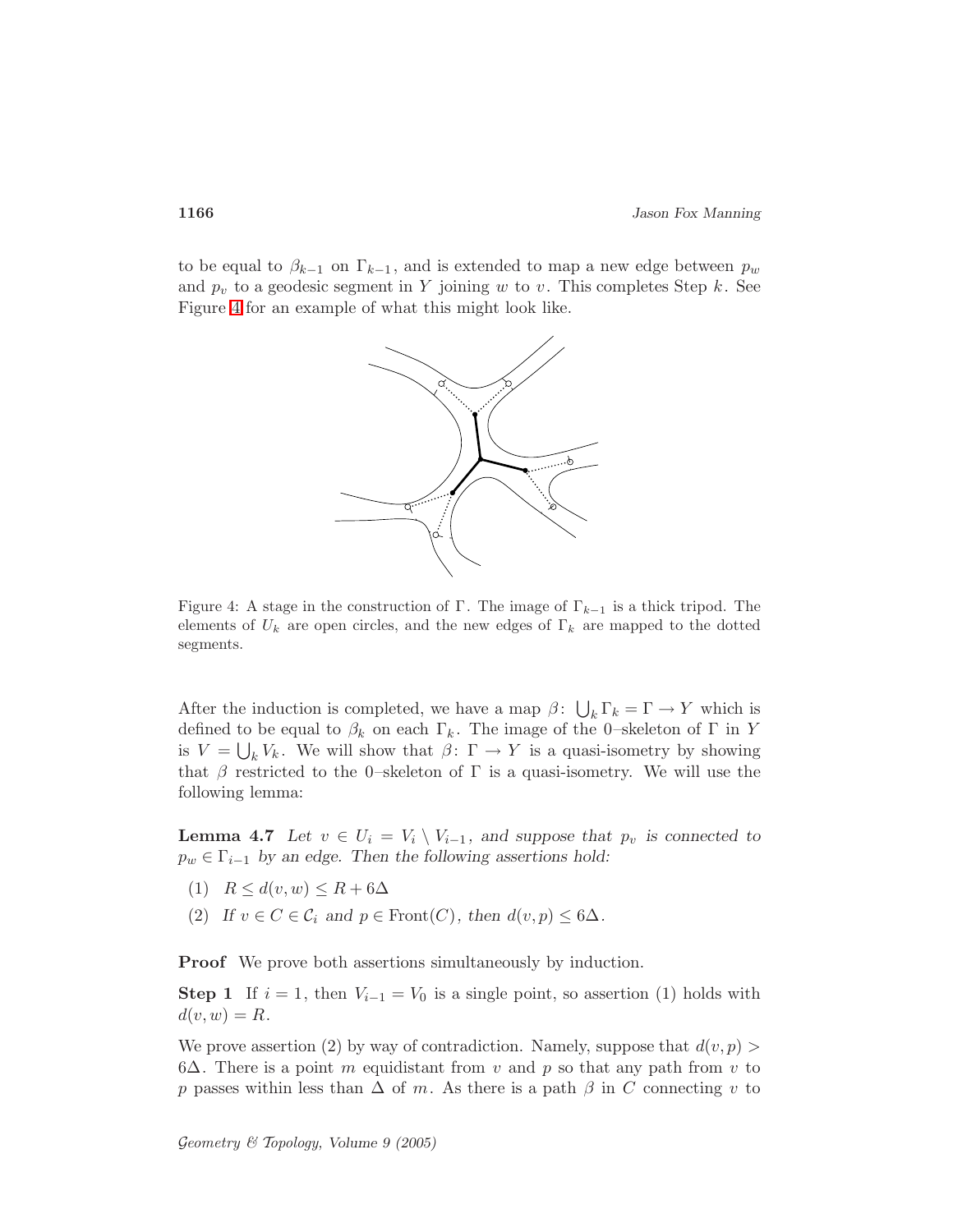Geometry of pseudocharacters 1167



<span id="page-20-0"></span>Figure 5: Assertion (2) Step 1. Where is the midpoint between  $p$  and  $v$ ?

p, we must have  $d(m, C) = \inf_{c \in C} \{d(m, c)\} < \Delta$ . The situation is shown in Figure [5.](#page-20-0)

On the other hand, there is another path from  $v$  to p consisting of a geodesic segment  $[v, w]$  from v to w and another geodesic segment  $[w, p]$  from w back to p. By the Bottleneck property, m must lie inside a  $\Delta$ –neighborhood of this path. In other words, there is some point z on the path  $[v,w] \cup [w,p]$  so that  $d(z,m) < \Delta$ . Since  $d(v,p) > 6\Delta$ , it follows that  $d(v,m)$  and  $d(m,p)$  are both strictly greater than 3 $\Delta$ , and thus  $d(z, C) = d(z, \{v, p\}) > 2\Delta$  by the triangle inequality. Since  $d(m, z) < \Delta$ , we have  $d(m, C) > 2\Delta - \Delta = \Delta$ , a contradiction.

**Step i** We again prove assertion (1) first, now assuming that  $v \in U_i$  is in the same  $D \in \mathcal{C}_{i-1}$  as  $w \in V_{i-1}$ . Because  $d(v, V_{i-1}) = R$ , for any  $\epsilon > 0$  there is some  $w' \in V_{i-1}$  with  $R \leq d(v, w') \leq R + \epsilon$ . If for all  $\epsilon > 0$  we can choose  $w' = w$ , then  $d(v, w) = R$  and we are done, so assume that  $w' \neq w$ . Then  $w'$  is not contained in D, so a geodesic path from v to  $w'$  must pass through some point  $d \in \text{Front}(D)$  (see Figure [6\)](#page-21-0). By the induction hypothesis (2),  $d(d, w) \leq 6\Delta$ , so  $d(v, w) \leq R + \epsilon + 6\Delta$ . Letting  $\epsilon$  tend to zero, we obtain assertion (1).

To prove assertion (2) we again argue by way of contradiction. Let  $p \in \text{Front}(C)$ be such that  $d(p, v) > 6\Delta$ . We see as before that the midpoint m provided by the Bottleneck Property must satisfy  $d(m, C) < \Delta$ .

To obtain the contradictory inequality in this case requires some extra maneuvers. Let  $\epsilon > 0$ . Then we may find  $w_1$  and  $w_2$  in  $V_{i-1}$  so that  $d(v, w_1) \leq R + \epsilon$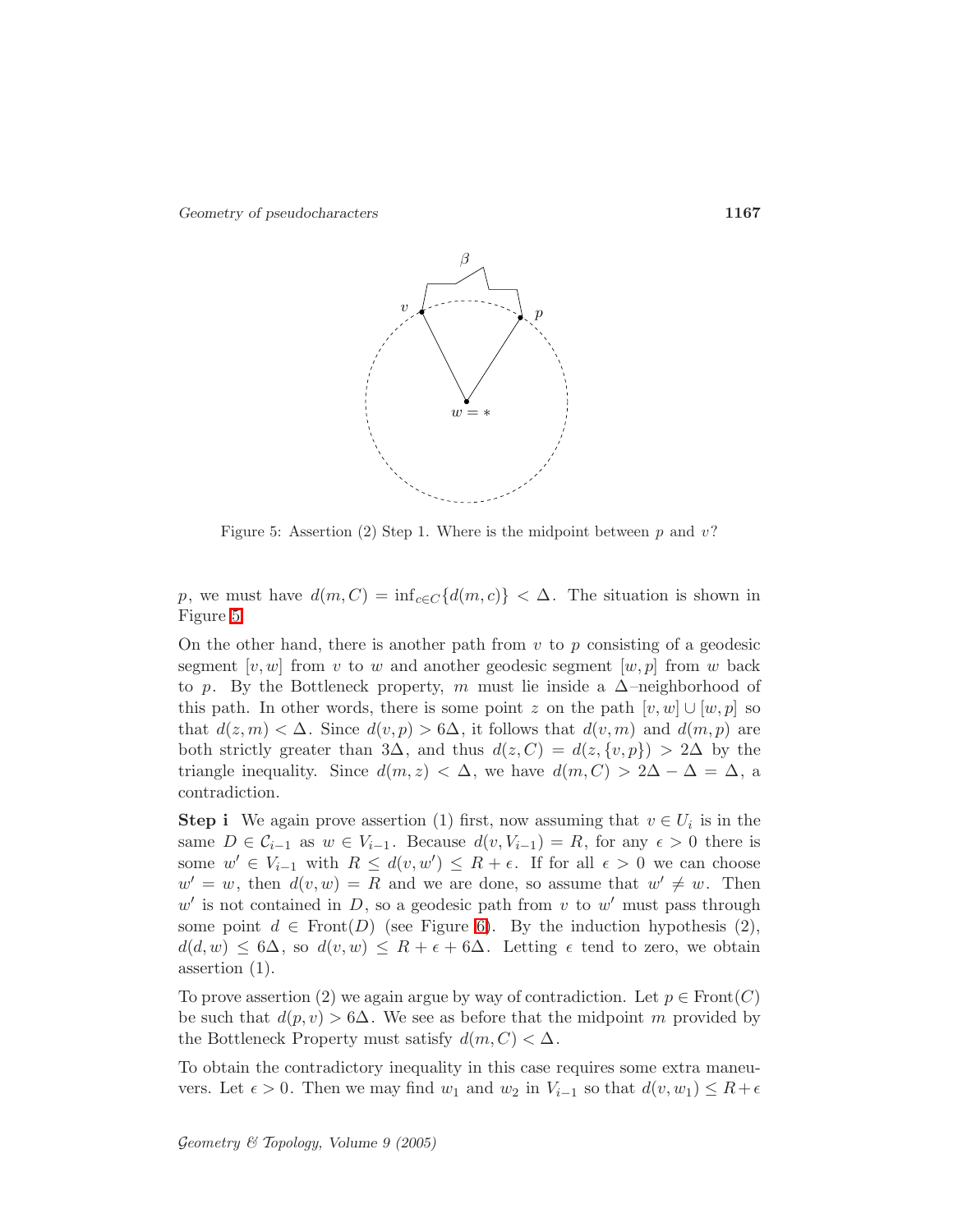1168 Jason Fox Manning



<span id="page-21-0"></span>Figure 6: Assertion (1) Step i

and  $d(p, w_2) \leq R + \epsilon$ . These points  $w_1$  and  $w_2$  are connected by a path  $\sigma$  in  $\beta(\Gamma_{i-1})$  which is the image of a geodesic path in the tree  $\Gamma_{i-1}$ . Together with geodesics  $[v, w_1]$  and  $[w_2, p]$ , this path  $\sigma$  gives a path between v and p (see Figure [7\)](#page-21-1). The midpoint m must lie in a  $\Delta$ –neighborhood of this path. Let z



<span id="page-21-1"></span>Figure 7: Assertion (2) Step i

be a point on the path  $[v,w_1] \cup \sigma \cup [w_2,p]$  which is less than  $\Delta$  from m. We claim first that z cannot lie on  $\sigma$ . Certainly z cannot be an element of  $V_{i-1}$ , as  $d(V_{i-1}, C) = R = 20\Delta$ . Suppose then that z is in the interior of an edge of  $\sigma$ . Using the triangle inequality and the induction hypothesis (each such edge must have length between R and  $R + 6\Delta$ , we see that  $d(z, C) \geq 7\Delta$ , so we would have  $d(m, C) \geq 6\Delta$ , a contradiction.

The only remaining possibility is that  $z$  lies on one of the geodesic segments  $[v, w_1]$  or  $[w_2, p]$ . We may suppose that z lies on  $[v, w_1]$ . Assume that q is an arbitrary point in C. We will argue from the triangles shown in Figure [8.](#page-22-0) By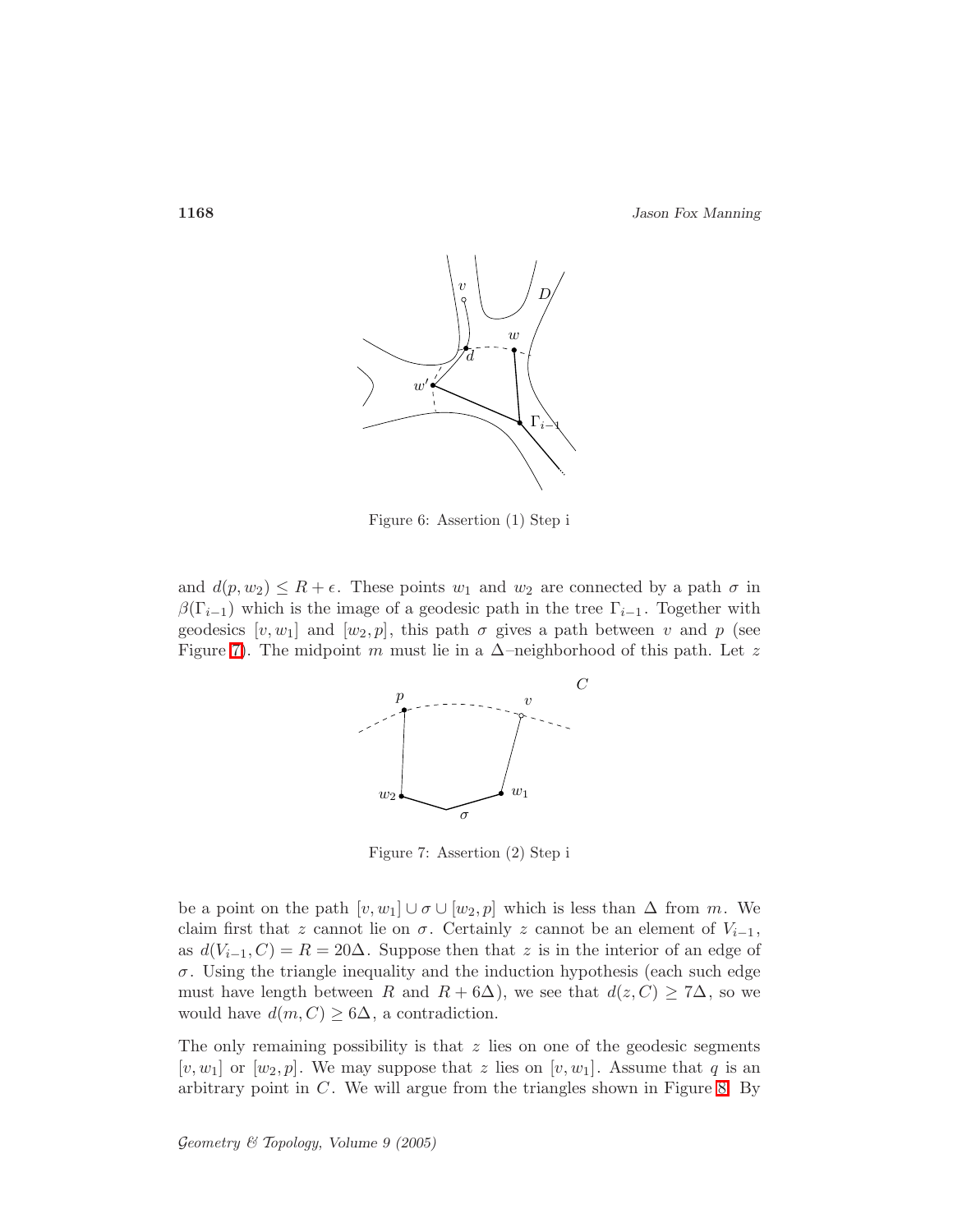Geometry of pseudocharacters 1169



<span id="page-22-0"></span>Figure 8: Assertion (2) Step i (continued)

assumption,  $d(z,m) < \Delta$ . Since  $d(v,m) > 3\Delta$ ,  $\Delta v$ mz gives  $d(z,v) > 2\Delta$ . We also have  $d(v, w_1) \leq R + \epsilon$ , and so since z lies on a geodesic from  $w_1$  to v we get that  $d(z, w_1) < R + \epsilon - 2\Delta$ . Since  $q \in C$ , we have  $d(w_1, q) \ge R$ , and so  $\Delta qzw_1$ gives  $d(z,q) > 2\Delta - \epsilon$ . Finally  $\triangle mgz$  gives  $d(m,q) > \Delta - \epsilon$ . Letting  $\epsilon$  tend to zero gives  $d(m, C) \geq \Delta$ . This contradiction establishes Assertion (2).  $\Box$ 

That  $\beta$  is coarsely onto follows easily from Lemma [4.7.](#page-19-1) Indeed, suppose that  $x \in Y$  is not contained in an R–neighborhood of  $V \subset \beta(\Gamma)$ . Because Y is geodesic, we may find an x which is distance exactly R from V. There is then some i and some  $v \in V_i$  so that  $d(x,v) < R+\Delta$ . Of course, x must lie in some component of the complement of  $N_i = \{x \mid d(x, V_i) < R\}$ , in other words there is some  $C \in \mathcal{C}_{i+1}$  with  $x \in C$ . Let  $w_C$  be the element of  $U_{i+1}$  corresponding to this component. A geodesic path from x to v must pass through  $\text{Front}(C)$ at some point p. Since  $d(x, v) < R + \Delta$  and  $d(v, C) \ge R$ , we have  $d(p, x) < \Delta$ . But by Lemma [4.7,](#page-19-1)  $d(p, w_C) < 6\Delta$ , so  $d(x, w_C) < 7\Delta < R$ , contradicting our choice of  $x$ .

The images of the edges of Γ allow us to get an upper bound on  $d(\beta(x), \beta(y))$ where x and y are vertices of  $\Gamma$ . By Lemma [4.7](#page-19-1) the image of each such edge is a geodesic of length less than or equal to  $R + 6\Delta$ . Thus

$$
d(\beta(x), \beta(y)) \le (R + 6\Delta)d(x, y) = 26\Delta d(x, y).
$$

<span id="page-22-1"></span>Let x and y be vertices of Γ. These are joined in Γ by a unique geodesic  $\sigma$ . For any  $p \in \Gamma$  we can define  $D(p)$  to be the minimum i so that  $p \in \Gamma_i$ . If p on σ minimizes D and is not an endpoint of σ, we refer to p as the turnaround *vertex.* Note that  $\sigma$  contains at most one turnaround vertex, as  $\Gamma$  is simply connected.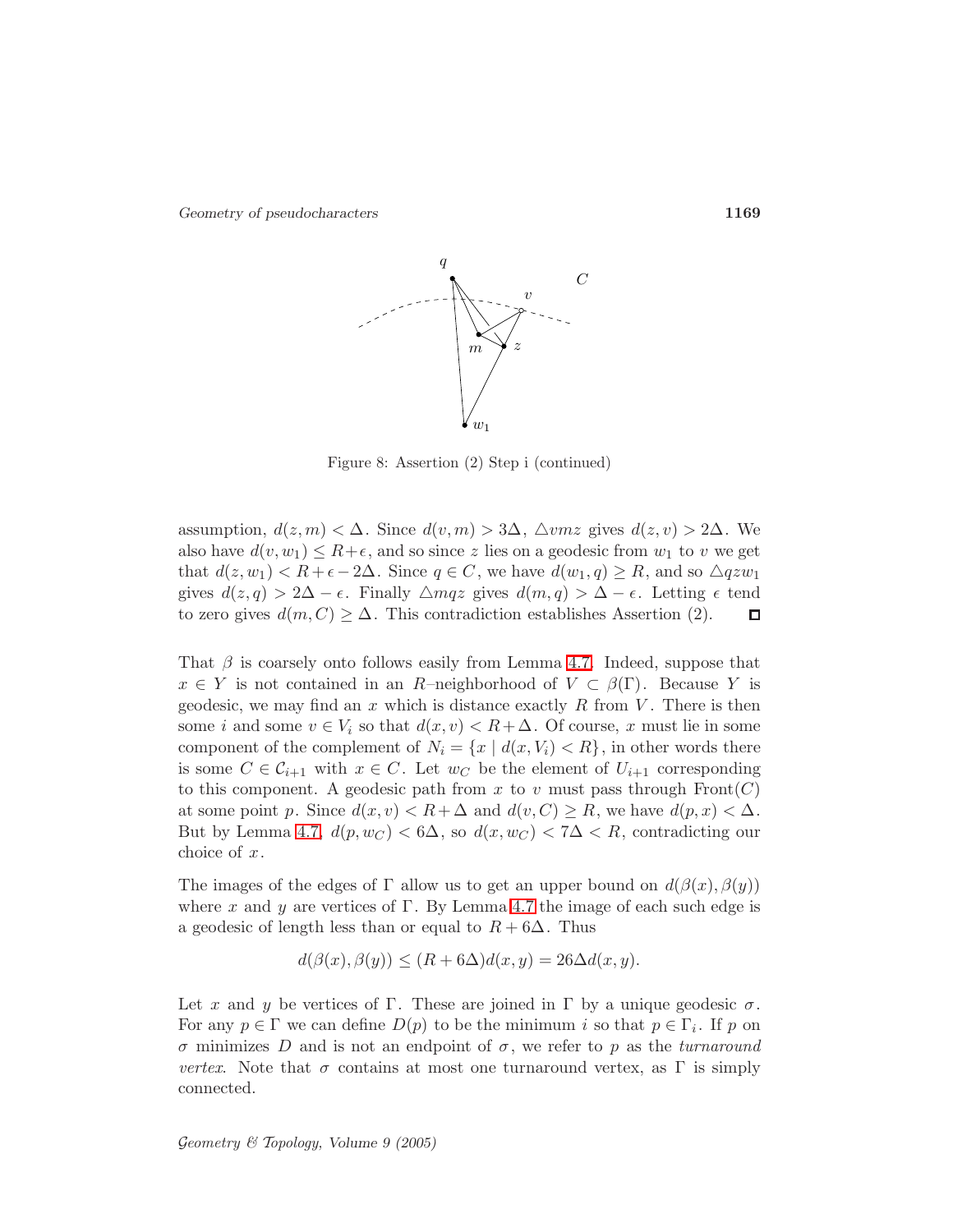**Lemma 4.8** If z is a vertex on  $\sigma$  but is not a turnaround vertex, then any geodesic from  $\beta(x)$  to  $\beta(y)$  passes within 6 $\Delta$  of  $\beta(z)$ .

**Proof** Without loss of generality, we may assume  $D(x) > D(z)$  and D is non-increasing from x to z. Otherwise we may switch x and y to ensure this is the case. Let  $C \in \mathcal{C}_{D(z)}$  be the component of  $Y \setminus N_{D(z)-1}$  containing z. We claim that  $\beta(x) \in C$  but  $\beta(y) \notin C$ .

We see that  $\beta(x) \in C$  by induction on  $d(x, z)$ . Let  $z = z_0, z_1, \ldots, z_N = x$  be the sequence of vertices on  $\sigma$  joining z to x. Let  $C = C_0, C_1, \ldots, C_N$  be the corresponding complementary components  $C_i \in \mathcal{C}_{D(z)+i}$  from the construction of Γ. For  $i \geq 1$  we have  $C_i \subset C_{i-1}$  by construction, so  $\beta(x) \in C$ .

If  $\beta(y)$  were in C, then there would be a path from y back to z on which D was non-increasing, and thus z would be a turnaround vertex.

Since  $\beta(x) \in C$  but  $\beta(y) \notin C$ , any geodesic from  $\beta(x)$  to  $\beta(y)$  must pass through Front(C), and so by Lemma [4.7,](#page-19-1) the geodesic must pass within 6 $\Delta$  of  $z$  .  $\Box$ 

By Lemma [4.8](#page-22-1) a geodesic from  $\beta(x)$  to  $\beta(y)$  must pass within 6 $\Delta$  of each  $\beta(z)$ where z is a vertex of  $\Gamma$  between x and y which is not the turnaround vertex. Images under  $\beta$  of successive vertices are at least R apart, so by picking points on the geodesic with 6∆ of the images of the vertices (except for the turnaround vertex) we see that

$$
d(\beta(x), \beta(y)) \ge (R - 12\Delta)(d(x, y) - 2) = 8\Delta d(x, y) - 16\Delta.
$$

Combining this result with the previously obtained upper bound we get

$$
8\Delta d(x,y) - 16\Delta \le d(\beta(x), \beta(y)) \le 26\Delta d(x,y).
$$

In particular,  $\beta$  is a quasi-isometric embedding which is  $R$ –almost onto, so it is a quasi-isometry.  $\Box$ 

## 4.2 Pseudocharacters and Quasi-actions

Just as a homomorphism  $\chi: G \to \mathbb{R}$  gives rise to a G-action on  $\mathbb{R}$  via  $g(x) =$  $\chi(q) + x$  for  $q \in G$  and  $x \in \mathbb{R}$ , a pseudocharacter  $f: G \to \mathbb{R}$  gives rise to a  $(1, \|\delta f\|)$ –quasi-action of G on R via  $g(x) = f(g) + x$ . Roughly, in this section we attempt to "lift" this quasi-action to a quasi-action on  $T$ , the tree defined in Section [2.2.](#page-5-3) It is not immediately clear whether the quasi-action should lift, because the image of a vertex space (in  $K$ ) after action by a group element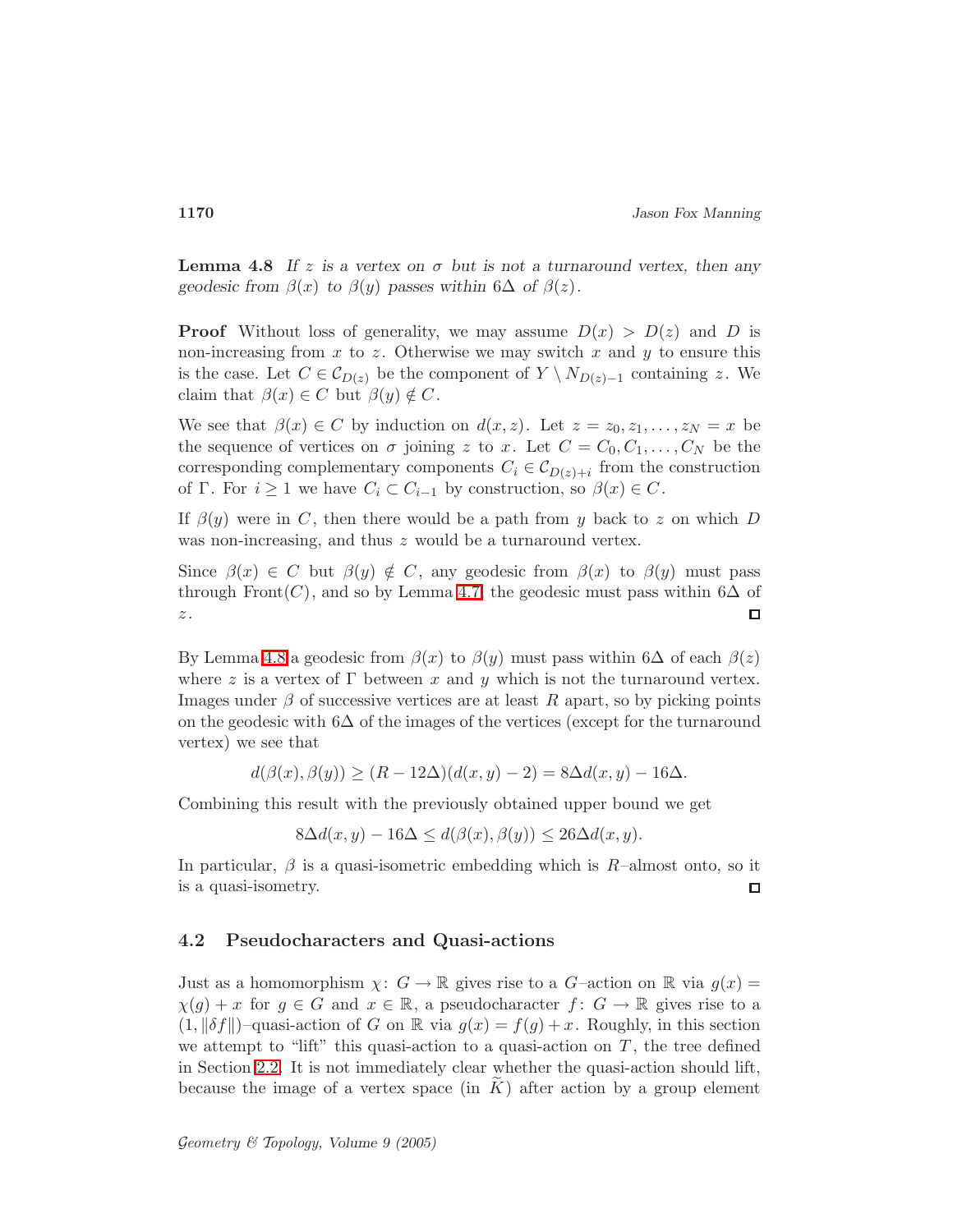might intersect infinitely many vertex spaces. The point of the construction in this section is that we may "collapse" enough of  $T$  to get a quasi-action, and still be left with a complicated enough tree so that  $E(f)$  embeds in its Gromov boundary.

Recall the definition of the tree  $T$ . We pick an (unambiguous) triangular generating set S. We then scale f so that  $f(G)$  misses  $\mathbb{Z} + \frac{1}{2}$  and so that f changes by at most  $\frac{1}{4}$  over each edge. We then build a tree with vertex set in one-to-one correspondence with the components of  $\widetilde{K} \setminus f^{-1}(\mathbb{Z}+\frac{1}{2})$  $\frac{1}{2}$ ). The edges correspond to components of  $f^{-1}(\mathbb{Z}+\frac{1}{2})$  $\frac{1}{2}$ , each of which is some possibly infinite track which separates  $\overline{K}$  into two components.

<span id="page-24-0"></span>**Definition 4.9** We now define a graph  $X$ , which we will later show is a quasitree. Let V be the set of components of  $f^{-1}(\mathbb{Z}+\frac{1}{2})$  $\frac{1}{2}$ ). Then V is in one-to-one correspondence with the set of edges of  $T$ . Let  $X$  be the simplicial graph with vertex set equal to  $G \times V$  and the following edge condition: Two distinct vertices  $(g, \tau)$  and  $(g', \tau')$  are to be connected by an edge if there is some h so that  $hg(\tau)$  and  $hg'(\tau')$  are contained in the same connected component of  $f^{-1}\left[n-\frac{3}{2}\right]$  $\frac{3}{2}, n + \frac{1}{2}$  $\frac{1}{2}$  for some  $n \in \mathbb{Z}$ . We endow the zero-skeleton  $\overline{X}^0$  with a G–action by setting  $g(g_0, \tau_0) = (gg_0, \tau_0)$ . Since this action respects the edge condition on pairs of vertices, it extends to an action on  $X$ .

**Remark 4.10** The relationship between X and T is actually somewhat unclear. For every  $x \in T$  we choose  $e(x)$  to be an arbitrary edge adjacent to x. If  $\varpi$ :  $T \to X$  is given by  $\varpi(x) = (1, e(x))$ , then  $\varpi$  is coarsely surjective and coarsely Lipschitz (in fact,  $d(\varpi(x), \varpi(y)) \leq d(x, y) + 1$ ). If  $\varpi$  were a quasi-isometry, then Theorem [4.20](#page-29-0) would follow immediately: G would quasiact on the tree T. Usually, though,  $\varpi$  is not a quasi-isometry; the preimages of bounded sets do not even need to be bounded.

<span id="page-24-1"></span>**Lemma 4.11**  $X$  is connected.

**Proof** For every edge e of T, there is a vertex  $(1, \tau_e)$  where  $\tau_e$  is the component of  $f^{-1}(\mathbb{Z}+\frac{1}{2})$  corresponding to e. If  $e_1$  and  $e_2$  are adjacent edges of T, then  $(1, \tau_{e_1})$  and  $(1, \tau_{e_2})$  are certainly connected by an edge in X. Thus the vertices  $\{1\} \times V$  are all in the same connected component of X.

Let  $(g, \tau)$  be some vertex of X. As G acts by isomorphisms of the complex K, g $\tau$  is, like  $\tau$ , some track in  $\widetilde{K}$ . For any point  $x \in \widetilde{K}$ ,  $|f(gx) - f(g) - f(x)| \leq$  $\|\delta f\|$ , since f on K is obtained from f on G by affinely extending over each cell. In particular, since  $f(\tau)$  is a point,  $f(g\tau)$  has diameter less than or equal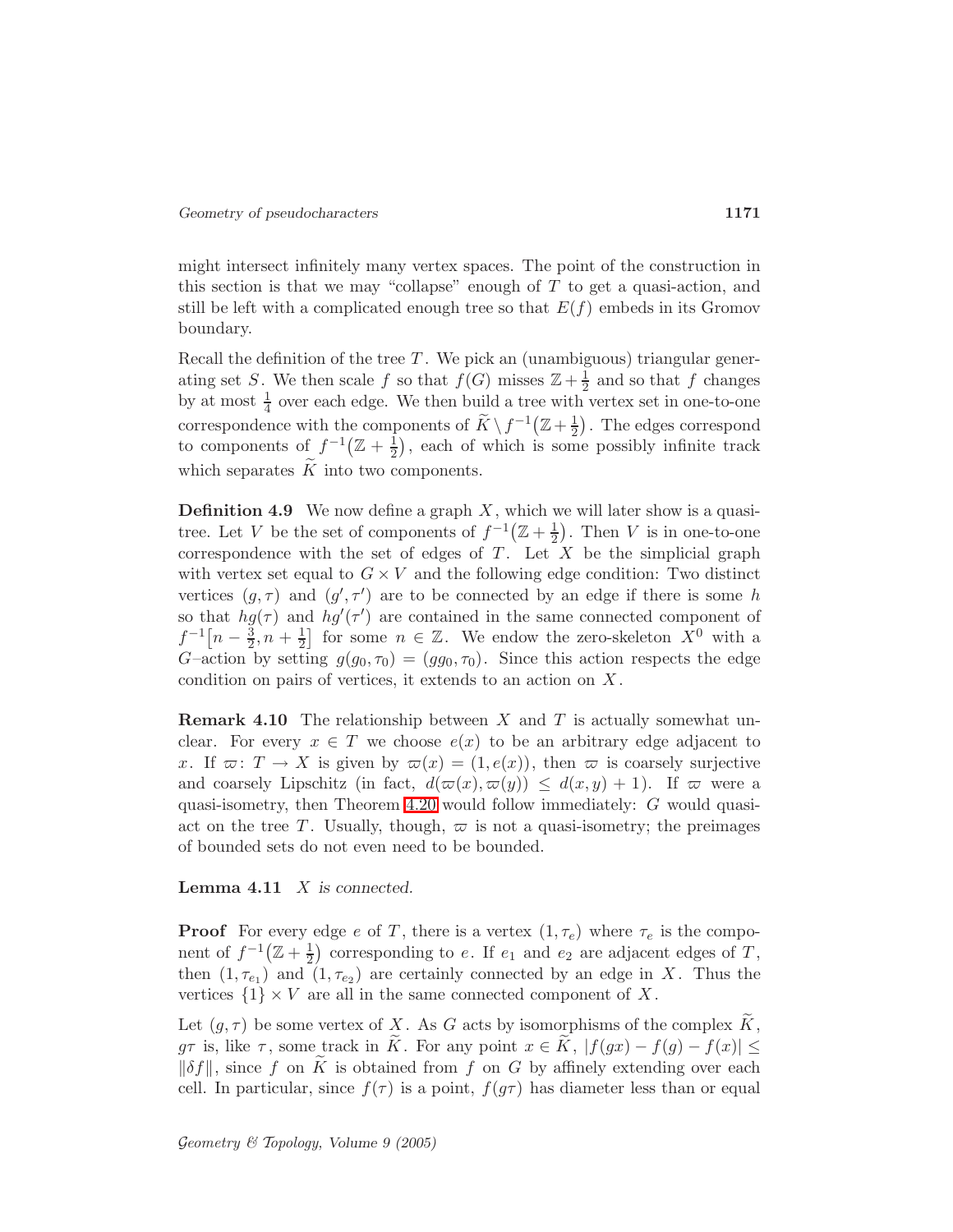to  $2\|\delta f\|$  in R. Since by assumption  $\|\delta f\|$  is much less than one,  $f(q\tau)$  is contained in the interval  $\left[n-\frac{3}{2},n+\frac{1}{2}\right]$  for some  $n \in \mathbb{Z}$ . Since  $g\tau$  is connected, it is therefore contained in a connected component of  $f^{-1}[n-\frac{3}{2},n+\frac{1}{2}]$ . The boundary of this set contains at least one component  $\tau'$  of  $f^{-1}(\mathbb{Z})$ , and so  $(g, \tau)$  is connected to  $(1, \tau')$  by an edge of X. Thus all the vertices of X are contained in the same connected component, and X is connected.  $\Box$ 

 $G$  clearly acts simplicially on  $X$ . If we regard  $X$  as a path metric space with each edge having length 1, then  $G$  acts isometrically on  $X$ .

**Proposition 4.12** G acts coboundedly on  $X$ .

**Proof** Let  $(g_0, \tau_0)$  be a vertex of X. We will show that every other vertex of X is distance at most 1 from the orbit of  $(g_0, \tau_0)$ . Let  $(g_1, \tau_1)$  be another vertex of X. For  $i \in \{0,1\}$ , let  $e_i$  be an edge which intersects  $g_i \tau_i$ , and let  $h_i \in G$  be an endpoint of  $e_i$ . Then  $h_i^{-1} g_i \tau_i$  is a track which passes through an edge adjacent to 1. Thus  $\sup |f(h_i^{-1}g_i\tau_i)| \leq \epsilon_f + ||\delta f|| < 2\epsilon_f < \frac{1}{2}$  $\frac{1}{2}$ . Since both tracks pass through edges adjacent to 1, a single component of  $f^{-1}\left[-\frac{3}{2}\right]$  $\frac{1}{2}$  contains both  $h_0^{-1}g_0\tau_0$  and  $h_1^{-1}g_1\tau_1$ . According to Definition [4.9,](#page-24-0)  $\frac{3}{2}, \frac{1}{2}$ this means that  $d((h_0^{-1}g_0, \tau_0), (h_1^{-1}g_1, \tau_1)) \leq 1$ . Since G acts on X by isometries,  $d(h_1h_0^{-1}(g_0, \tau_0), (g_1, \tau_1)) \leq 1$  and the proposition is proved.  $\Box$ 

<span id="page-25-0"></span>**Lemma 4.13** Suppose  $(g_1, \tau_1)$  and  $(g_2, \tau_2) \in X$  and suppose that  $g_1 \tau_1 \cap g_2 \tau_2$ is nonempty. Then  $d((g_1, \tau_1), (g_2, \tau_2)) \leq 1$ .

**Proof** Suppose that  $(g_1, \tau_1)$  and  $(g_2, \tau_2)$  are distinct, and let h be a vertex of some 2-cell in  $\tilde{K}$  through which  $g_1\tau_1$  and  $g_2\tau_2$  both pass. Both  $h^{-1}g_1\tau_1$ and  $h^{-1}g_2\tau_2$  pass through a 2-cell adjacent to 1, and so sup  $|f(h^{-1}g_1\tau_1 \cup$  $|h^{-1}g_2\tau_2)| < \epsilon_f < \frac{1}{4}$  $\frac{1}{4}$ . Thus  $h^{-1}g_1\tau_1\cup h^{-1}g_2\tau_2$  is contained in a single component of  $f^{-1}(-\frac{3}{2})$  $\frac{3}{2}, \frac{1}{2}$  $\frac{1}{2}$ , and  $d((g_1, \tau_1), (g_2, \tau_2)) = d(h^{-1}(g_1, \tau_1), h^{-1}(g_2, \tau_2)) = 1.$ 

<span id="page-25-1"></span>**Lemma 4.14** Let  $(g_a, \tau_a)$ ,  $(g_b, \tau_b)$ ,  $(g_c, \tau_c) \in X$  be such that  $g_b \tau_b$  separates  $g_a\tau_a$  from  $g_c\tau_c$  in K. Then any path from  $(g_a, \tau_a)$  to  $(g_c, \tau_c)$  passes within 2 of  $(g_b, \tau_b)$ .

**Proof** Let  $(g_a, \tau_a) = (g_0, \tau_0), (g_1, \tau_1), \ldots, (g_n, \tau_n) = (g_c, \tau_c)$  be the vertices of a path in X connecting  $(g_a, \tau_a)$  to  $(g_c, \tau_c)$ . If  $g_k \tau_k$  intersects  $g_b \tau_b$  for any k then we have  $d((g_k, \tau_k), (g_b, \tau_b)) \leq 1$  by Lemma [4.13.](#page-25-0) Thus we may assume that  $g_k \tau_k$  is disjoint from  $g_b \tau_b$  for all k. Since  $g_b \tau_b$  separates  $g_0 \tau_0$  from  $g_n \tau_n$  there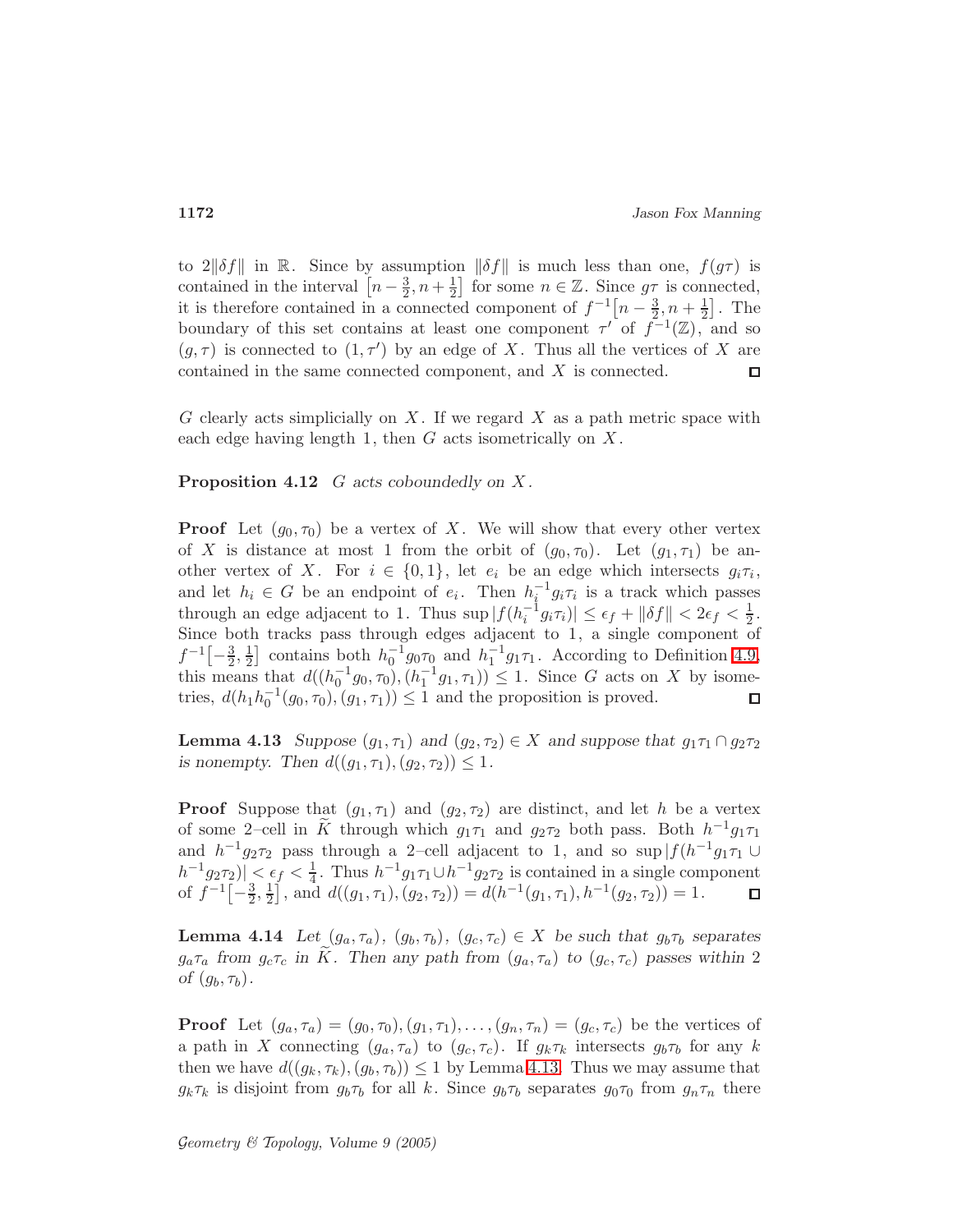is some k for which  $g_k \tau_k$  and  $g_{k+1} \tau_{k+1}$  are separated by  $g_b \tau_b$ . Since  $(g_k, \tau_k)$ is connected to  $(g_{k+1}, \tau_{k+1})$  by an edge of X, there is some  $h \in G$ , some  $n \in \mathbb{Z}$ , and some connected component B of  $f^{-1}\left[n-\frac{3}{2},n+\frac{1}{2}\right]$  so that  $hg_k\tau_k \cup$  $hg_{k+1}\tau_{k+1}\subset B$ . Since B is path-connected, there is some path  $\gamma: [0,1] \to$ B with  $\gamma(0) \in hg_k\tau_k$  and  $\gamma(1) \in hg_{k+1}\tau_k$ . Of course this path must cross  $h g_b \tau_b$ , so  $h g_b \tau_b \cap B$  is nonempty. If  $h g_b \tau_b$  were contained in B, we would have  $hg_b\tau_b \cup hg_k\tau_k \subset B$ , and so  $(g_b, \tau_b)$  and  $(g_k, \tau_k)$  would be connected by an edge, implying  $d((g_b, \tau_b), (g_k, \tau_k)) = 1$ . If on the other hand  $hg_b\tau_b$  is not completely contained in  $B$ , then it must intersect some boundary component  $\tau$  of B. Since  $\tau = 1 \cdot \tau$  and  $hg_b\tau_b$  intersect, we have  $d((1, \tau), (hg_b, \tau_b)) \leq 1$ which implies  $d((h^{-1}, \tau), (g_b, \tau_b)) \leq 1$ . Since  $\tau \cup hg_k\tau_k \subset B$ , we also have  $d((h^{-1}, \tau), (g_k, \tau_k)) = 1$ . By the triangle inequality,  $d((g_k, \tau_k), (g_b, \tau_b)) \leq 2$ , establishing the lemma.  $\Box$ 

Theorem 4.15 The space X satisfies the Bottleneck Property of Theorem [4.6](#page-17-0) for  $\Delta = 10$ .

**Proof** Let  $x, y \in X$ , and let m be the midpoint of some geodesic segment  $\gamma$ joining x to y. We may assume that  $d(x,y) > 20$ , otherwise the Bottleneck Property is satisfied trivially for  $\Delta = 10$ .

The proof of Lemma [4.11](#page-24-1) shows that any vertex of  $X$  is distance at most 1 from some vertex of the form  $(1, \tau)$ . As any point of X is distance at most 1  $\frac{1}{2}$  from some vertex, there exist  $(1, \tau)$  and  $(1, \tau')$  so that  $d(x, (1, \tau)) \leq \frac{3}{2}$  $rac{3}{2}$  and  $\overline{d}(y,(1,\tau')) \leq \frac{3}{2}$  $\frac{3}{2}$ .

Let e, e' be the edges in T corresponding to  $\tau$  and  $\tau'$ , and let  $m_e$ ,  $m_{e'}$  be the midpoints of these edges. These points are connected by a unique geodesic passing through some sequence of edges  $e = e_0, e_1, \dots, e_n = e'$  in T. If  $\tau_i$  is the track in K associated to  $e_i$ , note that  $d((1, \tau_i), (1, \tau_j)) \leq |i - j|$ . In particular,  $d((1, \tau_i), (1, \tau_{i+1})) = 1$  for all i. Thus the sequence of edges in T defines a path in X leading from  $(1, \tau) = (1, \tau_0)$  to  $(1, \tau') = (1, \tau_n)$ . We extend this path with geodesic segments of length less than or equal to  $\frac{3}{2}$  to obtain a path from x to y, most of whose vertices lie in  $1 \times V$ . This path clearly contains some point z so that  $\min\{d(x, z), d(y, z)\} \geq \frac{d(x, y)}{2} > 10$ . Thus there is some vertex  $(1, \tau_k)$ such that

$$
\min\{d(x,(1,\tau_k)),d(y,(1,\tau_k))\}\geq \frac{d(x,y)}{2}-\frac{1}{2}>\frac{19}{2}.
$$

Since  $(1, \tau_k)$  is far from x and y, k is not equal to 0 or n, and so  $\tau_k$  separates  $\tau$  from  $\tau'$  in  $\tilde{K}$ . Thus by Lemma [4.14](#page-25-1) any path from  $(1, \tau)$  to  $(1, \tau')$  must pass within 2 of  $(1, \tau_k)$ .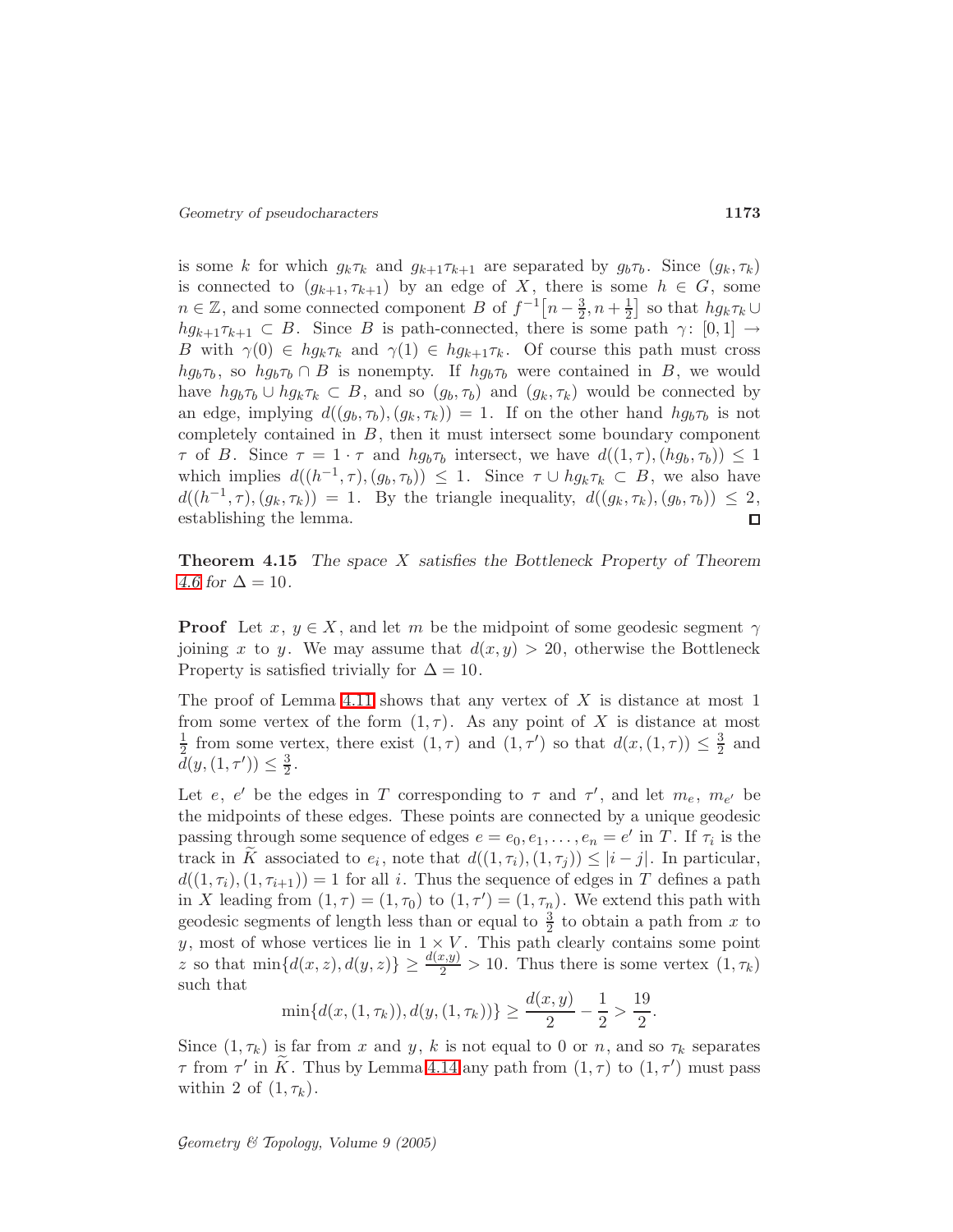Let  $\sigma$  be any path from x to y. This path can be extended by adding segments of length at most  $\frac{3}{2}$  at each end to give a path  $\overline{\sigma}$  from  $(1,\tau)$  to  $(1,\tau')$ . By the previous paragraph,  $\overline{\sigma}$  must pass within 2 of  $(1, \tau_k)$ . Since the appended segments are very far (at least 8) from  $(1, \tau_k)$ , this means that  $\sigma$  must pass within 2 of  $(1, \tau_k)$ .

By the same argument, the geodesic  $\gamma$  passes within 2 of  $(1, \tau_k)$ . Let z be a point on  $\gamma$  which is within 2 of  $(1, \tau_k)$ . By the triangle inequality,  $\min\{d(x,z),d(y,z)\}\geq \frac{d(x,y)}{2}-\frac{5}{2}$  $\frac{5}{2}$ . Thus  $d(z, m) \leq \frac{5}{2}$  $\frac{5}{2}$ , where m is the midpoint of  $\gamma$ . Thus  $d(\sigma, m) \leq \frac{11}{2} < 10$ , establishing the theorem.

<span id="page-27-0"></span>Corollary 4.16 The space X is quasi-isometric to a simplicial tree  $\Gamma$ . Since G acts coboundedly on X, G quasi-acts coboundedly on  $\Gamma$ .

For the next lemma, we need the language of Gromov products in metric spaces. Recall that if  $(M,m)$  is a pointed metric space, and  $x, y \in M$ , then the Gromov product of x with y is defined to be  $(x.y) = \frac{1}{2}(d(m,x)+d(m,y)-d(x,y))$ . If M is Gromov hyperbolic, we say that a sequence  $\{x_i\}$  of points in M converges at infinity if  $\lim_{i,j\to\infty}(x_i.x_j) = \infty$ . One can then define  $\partial M$ , the Gromov boundary of  $M$ , to be the set of sequences converging at infinity modulo the equivalence relation:  $\{x_i\} \sim \{y_i\}$  if  $\lim_{i,j \to \infty} (x_i \cdot y_j) = \infty$ . For more detail, see [\[5,](#page-37-4) Chapter III.H] and [\[13\]](#page-38-11).

<span id="page-27-1"></span>**Lemma 4.17** There is an injective map from  $E(f)$  to  $\partial X$ .

**Proof** Fix some base point  $(1, \nu) \in X$ . All Gromov products in X will be taken with respect to this base point. Let  $[\phi] \in E(f)$ . The path  $\phi$  passes through some sequence of tracks in  $f^{-1}(\mathbb{Z}+\frac{1}{2})$ . We choose a subsequence  $\{\tau_i\}$ of these tracks so that for each i the track  $\tau_i$  separates  $\nu$  from  $\tau_{i+1}$ . Recall that these  $\tau_i$  may be identified with edges of the tree T from Section [2.2.](#page-5-3) Choosing them the way we have ensures that they all lie on a geodesic ray in  $T$ . It should be clear that this geodesic ray limits on  $i([\phi])$  where i is the map from Proposition [2.12.](#page-5-0)

Because  $[\phi] \in E(f)$ , we necessarily have  $\lim_{i \to \infty} f(\tau_i) = \pm \infty$ . We claim that the sequence  $\{x_i\} = \{(1, \tau_i)\}\)$  converges at infinity. To show this we must show that  $(x_i.x_j) \to \infty$ . Let  $0 < i \leq j$ . Then

$$
(x_i.x_j) = \frac{1}{2} [d(x_i,(1,\nu)) + d(x_j,(1,\nu)) - d(x_i,x_j)].
$$

Geometry & Topology, Volume 9 (2005)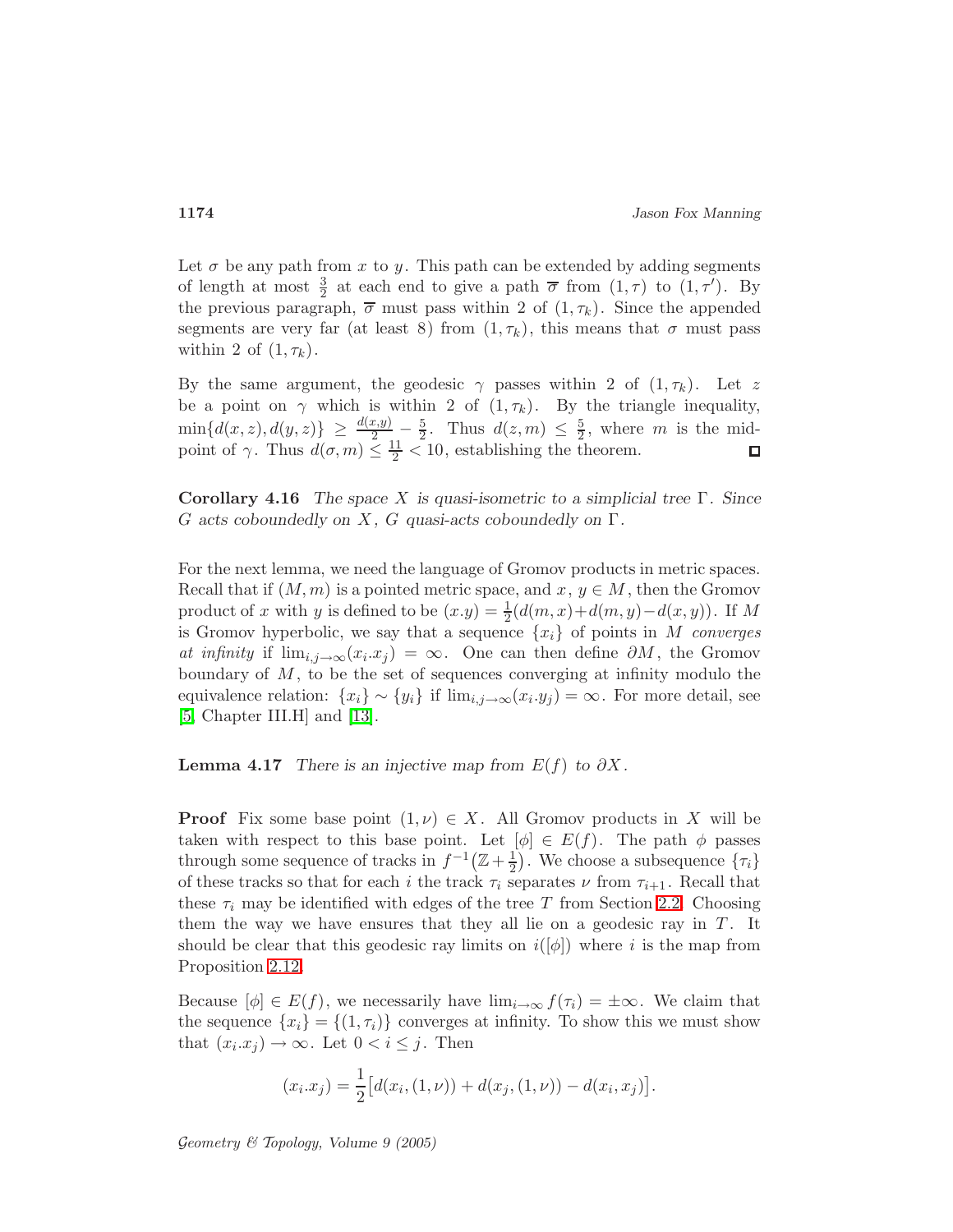If  $i = j$  then clearly  $(x_i.x_j) = d(x_i, (1, \nu))$ . Otherwise,  $\tau_i$  is between  $\nu$  and  $\tau_i$ , so any path (in particular a geodesic) from  $(1,\nu)$  to  $x_j$  must pass within distance 2 of  $x_i$ , by Lemma [4.14.](#page-25-1) Thus we have

$$
d(x_j, (1, \nu)) \ge d(x_i, x_j) + d(x_i, (1, \nu)) - 4
$$

which implies

$$
(x_i.x_j) \ge \frac{1}{2} (2d(x_i,(1,\nu)) - 4) = d(x_i,(1,\nu)) - 2.
$$

Since  $d(x_i, (1, \nu)) \geq \frac{1}{2}$  $\frac{1}{2}|f(\tau_i)-f(\nu)| \to \infty$  as  $i \to \infty$ , so does  $(x_i.x_j)$  and so  ${x_i}$  converges to some point in  $\partial X$ . An almost identical calculation shows that this point does not depend on the sequence of tracks we chose. We define a map  $\bar{i}: E(f) \to \partial X$  by defining  $\bar{i}([\phi])$  to be the point in  $\partial X$  to which this sequence converges.

We next claim that  $\bar{i}$  is injective. Suppose that  $[\phi]$  and  $[\phi']$  are distinct elements of  $E(f)$ . By Proposition [2.12](#page-5-0) we may identify  $[\phi]$  and  $[\phi']$  with elements of  $\partial T$ . There is a unique bi-infinite sequence of edges of T (ie a geodesic) joining  $[\phi]$  to  $[\phi']$ , so that one of every triple of edges separates the remaining two from one another. We will abuse notation slightly by identifying an edge of T with the track associated to it. Let  $\omega$  be the edge adjacent to the geodesic between  $[\phi]$  and  $[\phi']$  which is closest to  $\nu$ . We may choose the sequences



<span id="page-28-0"></span>Figure 9: Arrangement of edges in T

 $x_i = (1, \tau_i)$  and  $x'_i = (1, \tau'_i)$  representing  $\overline{i}([\phi])$  and  $\overline{i}([\phi'])$  so that  $\tau_0$  and  $\tau'_0$ are as shown in Figure [9.](#page-28-0) Let  $i, j \geq 1$ . Then  $\tau_i$  is separated by  $\tau_0$  from  $\nu$  and  $\tau'_j$  and  $\tau'_j$  is separated by  $\tau'_0$  from  $\tau_i$  and  $\nu$ . Transporting this arrangement into  $X$  we get Figure [10.](#page-29-1) In this figure, all the edges of the inner triangle have length 1. Lemma [4.14](#page-25-1) ensures that all the edges leading from the inner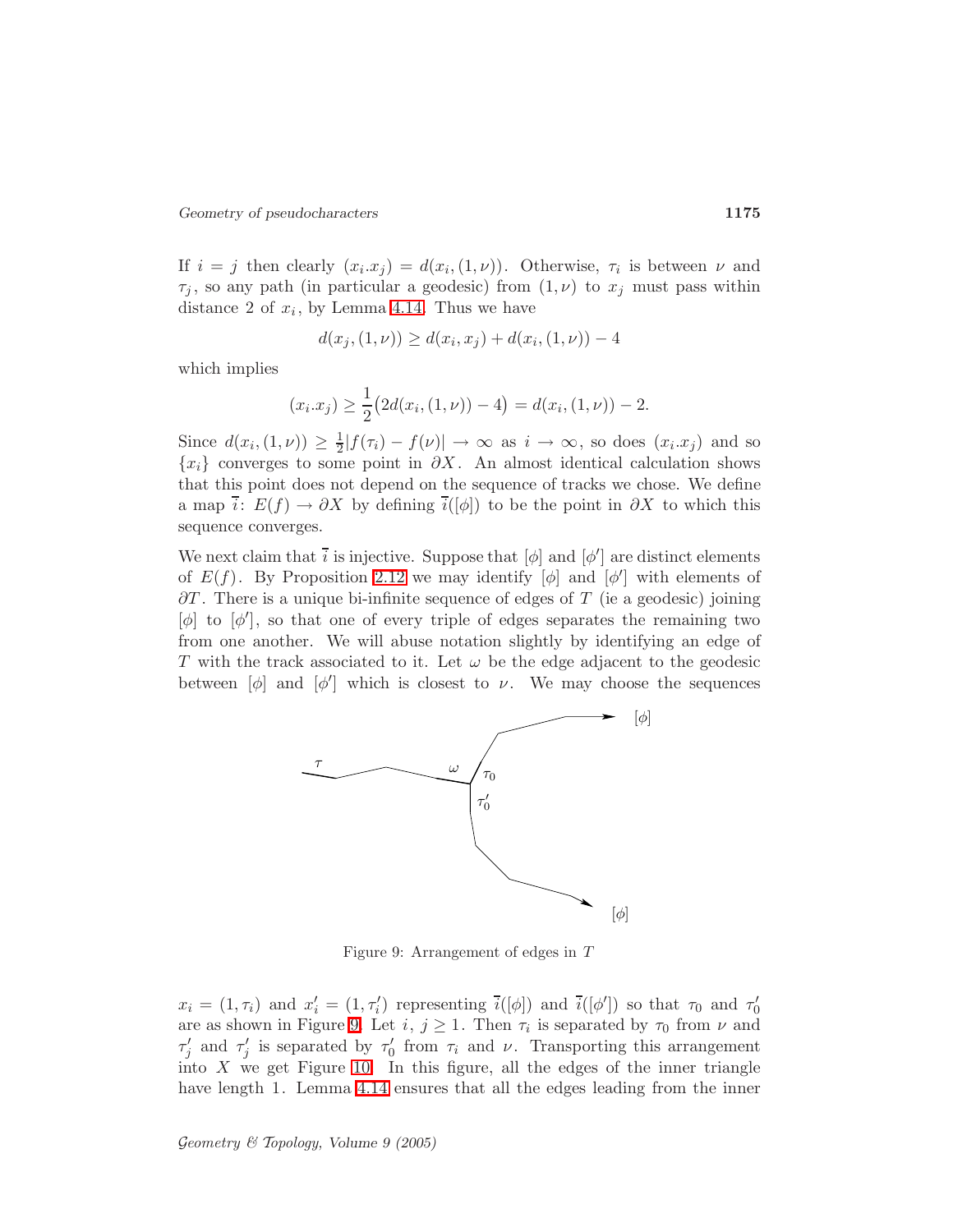1176 Jason Fox Manning



<span id="page-29-1"></span>Figure 10: Computing the Gromov product in  $X$ 

to the outer triangle have length at most 2. A computation then shows that  $(x_i.x'_j) \leq d((1,\nu),(1,\omega)) + 11$ , and thus  $i([\phi]) \neq i([\phi'])$ .  $\Box$ 

**Definition 4.18** A tree or quasi-tree X is said to be bushy, with bushiness constant  $B$ , if removing any metric ball of radius  $B$  from  $X$  leaves a space with at least three unbounded path components.

Remark 4.19 If two quasi-trees are quasi-isometric and one is bushy, then clearly the other must also be bushy, though possibly with a different bushiness constant.

<span id="page-29-0"></span>**Theorem 4.20** If  $f: G \to \mathbb{R}$  is a pseudocharacter which is not uniform, then G admits a cobounded quasi-action on a bushy tree.

**Proof** By Corollary [4.16,](#page-27-0) the space X defined in [4.9](#page-24-0) is quasi-isometric to a tree Γ. If f is uniform,  $E(f)$  contains at least three points. By Lemma [4.17](#page-27-1) this implies that  $\partial \Gamma \cong \partial X$  contains at least three points. Let  $\gamma_1$ ,  $\gamma_2$ , and  $\gamma_3$ be geodesic rays in  $\Gamma$  starting at some fixed point  $p \in \Gamma$  and tending to these three points in  $\partial \Gamma$ . As these points are distinct, there is some  $R > 0$  so that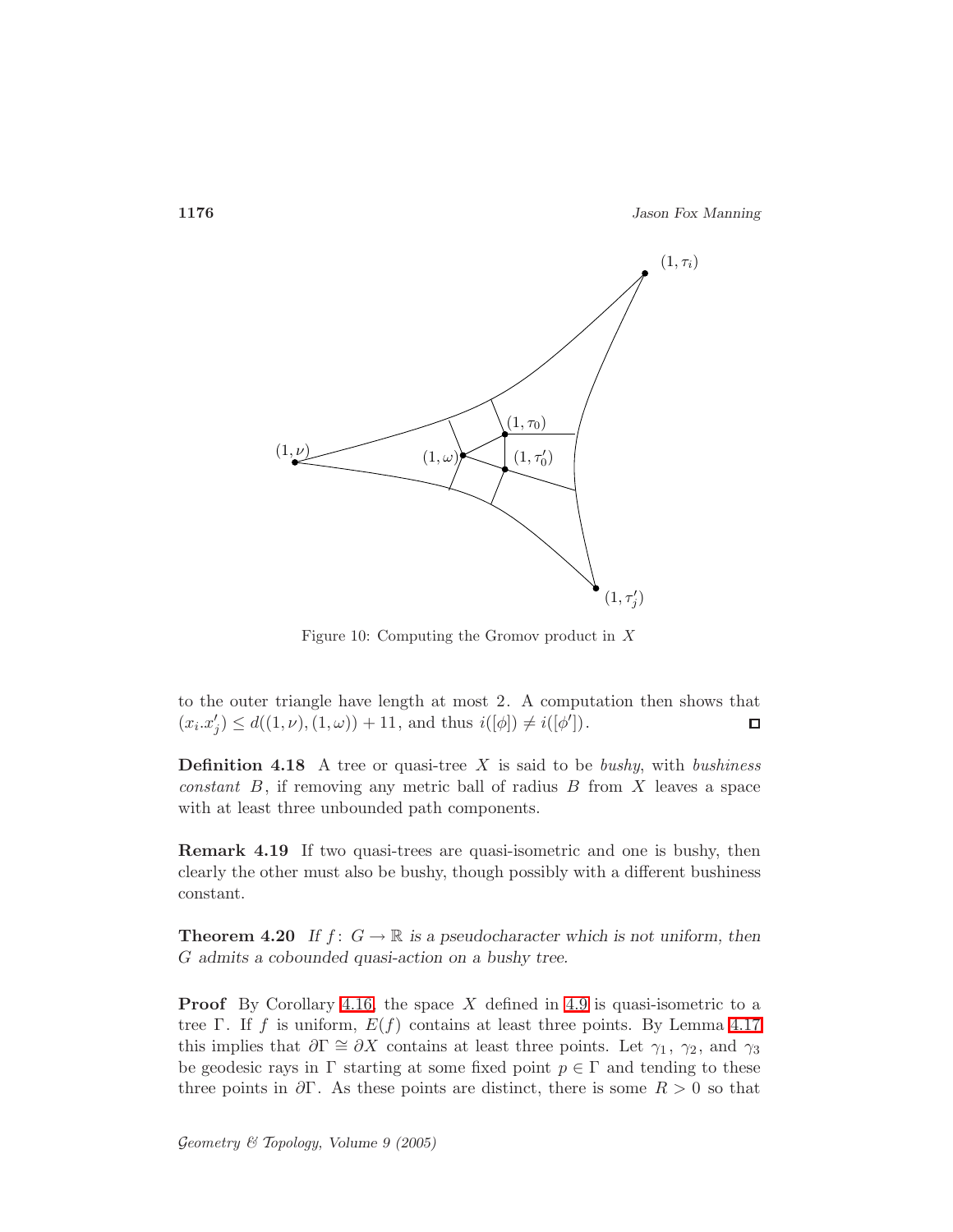$\gamma_1[R,\infty) \cap \gamma_2[R,\infty) \cap \gamma_3[R,\infty)$  is empty. Thus removing an R-ball centered at p from  $\Gamma$  leaves a space with at least three unbounded path components. Since G quasi-acts coboundedly on  $\Gamma$  (Corollary [4.16\)](#page-27-0), there is some constant B so that removing *any*  $B$ -ball leaves a space with at least three unbounded path components.  $\Box$ 

**Remark 4.21** Recall that the pseudocharacter f gives rise to a  $(1, \|\delta f\|)$ – quasi-action on R. The function  $\varpi: X \to \mathbb{R}$  given by  $\varpi((q, \tau)) = f(q) + f(\tau)$  is coarsely equivariant in an obvious sense. Say that a G–quasi-tree (or tree with a  $G$ –quasi-action)  $\Lambda$  is maximal with respect to f if  $\Lambda$  admits a coarsely equivariant map to R and if whenever  $q: \Lambda' \to \Lambda$  is a coarsely equivariant coarsely surjective map from another  $G$ -quasi-tree or tree with a  $G$ -quasi-action  $\Lambda'$ , then  $q$  must be a quasi-conjugacy. It might be interesting to investigate the following questions: Do maximal quasi-trees exist? Under what conditions is our quasi-tree  $X$  maximal?

## 4.3 Space of Pseudocharacters

In this subsection we show that if there is a bushy pseudocharacter on  $G$ , then the space of pseudocharacters on  $G$  is actually infinite-dimensional. We first recall the terminology and main result of [\[3\]](#page-37-1). We consider the action of G on the quasi-tree X defined in the last subsection. Since X is quasi-isometric to a 0–hyperbolic space (a tree) it is  $\delta$ –hyperbolic for some  $\delta$ . The following definitions make sense whenever G is a group acting on a  $\delta$ -hyperbolic graph X (see  $\lceil 3 \rceil$  for more details – Definitions [4.22–](#page-30-0)[4.24](#page-31-0) are quoted nearly verbatim from there).

<span id="page-30-0"></span>**Definition 4.22** Call an isometry g of X hyperbolic if it admits a  $(K, L)$ quasi-axis for some K, and L. That is, there is a bi-infinite  $(K, L)$ –quasigeodesic which is mapped to itself by a nontrivial translation. This quasigeodesic is said to be given the  $q$ -orientation if it is oriented so that q acts as a positive translation. Note that any two  $(K, L)$ –quasi-axes of g are within some universal  $B = B(\delta, K, L)$  of one another (by an elementary extension of Lemma [4.5\)](#page-17-1), and any sufficiently long  $(K, L)$ –quasi-geodesic arc in a B–neighborhood of a quasi-axis for  $q$  inherits a natural  $q$ -orientation.

**Definition 4.23** If  $g_1$  and  $g_2$  are hyperbolic elements of G, write  $g_1 \sim g_2$ if for an arbitrarily long segment J in a  $(K, L)$ -quasi-axis for  $g_1$  there is a  $g \in G$  such that  $g(J)$  is within  $B(\delta, K, L)$  of a  $(K, L)$ -quasi-axis of  $g_2$  and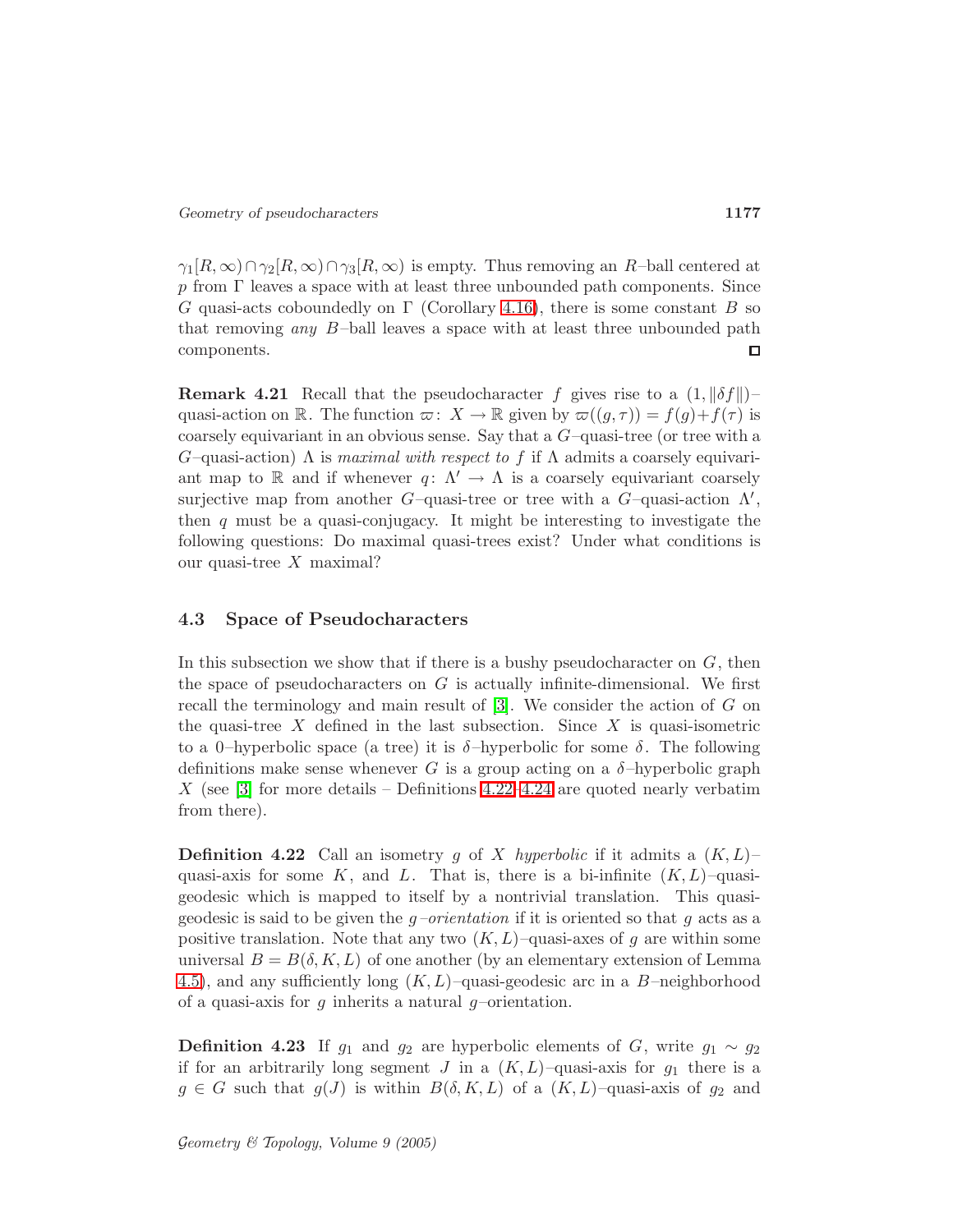<span id="page-31-0"></span> $g: J \to g(J)$  is orientation-preserving with respect to the  $g_2$ -orientation on  $g(J)$ .

**Definition 4.24** Two hyperbolic isometries  $g_1$  and  $g_2$  are said to be *indepen*dent if their quasi-axes do not contain rays which are a finite Hausdorff distance apart. Equivalently the fixed point sets of  $g_1$  and  $g_2$  in  $\partial X$  are disjoint. An action is nonelementary if there are group elements which act as independent hyperbolic isometries.

Definition 4.25 A Bestvina-Fujiwara action is a nonelementary action of a group G on a hyperbolic graph X so that there exist independent  $g_1, g_2 \in G$ so that  $g_1 \not\sim g_2$ .

<span id="page-31-2"></span>**Theorem 4.26** [\[3\]](#page-37-1) If G admits a Bestvina-Fujiwara action, then  $H_b^2(G; \mathbb{R})$ and the space of pseudocharacters on G both have dimension equal to  $|\mathbb{R}|$ .

<span id="page-31-1"></span>**Proposition 4.27** If  $f: G \to \mathbb{R}$  is a bushy pseudocharacter, then the action on X described in Definition [4.9](#page-24-0) is a Bestvina-Fujiwara action.

**Proof** First note that if  $g \in G$  and  $f(g) > 0$ , then g acts as a hyperbolic isometry of X. Indeed, let  $x_0 = (g_0, \tau_0)$  be a vertex of X, and let  $x_n =$  $g^n x_0 = (g^n g_0, \tau_0)$ . We choose a constant speed geodesic path from  $x_0$  to  $x_1$ and translate it to get a map  $\gamma: \mathbb{R} \to X$  so that  $\gamma(n) = x_n$  for all  $n \in \mathbb{Z}$ . For s,  $t \in \mathbb{R}$  we clearly have  $d(\gamma(s), \gamma(t)) \leq D|s-t|$ , where D is the distance between  $x_0$  and  $x_1$ .

Let  $\overline{f}(g,\tau) = f(g) + f(\tau)$ . Suppose x, x' are vertices of X which are connected by an edge. It is straightforward to see that  $|\overline{f}(x) - \overline{f}(x')| \leq 2 + 4||\delta f||$ . This gives an upper bound for the gradient of  $\overline{f}$  on X. Since  $|\overline{f}(x_m) - \overline{f}(x_n)| \ge$  $|m - n|f(q) - ||\delta f||$ , we get  $d(\gamma(n), \gamma(m)) \geq (|m - n|f(q) - ||\delta f||)/((2 + 4||\delta f||)$ . For arbitrary s,  $t \in \mathbb{R}$  we have

$$
d(\gamma(s),\gamma(t)) > \frac{f(g)}{2+4\|\delta f\|} |s-t| - \left(\frac{\|\delta f\|}{2+4\|\delta f\|} + 2K\right).
$$

Thus  $\gamma$  is a quasi-axis for g.

Claim 4.28 If  $g_1 \sim g_2$ , and  $\sigma(g_1) \neq 0$ , then  $\sigma(g_2) = \sigma(g_1)$ , where  $\sigma(g)$  is the sign of  $f(g)$  as in Definition [2.3.](#page-3-1)

Geometry  $\mathcal C$  Topology, Volume 9 (2005)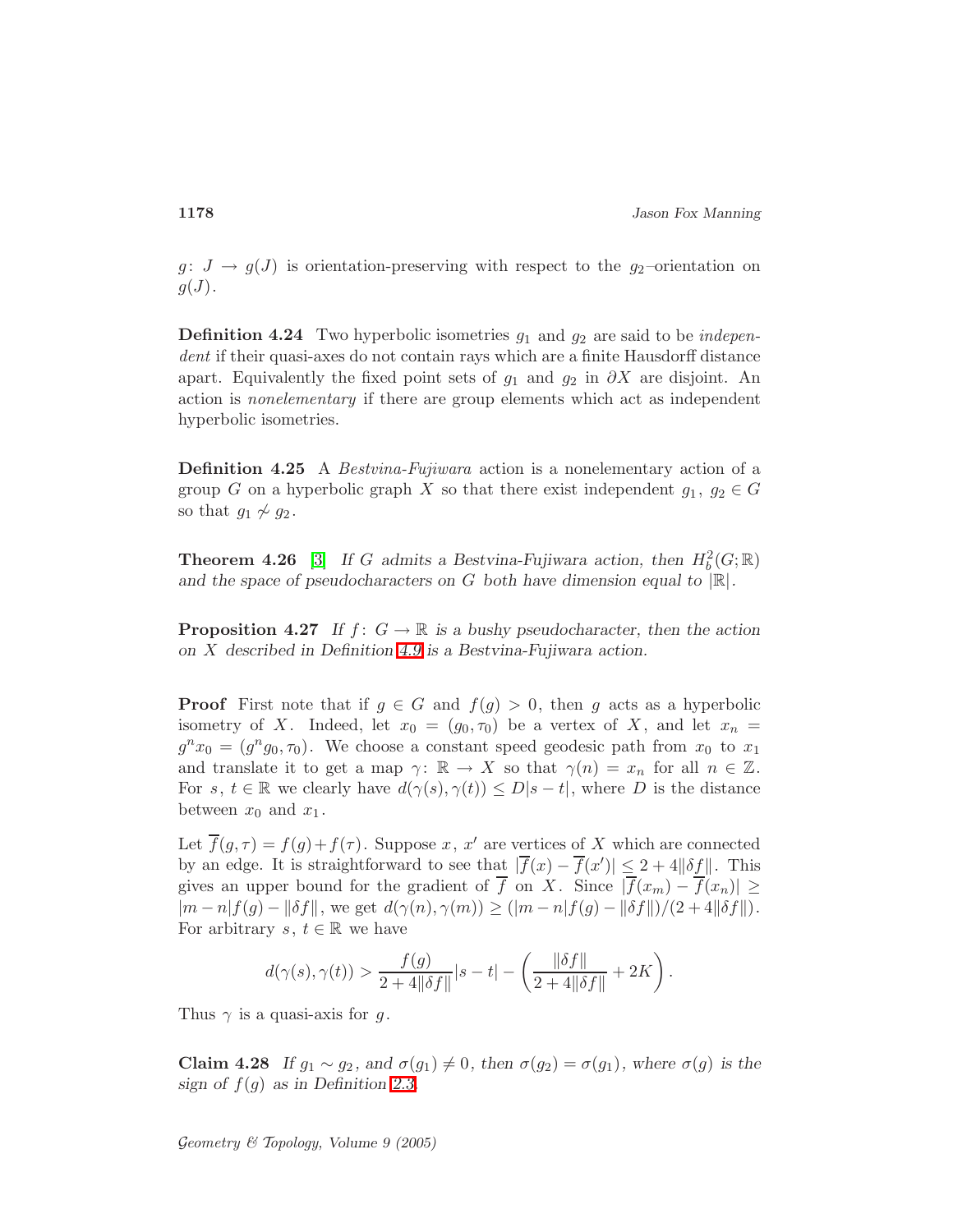**Proof** Assume for simplicity that  $\sigma(g_1) = 1$ . It is sufficient to show that  $f(g_2^N) > 0$  for some  $N \geq 1$ . For  $i \in \{1,2\}$ , let  $\gamma_i$  be a  $(K, L)$ -quasi-axis for  $g_i$ , parameterized so that for some point  $x_i \gamma(n) = g_i^n(x_i)$ .

For  $N > 0$  there is an  $h = h_N$  in G so that  $h(\gamma_2[0,N])$  is in a  $B(\delta, K, L)$ neighborhood of  $\gamma_1$ , where  $\delta$  is the thinness constant for X. Furthermore, if N is large enough, and  $\gamma_1(p)$  and  $\gamma_1(q)$  are the closest elements of  $\gamma_1(\mathbb{Z})$  to  $h\gamma_2(0)$  and  $h\gamma_2(N)$  respectively, then  $q > p$ . We assume that N is at least this large. Indeed, by choosing N large enough, we can ensure that  $q - p$  is as large as we like.

Since  $|\overline{f}(g_1^n(x_1)) - (nf(g_1) + \overline{f}(x_1))|$  is bounded, we can therefore ensure that  $\overline{f}(\gamma(q))-\overline{f}(\gamma(p))$  is arbitrarily large. As the endpoints of  $h\gamma_2[0,N]$  are at most  $B(\delta, K, L) + d(x_1, g_1x_1)$  from the points  $\gamma_1(p)$  and  $\gamma_2(q)$ , and the gradient of  $\overline{f}$  is bounded, it follows that we can choose N to make  $\overline{f}(h\gamma_2(N)) - \overline{f}(h\gamma_2(0))$ very large. Thus we can make  $\overline{f}(\gamma_2(N)) - \overline{f}(\gamma_1(0))$ , and finally  $f(g_2^N)$ , as large as we like. In particular, we may find N so that  $f(g_2^N)$  is positive.

In Theorem [3.9,](#page-14-1) we showed that there are elements g and  $g'$ , with  $\sigma(g)$  =  $\sigma(g') = 1$ , so that g and g' have disjoint fixed point sets in  $E(f)$ . Thus  $g^{-1}$  and g' act independently and hyperbolically on X. Furthermore,  $\sigma(g') \neq \sigma(g^{-1}),$ and so by the claim,  $g' \nsim g^{-1}$ .  $\Box$ 

<span id="page-32-0"></span>The following theorem is an immediate corollary of Proposition [4.27](#page-31-1) and Theorem [4.26:](#page-31-2)

**Theorem 4.29** If G admits a single bushy pseudocharacter, then  $H_b^2(G; \mathbb{R})$ and the space of pseudocharacters on G both have dimension equal to  $|\mathbb{R}|$ .

## <span id="page-32-1"></span>5 Examples

<span id="page-32-2"></span>In [\[18\]](#page-38-10), it is shown that any quasi-action on a bounded valence bushy tree is quasi-conjugate to an action on a (possibly different) bounded valence bushy tree. One might conjecture that some kind of analogous statement holds in the unbounded valence case. An immediate obstacle to such a conjecture is that any isometric action on an R–tree gives rise to a quasi-action on a simplicial tree. One way to see this is that R–trees clearly satisfy the bottleneck property of Theorem [4.6,](#page-17-0) and thus are quasi-isometric to simplicial trees. One might still ask the following question: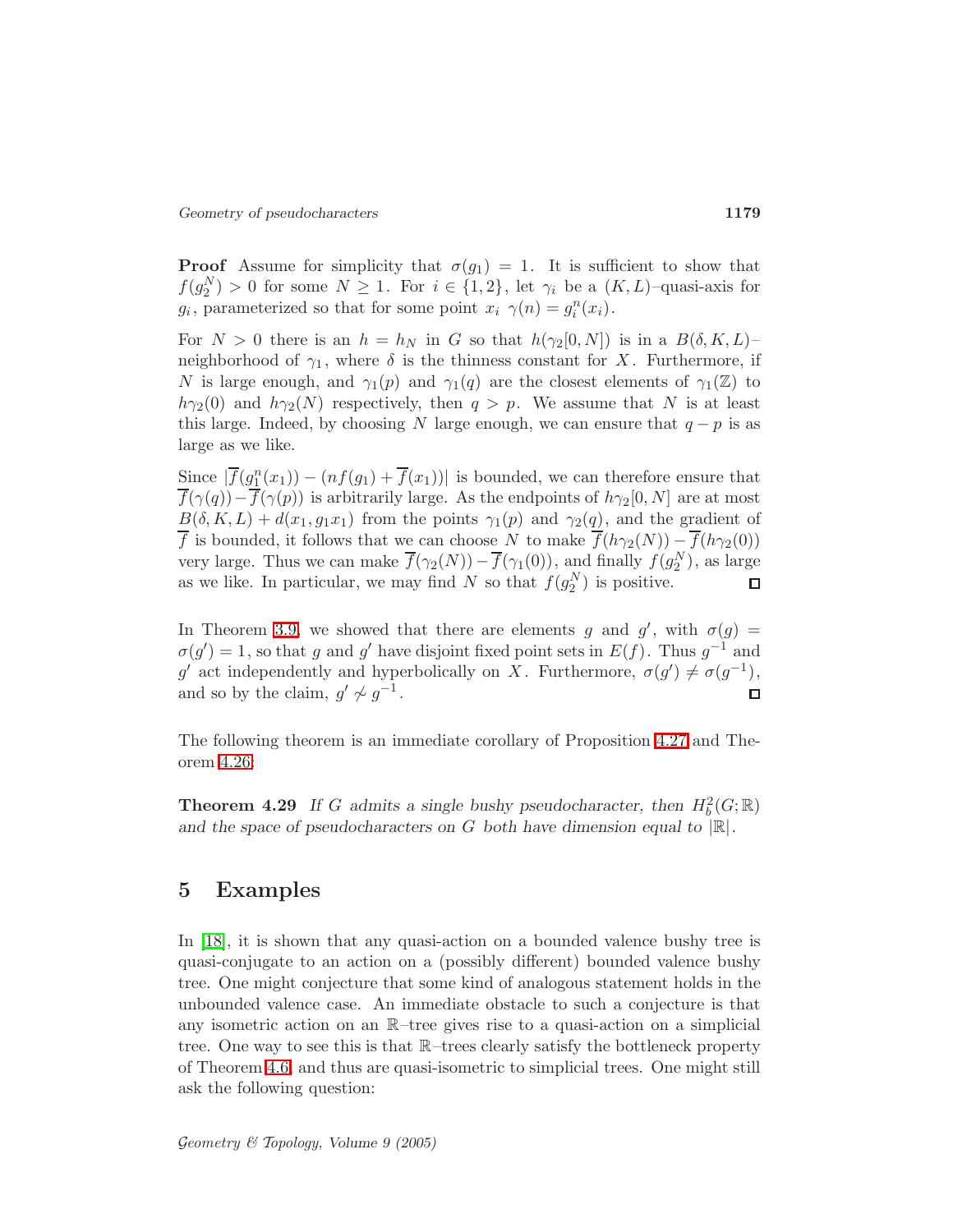Question 5.1 Is every quasi-action on a bushy tree by a finitely presented group quasi-conjugate to an action on an  $\mathbb{R}$ –tree?

Kevin Whyte pointed out the following simple example after seeing an earlier version of this paper:

**Example 5.2** Let F be the graph with vertex set equal to  $\overline{\mathbb{Q}} = \mathbb{Q} \cup \{\infty\}$  and so that two vertices  $\frac{p}{q}$  and  $\frac{r}{s}$  are connected with an edge whenever  $ps-qr = \pm 1$ (Formally we think of  $\infty$  as  $\frac{1}{0}$ .). This is usually called the Farey graph. The group  $PSL(2,\mathbb{Z})$  acts on the vertices by Möbius transformations, and preserves the edge condition. It is not hard to see that  $F$  satisfies the bottleneck condition of Theorem [4.6,](#page-17-0) and is thus a quasi-tree. In fact,  $F$  is quasi-isometric to an infinite valence tree. The action of  $PSL(2,\mathbb{Z})$  on F thus induces a quasi-action on an infinite valence tree, via Proposition [4.4.](#page-16-0)

**Proposition 5.3** The action of  $PSL(2,\mathbb{Z})$  on the Farey graph is not quasiconjugate to an isometric action on any  $\mathbb{R}$ –tree.

**Sketch proof** Suppose  $PSL(2,\mathbb{Z})$  acts isometrically on an R–tree  $\Lambda$ , and that this action is quasi-conjugate to the action on the Farey graph  $F$ . Note  $\begin{pmatrix} 1 & 1 \\ 0 & 1 \end{pmatrix}$  /{ $\pm I$ } and  $B =$ that  $PSL(2,\mathbb{Z})$  is generated by the elements  $A =$  $\begin{pmatrix} 1 & 0 \\ -1 & 1 \end{pmatrix}$  /{ $\pm I$ }. Both A and B must fix points in  $\Lambda$ , as they fix points in  $\begin{pmatrix} 1 & -1 \\ 1 & 0 \end{pmatrix}$  /{ $\pm I$ } has F. (A fixes  $\frac{1}{0}$  and B fixes  $\frac{0}{1}$ .) The element  $(AB)^{-1}$  = finite order, and so it must also it must also fix a point in  $\Lambda$ . It then follows (eg from [\[19,](#page-38-12) Corollary 1 on p64]) that A and B must have a common fixed point. Since A and B generate, this implies that  $PSL(2,\mathbb{Z})$  fixes a point in  $\Lambda$ . Thus every orbit in  $\Lambda$  has finite diameter. This would imply that every orbit in  $F$  has finite diameter, which is easily seen to be false.  $\Box$ 

Thus the answer to Question [5.1](#page-32-2) is no. Of course  $PSL(2,\mathbb{Z})$  admits a cocompact action on the (infinite diameter) Bass-Serre tree coming from the splitting  $PSL(2,\mathbb{Z}) \cong \mathbb{Z}_2 * \mathbb{Z}_3$ . One might still ask the following question:

Question 5.4 Does every group with a cobounded quasi-action on a bushy tree also act nontrivially and isometrically on some tree?

### Geometry  $\mathcal C$  Topology, Volume 9 (2005)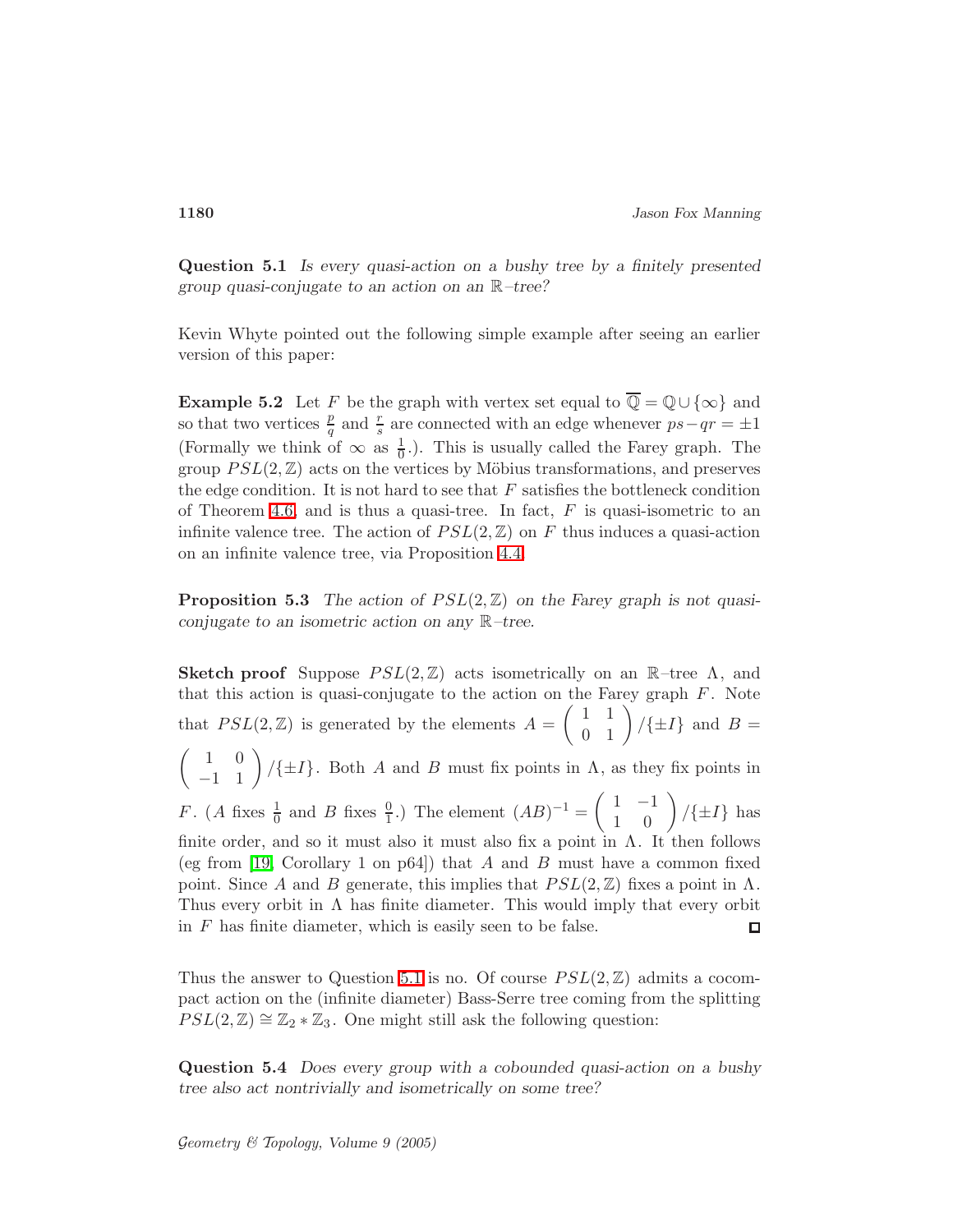#### Geometry of pseudocharacters 1181

We will show that the answer to this question is also no.

Suppose that  $M$  is a closed Riemannian manifold with all sectional curvatures  $≤$  −1. Here is one way to generate examples of pseudocharacters on  $\pi_1(M)$ . Let  $\omega$  be any 1–form on M. If  $g \in \pi_1(M)$  we let  $\gamma_g$  be the unique closed geodesic in its free homotopy class. Let  $f_{\omega}$ :  $\pi_1(M) \to \mathbb{R}$  be given by

<span id="page-34-1"></span>
$$
f_{\omega}(g) = \int_{\gamma_g} \omega.
$$
 (1)

We claim that  $f_{\omega}$  is a pseudocharacter on G. It is clear from the definition that  $f_{\omega}$  is conjugacy invariant and a homomorphism on each cyclic subgroup. To see it is a coarse homomorphism on G, we compute for  $g, h \in \pi_1(M)$ ,

$$
\delta f_{\omega}(g, h) = f_{\omega}(gh) - f_{\omega}(g) - f_{\omega}(h)
$$

$$
= \int_{\gamma_{gh} \cup -\gamma_g \cup -\gamma_h} \omega = \int_F d\omega
$$

where  $F$  is a (not necessarily embedded) pair of pants in  $M$  like the one shown in Figure [11.](#page-34-0) The quantity  $\int_F d\omega$  only depends on F up to homotopy in M so



<span id="page-34-0"></span>Figure 11: Pants

we may assume that  $F$  is triangulated as in Figure [12](#page-35-0) and that each triangle of F has been straightened. This is to say that each edge of the triangulation has been made geodesic, and each face is a union of geodesics issuing from one vertex and terminating at the opposite edge. One may show using the Gauss-Bonnet theorem that the area of any straight triangle in M is  $\leq \pi$ . Thus the area of F is  $\leq 5\pi$  after straightening. Since M is compact,  $d\omega$  is bounded, and so  $\int_F d\omega$ is bounded above by some multiple of the area of F. Thus  $\|\delta f_\omega\| < \infty$ .

We would like to use the preceding construction to obtain a bushy pseudocharacter on a group with no nontrivial action on any tree. Thurston showed in [\[21\]](#page-38-13)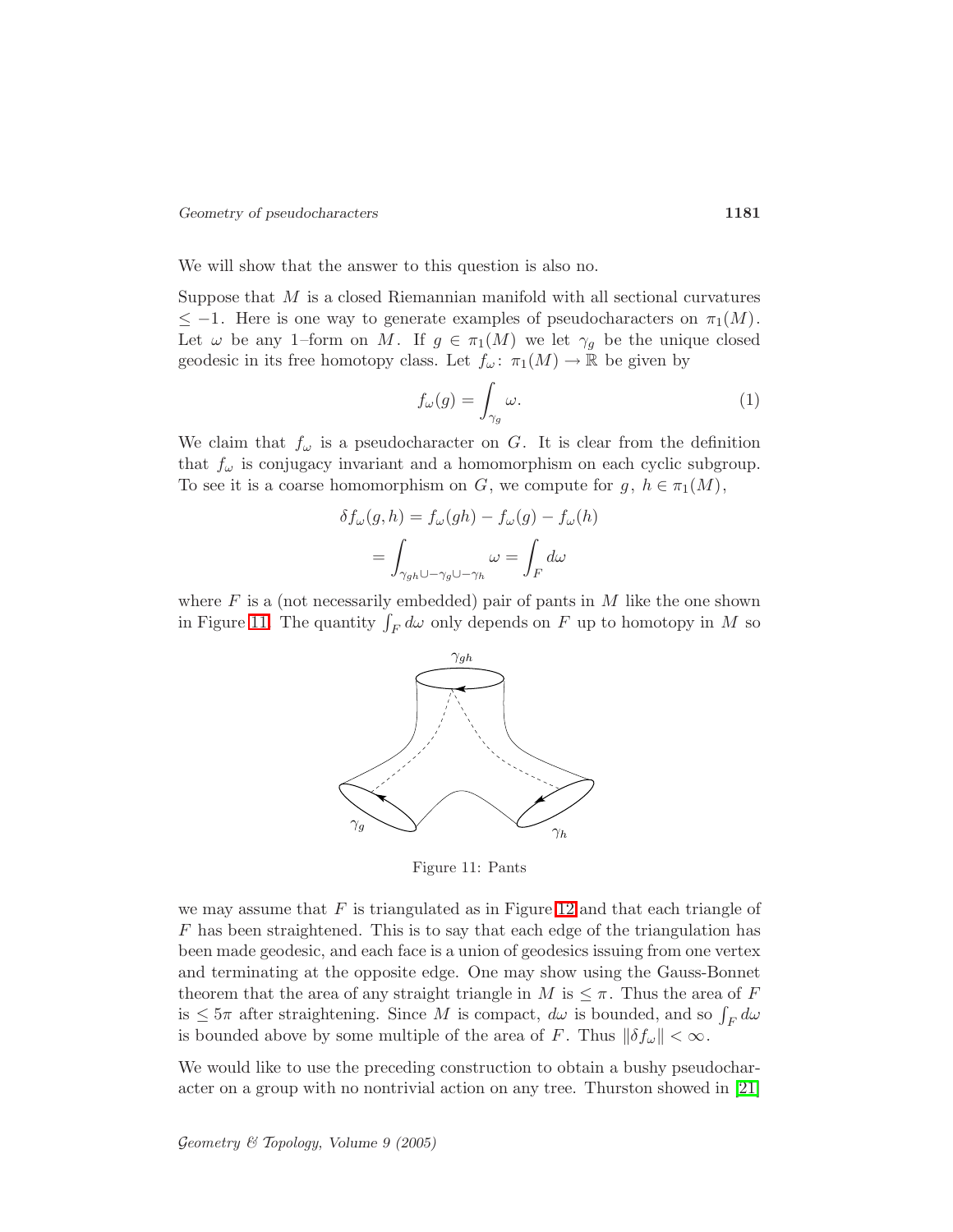1182 Jason Fox Manning



<span id="page-35-0"></span>Figure 12: Pants cut open and triangulated with straight triangles

how to obtain (via Dehn filling) many negatively curved three-manifolds whose fundamental groups cannot act nontrivially on any tree.

Proposition 5.5 All but finitely many fillings of the figure eight knot complement have fundamental groups which admit bushy pseudocharacters.

**Proof** Let M be the complement of the figure eight knot in  $S^3$ . In [\[21\]](#page-38-13), Thurston showed that M admits a complete hyperbolic metric of finite volume. In [\[1\]](#page-37-5), Bart shows that M contains a closed, immersed, totally geodesic surface  $\Sigma$  which remains π<sub>1</sub>-injective after all but at most thirteen fillings. The main tool used in Bart's proof is the Gromov-Thurston  $2\pi$  Theorem, in which an explicit negatively curved metric is constructed on the filled manifold [\[4\]](#page-37-6).

Let  $M(\gamma)$  be one of the fillings which can be given a negatively curved metric, and let  $G = \pi_1 M(\gamma)$ . We assume that  $M(\gamma)$  is endowed with the Riemannian metric given by the  $2\pi$  theorem. Outside of a neighborhood of the core curve of the filling solid torus, this metric is isometric to the hyperbolic metric on M with a neighborhood of the cusp removed. Thus the surface  $\Sigma$  remains totally geodesic in  $M(\gamma)$ , and does not intersect the filling solid torus. Furthermore, the core curve c of the filling solid torus is a closed geodesic.

Let  $\omega$  be a one-form on  $M(\gamma)$ , supported inside the filling solid torus, so that  $\int_c \omega > 0$ , and define  $f_\omega: \pi_1(M(\gamma)) \to \mathbb{R}$  as in equation [1.](#page-34-1) We will show that  $f_{\omega}$  is a bushy pseudocharacter.

We fix a generating set S for G and consider the Cayley graph  $\Gamma = \Gamma(G, S)$ . Since  $M(\gamma)$  is compact, Γ is quasi-isometric to the universal cover  $M(\gamma)$ . Since  $M(\gamma)$  has a negatively curved Riemannian metric,  $\Gamma$  must be negatively curved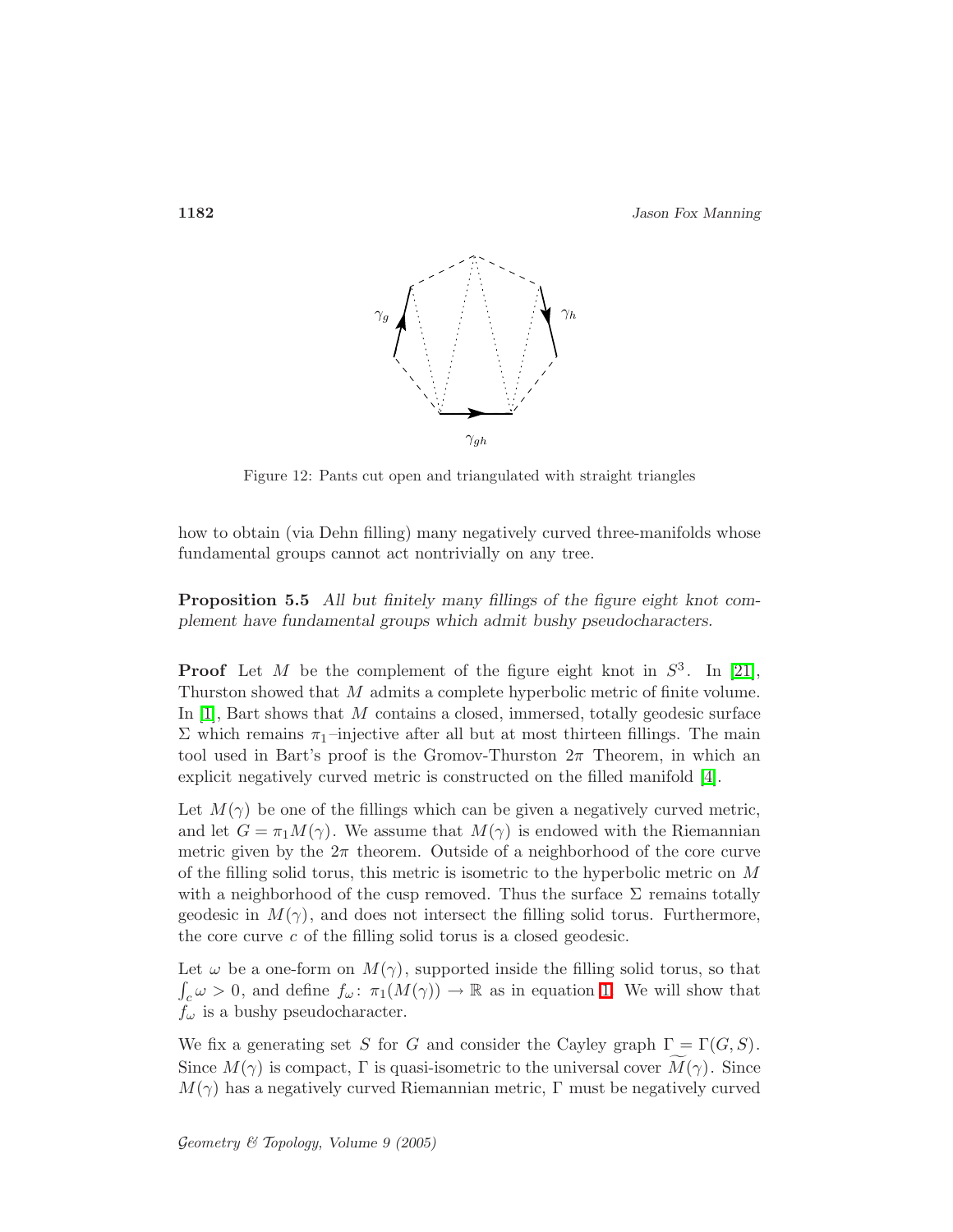in the sense of Gromov; further, the Gromov boundary  $\partial \Gamma$  may be identified with the 2–sphere which is the visual boundary of  $M(\gamma)$  [\[5\]](#page-37-4).

The inclusion of  $\Sigma$  into  $M(\gamma)$  induces an inclusion of the surface group  $F =$  $\pi_1(\Sigma)$  into G; we note that some neighborhood  $N(F)$  of F separates  $\Gamma$  into two unbounded complementary components. As  $\Sigma$  is totally geodesic in  $M(\gamma)$ , the Gromov boundary  $\partial F \cong S^1$  embeds in  $\partial G$  and cuts  $\partial G$  into two open disks  $D_1$  and  $D_2$ .

If g is any element conjugate into  $F$ , then its geodesic representative actually lies in  $\Sigma$ , and so  $f_{\omega}(g) = 0$ .

Let  $g_c \in G$  be some element whose geodesic representative is c. Then  $[g_c^{\infty}] \in$  $E(f)^+$ , and  $\{g_c^n\}_{n\in\mathbb{N}}$  limits to some point  $e_c \in \partial G$ . The orbit of this point under the action of G on  $\partial G$  is dense [\[13\]](#page-38-11), so we may find  $h_1$  and  $h_2$  in G so that  $h_i e_c \in D_i$  for  $i \in \{1, 2\}$ .

For each  $i \in \{1,2\}$ , let  $\phi_i: \mathbb{R}_+ \to \Gamma$  be a constant speed path with  $\phi_i(0) = h_i$ and  $\phi_i(n) = h_i g_c^n$ . Then  $\lim_{t \to \infty} \phi_i(t) = h_i e_c$ , and  $[\phi_i] \in E(f)^+$  for each *i*.

We claim that  $[\phi_1] \neq [\phi_2]$  in  $E(f)$ . Indeed, if  $[\phi_1]$  and  $[\phi_2]$  are equal, then (applying Definition [2.4\)](#page-3-0) there are connecting paths  $\delta: [0,1] \to \Gamma$  between  $\phi_1$ and  $\phi_2$  so that sup( $f \circ \delta([0,1])$ ) is large, but the diameter of  $f \circ \delta([0,1])$  is small. Because the paths  $\phi_1$  and  $\phi_2$  go into separate components of the complement of  $N(F)$ , these connecting paths must pass through  $N(F)$  (Figure [13\)](#page-36-0). Since



<span id="page-36-0"></span>Figure 13:  $\phi_1$  and  $\phi_2$  cannot represent the same element of  $E(f)$ .

 $f_{\omega}$  is zero on F, it is bounded on  $N(F)$ , and these connecting paths cannot exist.

Geometry & Topology, Volume 9 (2005)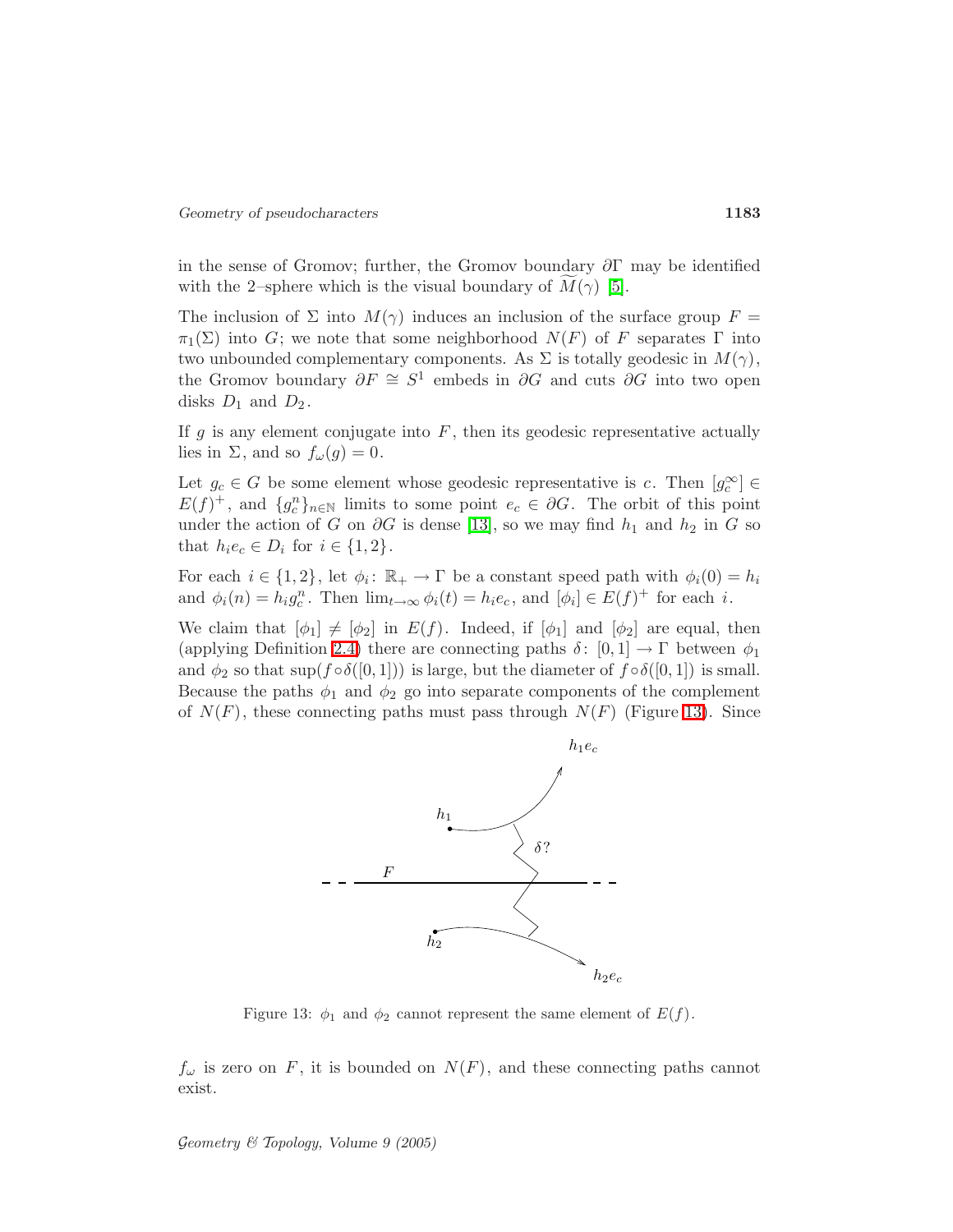A similar argument shows that we can find distinct elements of  $E(f_\omega)^-$ .  $\Box$ 

Remark 5.6 The proof of the preceding proposition can be applied to fillings of any hyperbolic 3–manifold with an immersed closed incompressible surface, so long as the surface is quasi-Fuchsian.

It is proved in [\[17\]](#page-38-14) that if a 3-manifold group acts on an  $\mathbb{R}$ -tree non-trivially, then it must split as either an amalgamated free product or as an HNN extension. By a standard argument, this implies that the 3–manifold is either reducible or Haken. Since all but finitely many fillings of the figure eight knot complement are non-Haken, we have the following corollary:

<span id="page-37-3"></span>Corollary 5.7 There are infinitely many closed 3–manifold groups which quasi-act coboundedly on bushy trees but which admit no nontrivial isometric action on any R–tree.

Remark 5.8 In a future article [\[16\]](#page-38-15) we will look more closely at rigidity and irrigidity of group quasi-actions on trees, and in particular give examples of groups (for example  $SL(n,\mathbb{Z})$  for  $n > 2$ ) which do not quasi-act coboundedly on any (infinite diameter) tree.

## <span id="page-37-5"></span>References

- [1] Anneke Bart, Surface groups in some surgered manifolds, Topology 40 (2001) 197–211 [MathReview](http://www.ams.org/mathscinet-getitem?mr=1791272)
- <span id="page-37-2"></span>[2] Christophe Bavard, Longueur stable des commutateurs, Enseign. Math. (2) 37 (1991) 109–150 [MathReview](http://www.ams.org/mathscinet-getitem?mr=1115747)
- <span id="page-37-1"></span>[3] Mladen Bestvina, Koji Fujiwara, Bounded cohomology of subgroups of mapping class groups, [Geom. Topol. 6 \(2002\) 69–89](http://www.maths.warwick.ac.uk/gt/GTVol6/paper4.abs.html) [MathReview](http://www.ams.org/mathscinet-getitem?mr=1914565)
- <span id="page-37-6"></span>[4] Steven A Bleiler, Craig D Hodgson, Spherical space forms and Dehn filling, Topology 35 (1996) 809–833 [MathReview](http://www.ams.org/mathscinet-getitem?mr=1396779)
- <span id="page-37-4"></span>[5] Martin R Bridson, André Haefliger, Metric Spaces of Non–Positive Curvature, volume 319 of Grundlehren der mathematischen Wissenschaften, Springer– Verlag, Berlin (1999) [MathReview](http://www.ams.org/mathscinet-getitem?mr=1744486)
- <span id="page-37-0"></span>[6] Robert Brooks, Some remarks on bounded cohomology, from: "Riemann surfaces and related topics: Proceedings of the 1978 Stony Brook Conference (State Univ. New York, Stony Brook, N.Y., 1978)", Ann. of Math. Stud. 97, Princeton Univ. Press, Princeton, N.J. (1981) 53–63 [MathReview](http://www.ams.org/mathscinet-getitem?mr=0624804)